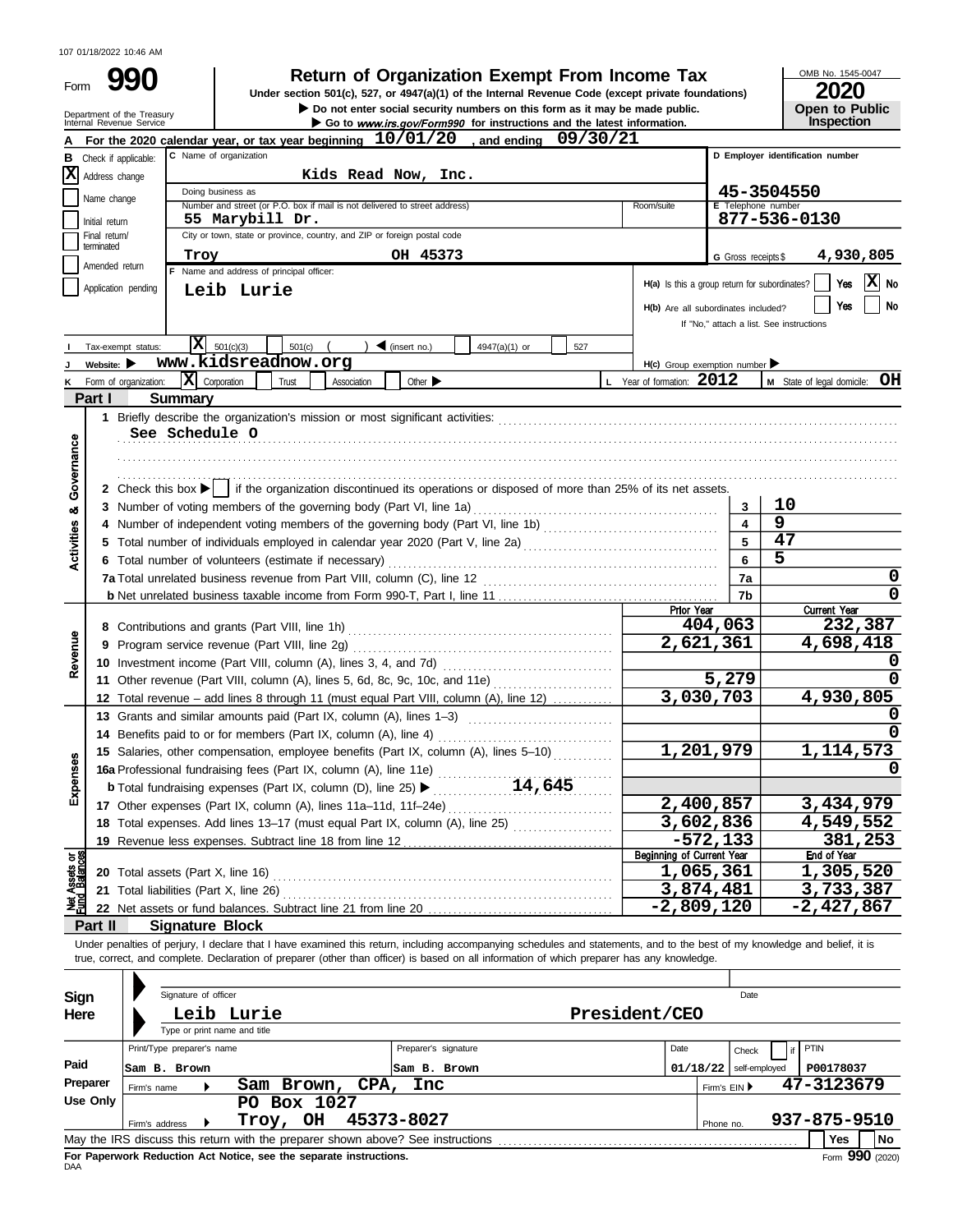|              |                           | Form 990 (2020) Kids Read Now, Inc.                                         |                        |                                                                                                              | 45-3504550                                                                                                                                                                                                                                                   | Page 2                |
|--------------|---------------------------|-----------------------------------------------------------------------------|------------------------|--------------------------------------------------------------------------------------------------------------|--------------------------------------------------------------------------------------------------------------------------------------------------------------------------------------------------------------------------------------------------------------|-----------------------|
|              | Part III                  | <b>Statement of Program Service Accomplishments</b>                         |                        |                                                                                                              |                                                                                                                                                                                                                                                              | $\boxed{\mathbf{X}}$  |
|              |                           | 1 Briefly describe the organization's mission:                              |                        |                                                                                                              |                                                                                                                                                                                                                                                              |                       |
|              | See Schedule O            |                                                                             |                        |                                                                                                              |                                                                                                                                                                                                                                                              |                       |
|              |                           |                                                                             |                        |                                                                                                              |                                                                                                                                                                                                                                                              |                       |
|              |                           |                                                                             |                        |                                                                                                              |                                                                                                                                                                                                                                                              |                       |
|              |                           |                                                                             |                        |                                                                                                              |                                                                                                                                                                                                                                                              |                       |
| $\mathbf{2}$ |                           |                                                                             |                        | Did the organization undertake any significant program services during the year which were not listed on the |                                                                                                                                                                                                                                                              |                       |
|              | prior Form 990 or 990-EZ? |                                                                             |                        |                                                                                                              |                                                                                                                                                                                                                                                              | Yes $\overline{X}$ No |
|              |                           | If "Yes," describe these new services on Schedule O.                        |                        |                                                                                                              |                                                                                                                                                                                                                                                              |                       |
| 3            |                           |                                                                             |                        | Did the organization cease conducting, or make significant changes in how it conducts, any program           |                                                                                                                                                                                                                                                              |                       |
|              | services?                 |                                                                             |                        |                                                                                                              |                                                                                                                                                                                                                                                              | Yes $\overline{X}$ No |
| 4            |                           | If "Yes," describe these changes on Schedule O.                             |                        |                                                                                                              |                                                                                                                                                                                                                                                              |                       |
|              |                           |                                                                             |                        |                                                                                                              | Describe the organization's program service accomplishments for each of its three largest program services, as measured by<br>expenses. Section 501(c)(3) and 501(c)(4) organizations are required to report the amount of grants and allocations to others, |                       |
|              |                           | the total expenses, and revenue, if any, for each program service reported. |                        |                                                                                                              |                                                                                                                                                                                                                                                              |                       |
|              |                           |                                                                             |                        |                                                                                                              |                                                                                                                                                                                                                                                              |                       |
|              |                           |                                                                             |                        | 4a (Code: ) (Expenses $$$ 4, 117, 064 including grants of \$                                                 |                                                                                                                                                                                                                                                              |                       |
|              |                           |                                                                             |                        |                                                                                                              | The Organization provided approximately 850,000 books to over 95,000 K-5                                                                                                                                                                                     |                       |
|              |                           |                                                                             |                        |                                                                                                              | elementary students across 28 states in fullfilling our mission to                                                                                                                                                                                           |                       |
|              |                           |                                                                             |                        |                                                                                                              | eradicate the summer reading slide and improve reading scores.                                                                                                                                                                                               |                       |
|              |                           |                                                                             |                        |                                                                                                              |                                                                                                                                                                                                                                                              |                       |
|              |                           |                                                                             |                        |                                                                                                              |                                                                                                                                                                                                                                                              |                       |
|              |                           |                                                                             |                        |                                                                                                              |                                                                                                                                                                                                                                                              |                       |
|              |                           |                                                                             |                        |                                                                                                              |                                                                                                                                                                                                                                                              |                       |
|              |                           |                                                                             |                        |                                                                                                              |                                                                                                                                                                                                                                                              |                       |
|              |                           |                                                                             |                        |                                                                                                              |                                                                                                                                                                                                                                                              |                       |
|              |                           |                                                                             |                        |                                                                                                              |                                                                                                                                                                                                                                                              |                       |
|              |                           |                                                                             |                        |                                                                                                              |                                                                                                                                                                                                                                                              |                       |
|              |                           |                                                                             |                        |                                                                                                              |                                                                                                                                                                                                                                                              |                       |
| N/A          |                           |                                                                             |                        |                                                                                                              |                                                                                                                                                                                                                                                              |                       |
|              |                           |                                                                             |                        |                                                                                                              |                                                                                                                                                                                                                                                              |                       |
|              |                           |                                                                             |                        |                                                                                                              |                                                                                                                                                                                                                                                              |                       |
|              |                           |                                                                             |                        |                                                                                                              |                                                                                                                                                                                                                                                              |                       |
|              |                           |                                                                             |                        |                                                                                                              |                                                                                                                                                                                                                                                              |                       |
|              |                           |                                                                             |                        |                                                                                                              |                                                                                                                                                                                                                                                              |                       |
|              |                           |                                                                             |                        |                                                                                                              |                                                                                                                                                                                                                                                              |                       |
|              |                           |                                                                             |                        |                                                                                                              |                                                                                                                                                                                                                                                              |                       |
|              |                           |                                                                             |                        |                                                                                                              |                                                                                                                                                                                                                                                              |                       |
|              |                           |                                                                             |                        |                                                                                                              |                                                                                                                                                                                                                                                              |                       |
|              |                           |                                                                             |                        |                                                                                                              |                                                                                                                                                                                                                                                              |                       |
|              |                           |                                                                             |                        |                                                                                                              |                                                                                                                                                                                                                                                              |                       |
| N/A          | 4c (Code:                 |                                                                             |                        |                                                                                                              | $(1, 1)$ (Expenses \$ $\ldots$ including grants of \$ $\ldots$ ) (Revenue \$                                                                                                                                                                                 |                       |
|              |                           |                                                                             |                        |                                                                                                              |                                                                                                                                                                                                                                                              |                       |
|              |                           |                                                                             |                        |                                                                                                              |                                                                                                                                                                                                                                                              |                       |
|              |                           |                                                                             |                        |                                                                                                              |                                                                                                                                                                                                                                                              |                       |
|              |                           |                                                                             |                        |                                                                                                              |                                                                                                                                                                                                                                                              |                       |
|              |                           |                                                                             |                        |                                                                                                              |                                                                                                                                                                                                                                                              |                       |
|              |                           |                                                                             |                        |                                                                                                              |                                                                                                                                                                                                                                                              |                       |
|              |                           |                                                                             |                        |                                                                                                              |                                                                                                                                                                                                                                                              |                       |
|              |                           |                                                                             |                        |                                                                                                              |                                                                                                                                                                                                                                                              |                       |
|              |                           |                                                                             |                        |                                                                                                              |                                                                                                                                                                                                                                                              |                       |
|              |                           |                                                                             |                        |                                                                                                              |                                                                                                                                                                                                                                                              |                       |
|              |                           |                                                                             |                        |                                                                                                              |                                                                                                                                                                                                                                                              |                       |
|              |                           | 4d Other program services (Describe on Schedule O.)                         |                        |                                                                                                              |                                                                                                                                                                                                                                                              |                       |
|              | (Expenses \$              |                                                                             | including grants of \$ |                                                                                                              | (Revenue \$                                                                                                                                                                                                                                                  |                       |
|              |                           | 4e Total program service expenses                                           | 4,117,064              |                                                                                                              |                                                                                                                                                                                                                                                              |                       |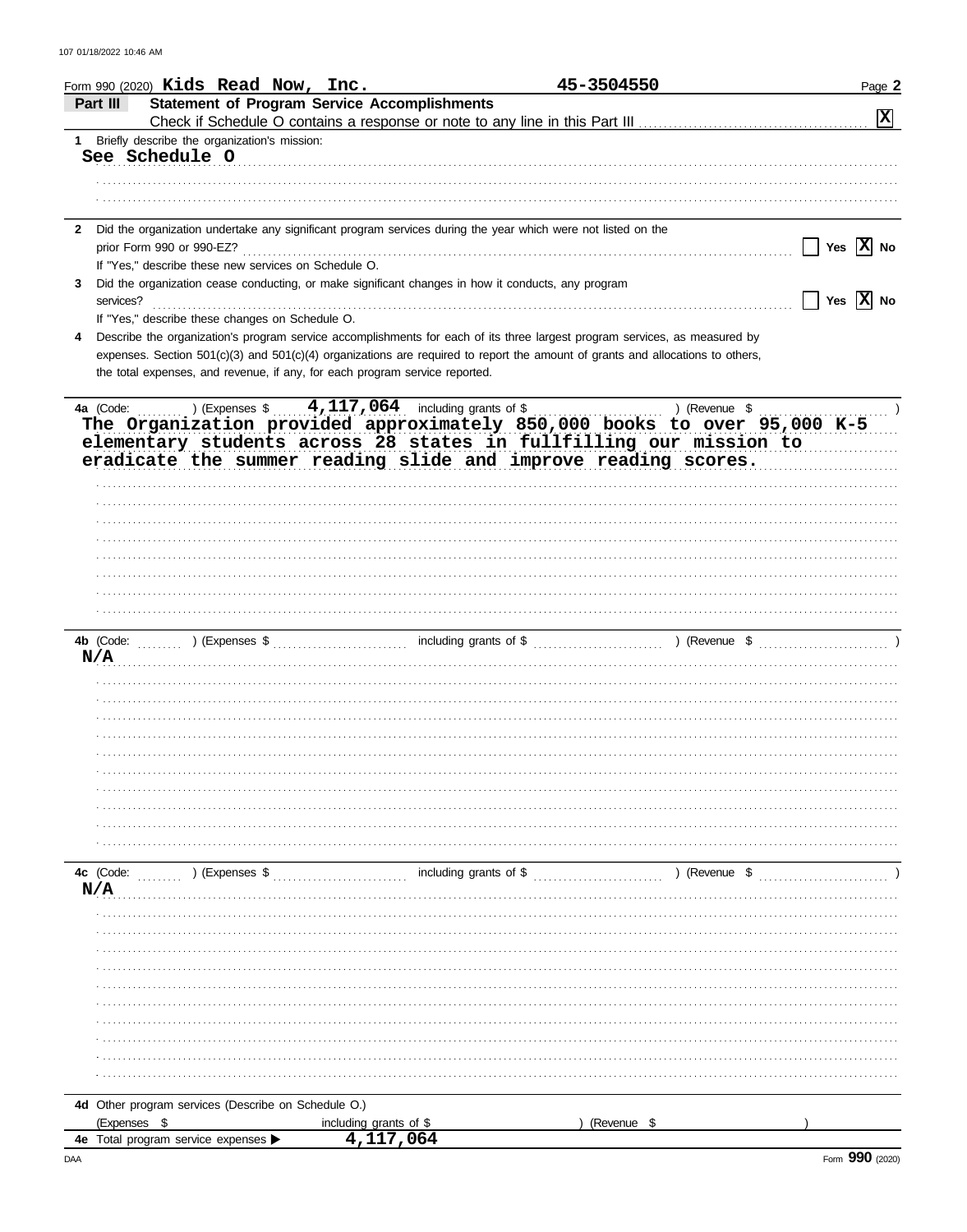|     | 45-3504550<br>Form 990 $(2020)$ Kids Read Now, Inc.                                                                                                                                                                                              |              |             | Page 3      |
|-----|--------------------------------------------------------------------------------------------------------------------------------------------------------------------------------------------------------------------------------------------------|--------------|-------------|-------------|
|     | Part IV<br><b>Checklist of Required Schedules</b>                                                                                                                                                                                                |              |             |             |
|     |                                                                                                                                                                                                                                                  |              | Yes         | No          |
| 1   | Is the organization described in section 501(c)(3) or 4947(a)(1) (other than a private foundation)? If "Yes,"                                                                                                                                    |              |             |             |
|     | complete Schedule A                                                                                                                                                                                                                              | 1            | X           |             |
| 2   | Is the organization required to complete Schedule B, Schedule of Contributors (see instructions)?                                                                                                                                                | $\mathbf{2}$ | $\mathbf x$ |             |
| 3   | Did the organization engage in direct or indirect political campaign activities on behalf of or in opposition to                                                                                                                                 |              |             |             |
|     | candidates for public office? If "Yes," complete Schedule C, Part I                                                                                                                                                                              | 3            |             | x           |
| 4   | Section 501(c)(3) organizations. Did the organization engage in lobbying activities, or have a section 501(h)                                                                                                                                    |              |             |             |
|     | election in effect during the tax year? If "Yes," complete Schedule C, Part II                                                                                                                                                                   | 4            |             | X           |
| 5   | Is the organization a section $501(c)(4)$ , $501(c)(5)$ , or $501(c)(6)$ organization that receives membership dues,<br>assessments, or similar amounts as defined in Revenue Procedure 98-19? If "Yes," complete Schedule C, Part III           |              |             | X           |
| 6   | Did the organization maintain any donor advised funds or any similar funds or accounts for which donors                                                                                                                                          | 5            |             |             |
|     | have the right to provide advice on the distribution or investment of amounts in such funds or accounts? If                                                                                                                                      |              |             |             |
|     | "Yes," complete Schedule D, Part I                                                                                                                                                                                                               | 6            |             | X           |
| 7   | Did the organization receive or hold a conservation easement, including easements to preserve open space,                                                                                                                                        |              |             |             |
|     | the environment, historic land areas, or historic structures? If "Yes," complete Schedule D, Part II                                                                                                                                             | 7            |             | X           |
| 8   | Did the organization maintain collections of works of art, historical treasures, or other similar assets? If "Yes,"                                                                                                                              |              |             |             |
|     | complete Schedule D, Part III                                                                                                                                                                                                                    | 8            |             | X           |
| 9   | Did the organization report an amount in Part X, line 21, for escrow or custodial account liability, serve as a                                                                                                                                  |              |             |             |
|     | custodian for amounts not listed in Part X; or provide credit counseling, debt management, credit repair, or                                                                                                                                     |              |             |             |
|     | debt negotiation services? If "Yes," complete Schedule D, Part IV                                                                                                                                                                                | 9            |             | X           |
| 10  | Did the organization, directly or through a related organization, hold assets in donor-restricted endowments                                                                                                                                     |              |             |             |
|     | or in quasi endowments? If "Yes," complete Schedule D, Part V                                                                                                                                                                                    | 10           |             | x           |
| 11  | If the organization's answer to any of the following questions is "Yes," then complete Schedule D, Parts VI,                                                                                                                                     |              |             |             |
|     | VII, VIII, IX, or X as applicable.                                                                                                                                                                                                               |              |             |             |
| а   | Did the organization report an amount for land, buildings, and equipment in Part X, line 10? If "Yes,"                                                                                                                                           |              |             |             |
|     | complete Schedule D, Part VI                                                                                                                                                                                                                     | 11a          | х           |             |
|     | Did the organization report an amount for investments—other securities in Part X, line 12, that is 5% or more                                                                                                                                    |              |             |             |
|     | of its total assets reported in Part X, line 16? If "Yes," complete Schedule D, Part VII                                                                                                                                                         | 11b          |             | x           |
|     | Did the organization report an amount for investments—program related in Part X, line 13, that is 5% or more                                                                                                                                     |              |             |             |
|     | of its total assets reported in Part X, line 16? If "Yes," complete Schedule D, Part VIII                                                                                                                                                        | 11c          |             | X           |
| d   | Did the organization report an amount for other assets in Part X, line 15, that is 5% or more of its total assets                                                                                                                                |              |             | X           |
|     | reported in Part X, line 16? If "Yes," complete Schedule D, Part IX                                                                                                                                                                              | 11d<br>11e   |             | X           |
| f   | Did the organization report an amount for other liabilities in Part X, line 25? If "Yes," complete Schedule D, Part X<br>Did the organization's separate or consolidated financial statements for the tax year include a footnote that addresses |              |             |             |
|     | the organization's liability for uncertain tax positions under FIN 48 (ASC 740)? If "Yes," complete Schedule D, Part X                                                                                                                           | 11f          |             | X           |
|     | Did the organization obtain separate, independent audited financial statements for the tax year? If "Yes," complete                                                                                                                              |              |             |             |
|     |                                                                                                                                                                                                                                                  | 12a          | X           |             |
| b   | Was the organization included in consolidated, independent audited financial statements for the tax year? If                                                                                                                                     |              |             |             |
|     | "Yes," and if the organization answered "No" to line 12a, then completing Schedule D, Parts XI and XII is optional                                                                                                                               | 12b          |             | X           |
| 13  |                                                                                                                                                                                                                                                  | 13           |             | $\mathbf x$ |
| 14a |                                                                                                                                                                                                                                                  | 14a          |             | X           |
| b   | Did the organization have aggregate revenues or expenses of more than \$10,000 from grantmaking,                                                                                                                                                 |              |             |             |
|     | fundraising, business, investment, and program service activities outside the United States, or aggregate                                                                                                                                        |              |             |             |
|     |                                                                                                                                                                                                                                                  | 14b          |             | X           |
| 15  | Did the organization report on Part IX, column (A), line 3, more than \$5,000 of grants or other assistance to or                                                                                                                                |              |             |             |
|     | for any foreign organization? If "Yes," complete Schedule F, Parts II and IV                                                                                                                                                                     | 15           |             | x           |
| 16  | Did the organization report on Part IX, column (A), line 3, more than \$5,000 of aggregate grants or other                                                                                                                                       |              |             |             |
|     | assistance to or for foreign individuals? If "Yes," complete Schedule F, Parts III and IV                                                                                                                                                        | 16           |             | x           |
| 17  | Did the organization report a total of more than \$15,000 of expenses for professional fundraising services on                                                                                                                                   |              |             |             |
|     |                                                                                                                                                                                                                                                  | 17           |             | X           |
| 18  | Did the organization report more than \$15,000 total of fundraising event gross income and contributions on                                                                                                                                      |              |             |             |
|     | Part VIII, lines 1c and 8a? If "Yes," complete Schedule G, Part II                                                                                                                                                                               | 18           |             | X           |
| 19  | Did the organization report more than \$15,000 of gross income from gaming activities on Part VIII, line 9a?                                                                                                                                     |              |             |             |
|     |                                                                                                                                                                                                                                                  | 19           |             | X           |
| 20a |                                                                                                                                                                                                                                                  | 20a          |             | X           |
| b   | If "Yes" to line 20a, did the organization attach a copy of its audited financial statements to this return?                                                                                                                                     | 20b          |             |             |
| 21  | Did the organization report more than \$5,000 of grants or other assistance to any domestic organization or                                                                                                                                      | 21           |             | x           |
|     |                                                                                                                                                                                                                                                  |              |             |             |

DAA Form **990** (2020) Form 990 (2020)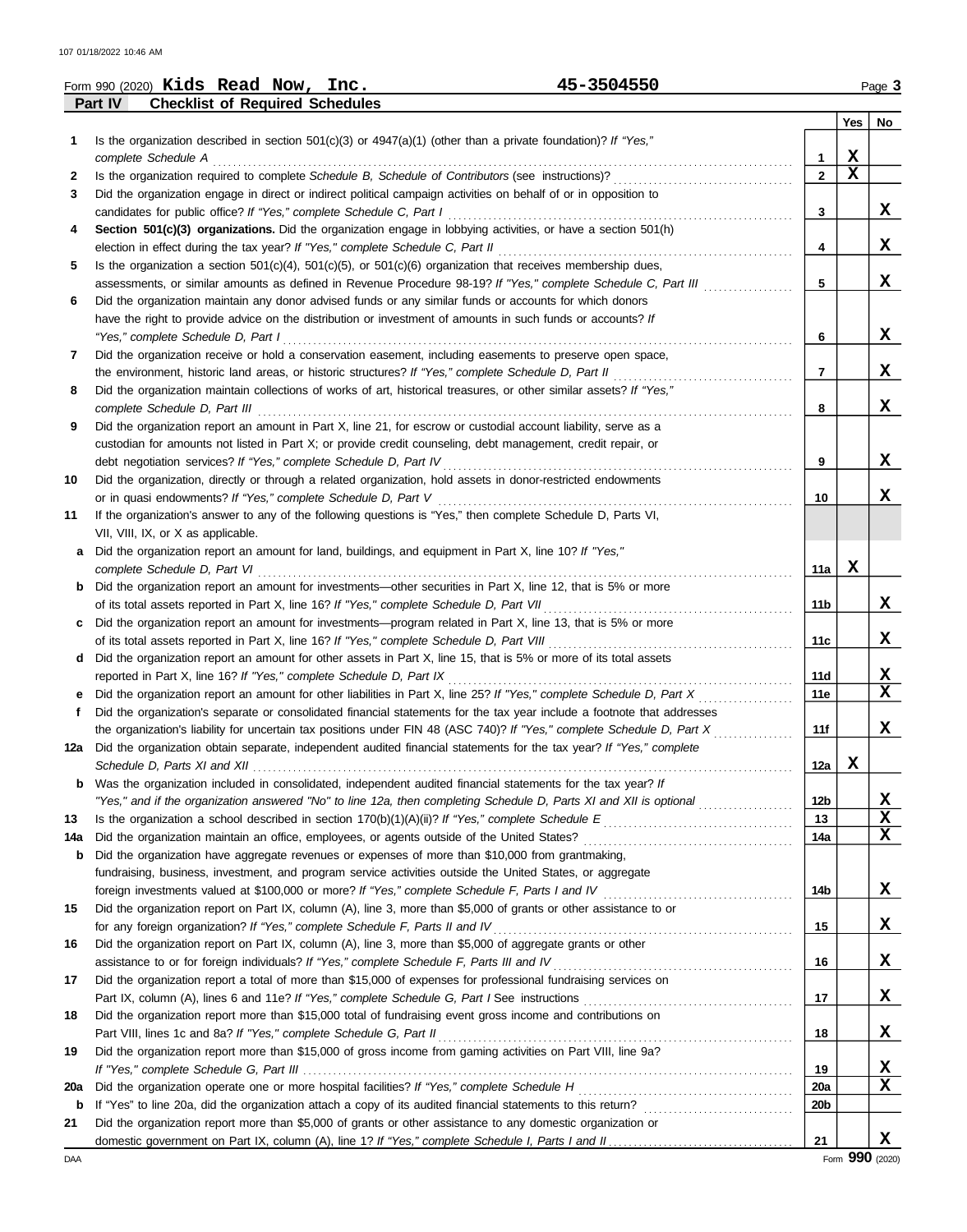|          | 45-3504550<br>Form 990 (2020) Kids Read Now, Inc.                                                                                                                                                                |                |    |                 |     | Page 4 |
|----------|------------------------------------------------------------------------------------------------------------------------------------------------------------------------------------------------------------------|----------------|----|-----------------|-----|--------|
|          | <b>Checklist of Required Schedules (continued)</b><br>Part IV                                                                                                                                                    |                |    |                 |     |        |
| 22       | Did the organization report more than \$5,000 of grants or other assistance to or for domestic individuals on                                                                                                    |                |    |                 | Yes | No     |
|          | Part IX, column (A), line 2? If "Yes," complete Schedule I, Parts I and III                                                                                                                                      |                |    | 22              |     | X      |
| 23       | Did the organization answer "Yes" to Part VII, Section A, line 3, 4, or 5 about compensation of the                                                                                                              |                |    |                 |     |        |
|          | organization's current and former officers, directors, trustees, key employees, and highest compensated                                                                                                          |                |    |                 |     |        |
|          | employees? If "Yes," complete Schedule J                                                                                                                                                                         |                |    | 23              |     | X      |
|          | 24a Did the organization have a tax-exempt bond issue with an outstanding principal amount of more than                                                                                                          |                |    |                 |     |        |
|          | \$100,000 as of the last day of the year, that was issued after December 31, 2002? If "Yes," answer lines 24b                                                                                                    |                |    |                 |     |        |
|          | through 24d and complete Schedule K. If "No," go to line 25a                                                                                                                                                     |                |    | 24a             |     | x      |
| b<br>c   | Did the organization invest any proceeds of tax-exempt bonds beyond a temporary period exception?<br>Did the organization maintain an escrow account other than a refunding escrow at any time during the year   |                |    | 24b             |     |        |
|          | to defease any tax-exempt bonds?                                                                                                                                                                                 |                |    | 24c             |     |        |
| d        | Did the organization act as an "on behalf of" issuer for bonds outstanding at any time during the year?                                                                                                          |                |    | 24d             |     |        |
| 25а      | Section 501(c)(3), 501(c)(4), and 501(c)(29) organizations. Did the organization engage in an excess benefit                                                                                                     |                |    |                 |     |        |
|          | transaction with a disqualified person during the year? If "Yes," complete Schedule L, Part I                                                                                                                    |                |    | 25a             |     | x      |
| b        | Is the organization aware that it engaged in an excess benefit transaction with a disqualified person in a prior                                                                                                 |                |    |                 |     |        |
|          | year, and that the transaction has not been reported on any of the organization's prior Forms 990 or 990-EZ?                                                                                                     |                |    |                 |     |        |
|          | If "Yes," complete Schedule L, Part I                                                                                                                                                                            |                |    | 25 <sub>b</sub> |     | X      |
| 26       | Did the organization report any amount on Part X, line 5 or 22, for receivables from or payables to any current                                                                                                  |                |    |                 |     |        |
|          | or former officer, director, trustee, key employee, creator or founder, substantial contributor, or 35%                                                                                                          |                |    |                 |     |        |
|          | controlled entity or family member of any of these persons? If "Yes," complete Schedule L, Part II                                                                                                               |                |    | 26              |     | X      |
| 27       | Did the organization provide a grant or other assistance to any current or former officer, director, trustee, key                                                                                                |                |    |                 |     |        |
|          | employee, creator or founder, substantial contributor or employee thereof, a grant selection committee<br>member, or to a 35% controlled entity (including an employee thereof) or family member of any of these |                |    |                 |     |        |
|          | persons? If "Yes," complete Schedule L, Part III                                                                                                                                                                 |                |    | 27              |     | x      |
| 28       | Was the organization a party to a business transaction with one of the following parties (see Schedule L, Part                                                                                                   |                |    |                 |     |        |
|          | IV instructions, for applicable filing thresholds, conditions, and exceptions):                                                                                                                                  |                |    |                 |     |        |
| а        | A current or former officer, director, trustee, key employee, creator or founder, or substantial contributor? If                                                                                                 |                |    |                 |     |        |
|          | "Yes," complete Schedule L, Part IV                                                                                                                                                                              |                |    | 28a             |     | X      |
| b        | A family member of any individual described in line 28a? If "Yes," complete Schedule L, Part IV                                                                                                                  |                |    | 28b             |     | x      |
| c        | A 35% controlled entity of one or more individuals and/or organizations described in lines 28a or 28b? If                                                                                                        |                |    |                 |     |        |
|          | "Yes," complete Schedule L, Part IV                                                                                                                                                                              |                |    | 28c             |     | X      |
| 29       | Did the organization receive more than \$25,000 in non-cash contributions? If "Yes," complete Schedule M                                                                                                         |                |    | 29              | X   |        |
| 30       | Did the organization receive contributions of art, historical treasures, or other similar assets, or qualified                                                                                                   |                |    |                 |     |        |
|          | conservation contributions? If "Yes," complete Schedule M<br>Did the organization liquidate, terminate, or dissolve and cease operations? If "Yes," complete Schedule N, Part I                                  |                |    | 30<br>31        |     | X<br>X |
| 31<br>32 | Did the organization sell, exchange, dispose of, or transfer more than 25% of its net assets? If "Yes,"                                                                                                          |                |    |                 |     |        |
|          | complete Schedule N, Part II                                                                                                                                                                                     |                |    | 32              |     | X      |
| 33       | Did the organization own 100% of an entity disregarded as separate from the organization under Regulations                                                                                                       |                |    |                 |     |        |
|          |                                                                                                                                                                                                                  |                |    | 33              |     | X      |
| 34       | Was the organization related to any tax-exempt or taxable entity? If "Yes," complete Schedule R, Part II, III,                                                                                                   |                |    |                 |     |        |
|          | or IV, and Part V, line 1                                                                                                                                                                                        |                |    | 34              |     | X      |
| 35a      |                                                                                                                                                                                                                  |                |    | 35a             |     | X      |
| b        | If "Yes" to line 35a, did the organization receive any payment from or engage in any transaction with a                                                                                                          |                |    |                 |     |        |
|          | controlled entity within the meaning of section 512(b)(13)? If "Yes," complete Schedule R, Part V, line 2                                                                                                        |                |    | 35b             |     |        |
| 36       | Section 501(c)(3) organizations. Did the organization make any transfers to an exempt non-charitable                                                                                                             |                |    |                 |     |        |
|          | related organization? If "Yes," complete Schedule R, Part V, line 2                                                                                                                                              |                |    | 36              |     | X      |
| 37       | Did the organization conduct more than 5% of its activities through an entity that is not a related organization                                                                                                 |                |    |                 |     |        |
|          | and that is treated as a partnership for federal income tax purposes? If "Yes," complete Schedule R, Part VI                                                                                                     |                |    | 37              |     | x      |
| 38       | Did the organization complete Schedule O and provide explanations in Schedule O for Part VI, lines 11b and<br>19? Note: All Form 990 filers are required to complete Schedule O.                                 |                |    | 38              |     | x      |
|          | Statements Regarding Other IRS Filings and Tax Compliance<br>Part V                                                                                                                                              |                |    |                 |     |        |
|          | Check if Schedule O contains a response or note to any line in this Part V                                                                                                                                       |                |    |                 |     |        |
|          |                                                                                                                                                                                                                  |                |    |                 | Yes | No     |
| 1а       | Enter the number reported in Box 3 of Form 1096. Enter -0- if not applicable                                                                                                                                     | 1a             | 13 |                 |     |        |
| b        | Enter the number of Forms W-2G included in line 1a. Enter -0- if not applicable                                                                                                                                  | 1 <sub>b</sub> | 0  |                 |     |        |
| с        | Did the organization comply with backup withholding rules for reportable payments to vendors and                                                                                                                 |                |    |                 |     |        |
|          |                                                                                                                                                                                                                  |                |    | 1c              | X   |        |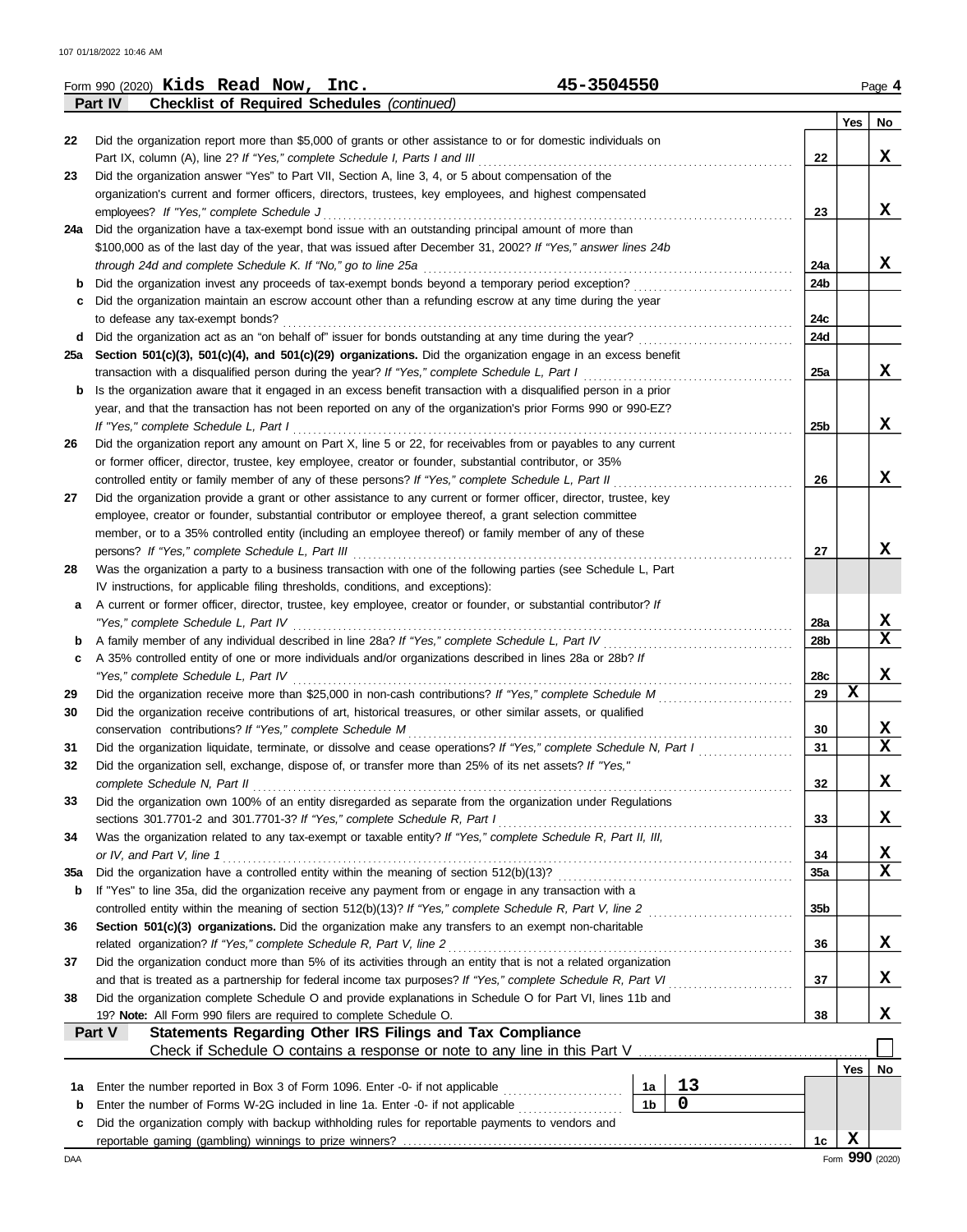|             | 45-3504550<br>Form 990 (2020) Kids Read Now, Inc.                                                                                  |                |     | Page 5      |
|-------------|------------------------------------------------------------------------------------------------------------------------------------|----------------|-----|-------------|
|             | Statements Regarding Other IRS Filings and Tax Compliance (continued)<br>Part V                                                    |                |     |             |
|             |                                                                                                                                    |                | Yes | No          |
|             | 2a Enter the number of employees reported on Form W-3, Transmittal of Wage and Tax                                                 |                |     |             |
|             | 47<br>2a<br>Statements, filed for the calendar year ending with or within the year covered by this return                          |                |     |             |
| b           | If at least one is reported on line 2a, did the organization file all required federal employment tax returns?                     | 2 <sub>b</sub> | X   |             |
|             | <b>Note:</b> If the sum of lines 1a and 2a is greater than 250, you may be required to e-file (see instructions)                   |                |     |             |
| за          | Did the organization have unrelated business gross income of \$1,000 or more during the year?                                      | За             |     | X           |
| b           | If "Yes," has it filed a Form 990-T for this year? If "No" to line 3b, provide an explanation on Schedule O consequences           | 3 <sub>b</sub> |     |             |
| 4a          | At any time during the calendar year, did the organization have an interest in, or a signature or other authority over,            |                |     |             |
|             | a financial account in a foreign country (such as a bank account, securities account, or other financial account)?                 | 4a             |     | х           |
| b           | If "Yes," enter the name of the foreign country ▶                                                                                  |                |     |             |
|             | See instructions for filing requirements for FinCEN Form 114, Report of Foreign Bank and Financial Accounts (FBAR).                |                |     |             |
| 5а          |                                                                                                                                    | 5a             |     | x           |
| b           |                                                                                                                                    | 5 <sub>b</sub> |     | $\mathbf x$ |
| c           | If "Yes" to line 5a or 5b, did the organization file Form 8886-T?                                                                  | 5c             |     |             |
| 6а          | Does the organization have annual gross receipts that are normally greater than \$100,000, and did the                             |                |     |             |
|             |                                                                                                                                    | 6a             |     | X           |
| b           | If "Yes," did the organization include with every solicitation an express statement that such contributions or                     |                |     |             |
|             | gifts were not tax deductible?                                                                                                     | 6b             |     |             |
| 7           | Organizations that may receive deductible contributions under section 170(c).                                                      |                |     |             |
| a           | Did the organization receive a payment in excess of \$75 made partly as a contribution and partly for goods                        |                |     |             |
|             | and services provided to the payor?                                                                                                | 7a             |     |             |
| b           |                                                                                                                                    | 7b             |     |             |
| c           | Did the organization sell, exchange, or otherwise dispose of tangible personal property for which it was                           |                |     |             |
|             |                                                                                                                                    | 7c             |     |             |
| d           | 7d                                                                                                                                 |                |     |             |
| е           | Did the organization receive any funds, directly or indirectly, to pay premiums on a personal benefit contract?                    | 7e             |     |             |
| f           | Did the organization, during the year, pay premiums, directly or indirectly, on a personal benefit contract?                       | 7f             |     |             |
| g           |                                                                                                                                    | 7g             |     |             |
| h           | If the organization received a contribution of cars, boats, airplanes, or other vehicles, did the organization file a Form 1098-C? | 7h             |     |             |
| 8           | Sponsoring organizations maintaining donor advised funds. Did a donor advised fund maintained by the                               |                |     |             |
|             |                                                                                                                                    | 8              |     |             |
| 9           | Sponsoring organizations maintaining donor advised funds.                                                                          |                |     |             |
| a           |                                                                                                                                    | 9а             |     |             |
| $\mathbf b$ | Did the sponsoring organization make a distribution to a donor, donor advisor, or related person?                                  | 9b             |     |             |
| 10          | Section 501(c)(7) organizations. Enter:                                                                                            |                |     |             |
| а           | 10a<br>Initiation fees and capital contributions included on Part VIII, line 12                                                    |                |     |             |
| b           | 10 <sub>b</sub><br>Gross receipts, included on Form 990, Part VIII, line 12, for public use of club facilities                     |                |     |             |
| 11          | Section 501(c)(12) organizations. Enter:                                                                                           |                |     |             |
| a           | 11a<br>Gross income from members or shareholders                                                                                   |                |     |             |
| b           | Gross income from other sources (Do not net amounts due or paid to other sources                                                   |                |     |             |
|             | 11 <sub>b</sub><br>against amounts due or received from them.)                                                                     |                |     |             |
| 12a         | Section 4947(a)(1) non-exempt charitable trusts. Is the organization filing Form 990 in lieu of Form 1041?                         | 12a            |     |             |
| b           | If "Yes," enter the amount of tax-exempt interest received or accrued during the year<br>12b                                       |                |     |             |
| 13          | Section 501(c)(29) qualified nonprofit health insurance issuers.                                                                   |                |     |             |
| a           | Is the organization licensed to issue qualified health plans in more than one state?                                               | 13a            |     |             |
|             | Note: See the instructions for additional information the organization must report on Schedule O.                                  |                |     |             |
| b           | Enter the amount of reserves the organization is required to maintain by the states in which                                       |                |     |             |
|             | 13 <sub>b</sub>                                                                                                                    |                |     |             |
| c           | 13c<br>Enter the amount of reserves on hand                                                                                        |                |     |             |
| 14a         | Did the organization receive any payments for indoor tanning services during the tax year?                                         | 14a            |     | X           |
| $\mathbf b$ | If "Yes," has it filed a Form 720 to report these payments? If "No," provide an explanation on Schedule O                          | 14b            |     |             |
| 15          | Is the organization subject to the section 4960 tax on payment(s) of more than \$1,000,000 in remuneration or                      |                |     |             |
|             | excess parachute payment(s) during the year?                                                                                       | 15             |     | x           |
|             | If "Yes," see instructions and file Form 4720, Schedule N.                                                                         |                |     |             |
| 16          | Is the organization an educational institution subject to the section 4968 excise tax on net investment income?                    | 16             |     | X           |
|             | If "Yes," complete Form 4720, Schedule O.                                                                                          |                |     |             |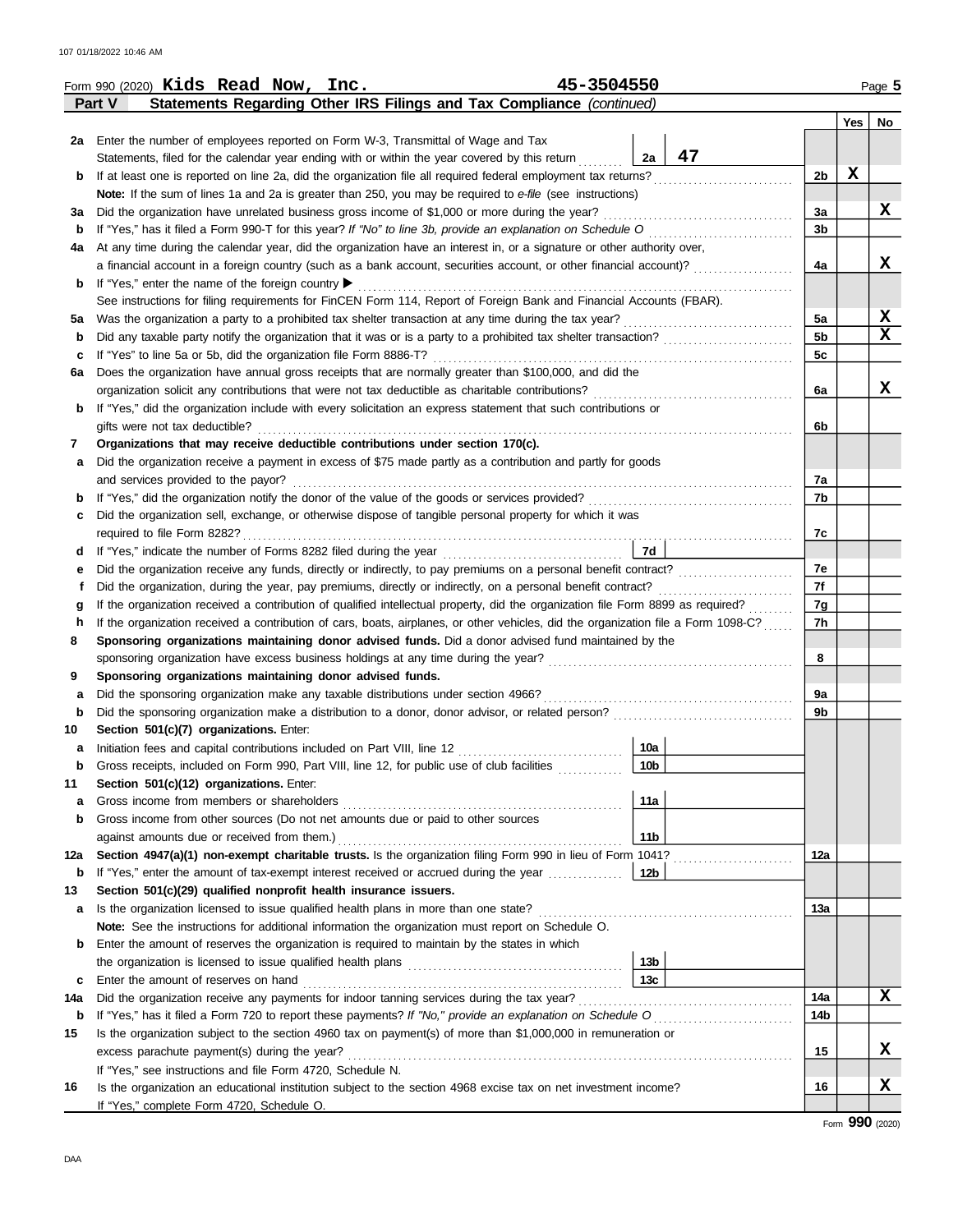| Form 990 (2020) <b>Kids</b> | Read | <b>Now</b> | Inc. | 3504550<br>л с<br>-- | Page ( |
|-----------------------------|------|------------|------|----------------------|--------|
|                             |      |            |      |                      |        |

**Part VI Governance, Management, and Disclosure** *For each "Yes" response to lines 2 through 7b below, and for a "No" response to line 8a, 8b, or 10b below, describe the circumstances, processes, or changes on Schedule O. See instructions.* Check if Schedule O contains a response or note to any line in this Part VI **X**

|                                                                                                               | Section A. Governing Body and Management                                                                                            |    |    |                 |        |                  |  |  |  |
|---------------------------------------------------------------------------------------------------------------|-------------------------------------------------------------------------------------------------------------------------------------|----|----|-----------------|--------|------------------|--|--|--|
|                                                                                                               |                                                                                                                                     |    |    |                 | Yes    | No               |  |  |  |
| 1а                                                                                                            | Enter the number of voting members of the governing body at the end of the tax year                                                 | 1a | 10 |                 |        |                  |  |  |  |
|                                                                                                               | If there are material differences in voting rights among members of the governing body, or                                          |    |    |                 |        |                  |  |  |  |
|                                                                                                               | if the governing body delegated broad authority to an executive committee or similar                                                |    |    |                 |        |                  |  |  |  |
|                                                                                                               | committee, explain on Schedule O.                                                                                                   |    |    |                 |        |                  |  |  |  |
| b                                                                                                             | Enter the number of voting members included on line 1a, above, who are independent                                                  | 1b | 9  |                 |        |                  |  |  |  |
| 2                                                                                                             | Did any officer, director, trustee, or key employee have a family relationship or a business relationship with                      |    |    |                 |        |                  |  |  |  |
|                                                                                                               | any other officer, director, trustee, or key employee?                                                                              |    |    | 2               | х      |                  |  |  |  |
| 3                                                                                                             | Did the organization delegate control over management duties customarily performed by or under the direct                           |    |    |                 |        |                  |  |  |  |
|                                                                                                               | supervision of officers, directors, trustees, or key employees to a management company or other person?                             |    |    | 3               |        | x                |  |  |  |
| 4                                                                                                             | Did the organization make any significant changes to its governing documents since the prior Form 990 was filed?                    |    |    | 4<br>5          |        | $\mathbf x$<br>X |  |  |  |
| 5                                                                                                             |                                                                                                                                     |    |    |                 |        |                  |  |  |  |
| 6                                                                                                             | Did the organization have members or stockholders?                                                                                  |    |    | 6               |        | $\mathbf x$      |  |  |  |
| 7а                                                                                                            | Did the organization have members, stockholders, or other persons who had the power to elect or appoint                             |    |    |                 |        |                  |  |  |  |
|                                                                                                               | one or more members of the governing body?                                                                                          |    |    | 7а              |        | X                |  |  |  |
| b                                                                                                             | Are any governance decisions of the organization reserved to (or subject to approval by) members,                                   |    |    |                 |        |                  |  |  |  |
|                                                                                                               | stockholders, or persons other than the governing body?                                                                             |    |    | 7b              |        | X.               |  |  |  |
| 8                                                                                                             | Did the organization contemporaneously document the meetings held or written actions undertaken during the year by the following:   |    |    |                 |        |                  |  |  |  |
| а                                                                                                             | The governing body?                                                                                                                 |    |    | 8а<br>8b        | X<br>x |                  |  |  |  |
| b                                                                                                             |                                                                                                                                     |    |    |                 |        |                  |  |  |  |
| 9                                                                                                             | Is there any officer, director, trustee, or key employee listed in Part VII, Section A, who cannot be reached at                    |    |    |                 |        | X                |  |  |  |
|                                                                                                               | Section B. Policies (This Section B requests information about policies not required by the Internal Revenue Code.)                 |    |    | 9               |        |                  |  |  |  |
|                                                                                                               |                                                                                                                                     |    |    |                 | Yes    | No               |  |  |  |
| 10a                                                                                                           | Did the organization have local chapters, branches, or affiliates?                                                                  |    |    | 10a             |        | x                |  |  |  |
| b                                                                                                             | If "Yes," did the organization have written policies and procedures governing the activities of such chapters,                      |    |    |                 |        |                  |  |  |  |
|                                                                                                               | affiliates, and branches to ensure their operations are consistent with the organization's exempt purposes?                         |    |    | 10b             |        |                  |  |  |  |
| 11a                                                                                                           | Has the organization provided a complete copy of this Form 990 to all members of its governing body before filing the form?         |    |    | 11a             | x      |                  |  |  |  |
| b                                                                                                             | Describe in Schedule O the process, if any, used by the organization to review this Form 990.                                       |    |    |                 |        |                  |  |  |  |
| 12a                                                                                                           | Did the organization have a written conflict of interest policy? If "No," go to line 13                                             |    |    | 12a             | X      |                  |  |  |  |
| b                                                                                                             | Were officers, directors, or trustees, and key employees required to disclose annually interests that could give rise to conflicts? |    |    | 12 <sub>b</sub> | х      |                  |  |  |  |
| c                                                                                                             | Did the organization regularly and consistently monitor and enforce compliance with the policy? If "Yes,"                           |    |    |                 |        |                  |  |  |  |
|                                                                                                               | describe in Schedule O how this was done                                                                                            |    |    | 12c             | x      |                  |  |  |  |
| 13                                                                                                            | Did the organization have a written whistleblower policy?                                                                           |    |    | 13              | х      |                  |  |  |  |
| 14                                                                                                            | Did the organization have a written document retention and destruction policy?                                                      |    |    | 14              | X      |                  |  |  |  |
| 15                                                                                                            | Did the process for determining compensation of the following persons include a review and approval by                              |    |    |                 |        |                  |  |  |  |
|                                                                                                               | independent persons, comparability data, and contemporaneous substantiation of the deliberation and decision?                       |    |    |                 |        |                  |  |  |  |
| а                                                                                                             |                                                                                                                                     |    |    | 15a             |        | X                |  |  |  |
| b                                                                                                             | Other officers or key employees of the organization                                                                                 |    |    | 15b             |        | x                |  |  |  |
|                                                                                                               | If "Yes" to line 15a or 15b, describe the process in Schedule O (see instructions).                                                 |    |    |                 |        |                  |  |  |  |
| 16a                                                                                                           | Did the organization invest in, contribute assets to, or participate in a joint venture or similar arrangement                      |    |    |                 |        | X                |  |  |  |
| with a taxable entity during the year?                                                                        |                                                                                                                                     |    |    |                 |        |                  |  |  |  |
| b                                                                                                             | If "Yes," did the organization follow a written policy or procedure requiring the organization to evaluate its                      |    |    |                 |        |                  |  |  |  |
| participation in joint venture arrangements under applicable federal tax law, and take steps to safeguard the |                                                                                                                                     |    |    |                 |        |                  |  |  |  |
|                                                                                                               |                                                                                                                                     |    |    | 16b             |        |                  |  |  |  |
|                                                                                                               | Section C. Disclosure                                                                                                               |    |    |                 |        |                  |  |  |  |
| 17                                                                                                            | List the states with which a copy of this Form 990 is required to be filed $\blacktriangleright$ OH                                 |    |    |                 |        |                  |  |  |  |
| 18                                                                                                            | Section 6104 requires an organization to make its Forms 1023 (1024 or 1024-A, if applicable), 990, and 990-T (Section 501(c)        |    |    |                 |        |                  |  |  |  |
|                                                                                                               | (3)s only) available for public inspection. Indicate how you made these available. Check all that apply.                            |    |    |                 |        |                  |  |  |  |
|                                                                                                               | Other (explain on Schedule O)<br>$\vert$ Another's website $\vert X \vert$ Upon request<br>Own website                              |    |    |                 |        |                  |  |  |  |
| 19                                                                                                            | Describe on Schedule O whether (and if so, how) the organization made its governing documents, conflict of interest policy, and     |    |    |                 |        |                  |  |  |  |

```
Troy OH 45373 877-536-0130
```
**<sup>20</sup>** financial statements available to the public during the tax year.

State the name, address, and telephone number of the person who possesses the organization's books and records  $\blacktriangleright$ **Leib Lurie 55 Marybill Dr.**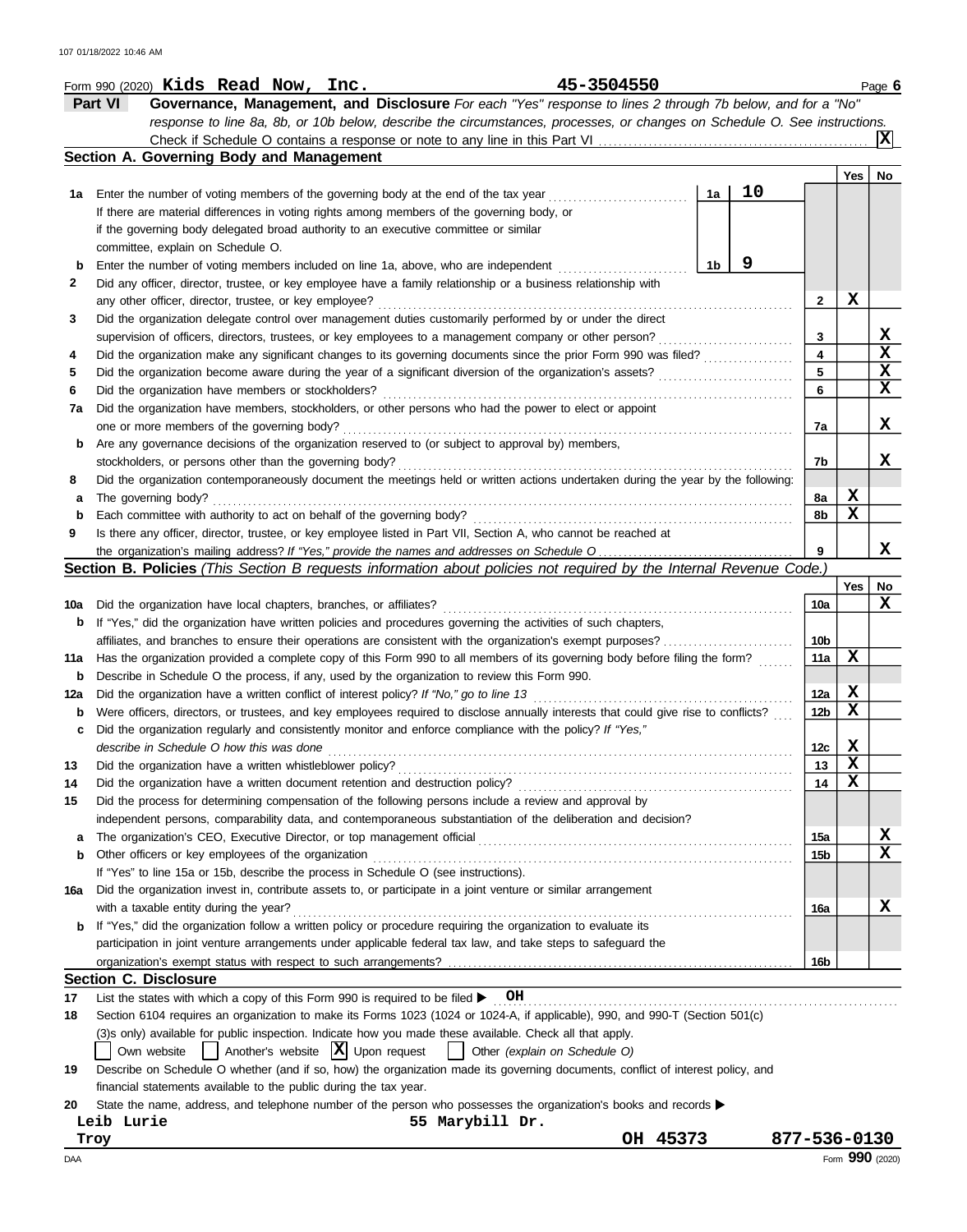|                          | Form 990 (2020) Kids Read Now, Inc. |  | 45-3504550                                                                                                                                                                                                                          | Page 7 |
|--------------------------|-------------------------------------|--|-------------------------------------------------------------------------------------------------------------------------------------------------------------------------------------------------------------------------------------|--------|
| <b>Part VII</b>          |                                     |  | Compensation of Officers, Directors, Trustees, Key Employees, Highest Compensated Employees, and                                                                                                                                    |        |
|                          | <b>Independent Contractors</b>      |  |                                                                                                                                                                                                                                     |        |
|                          |                                     |  | Check if Schedule O contains a response or note to any line in this Part VII                                                                                                                                                        |        |
| Section A.               |                                     |  | Officers, Directors, Trustees, Key Employees, and Highest Compensated Employees                                                                                                                                                     |        |
| organization's tax year. |                                     |  | 1a Complete this table for all persons required to be listed. Report compensation for the calendar year ending with or within the                                                                                                   |        |
|                          |                                     |  | • List all of the organization's current officers, directors, trustees (whether individuals or organizations), regardless of amount of<br>compensation. Enter -0- in columns $(D)$ , $(E)$ , and $(F)$ if no compensation was paid. |        |

● List all of the organization's **current** key employees, if any. See instructions for definition of "key employee."

who received reportable compensation (Box 5 of Form W-2 and/or Box 7 of Form 1099-MISC) of more than \$100,000 from the organization and any related organizations. ■ List the organization's five **current** highest compensated employees (other than an officer, director, trustee, or key employee)<br> **•** Preceived reportable compensation (Box 5 of Form W.2 and/or Box 7 of Form 1000 MISC)

● List all of the organization's **former** officers, key employees, and highest compensated employees who received more than<br> **•** 00.000 of reportable compensation from the ergonization and any related ergonizations \$100,000 of reportable compensation from the organization and any related organizations.

List all of the organization's **former directors or trustees** that received, in the capacity as a former director or trustee of the ● List all of the organization's former directors or trustees that received, in the capacity as a former director organization, more than \$10,000 of reportable compensation from the organization and any related organizati See instructions for the order in which to list the persons above.

 $\overline{X}$  Check this box if neither the organization nor any related organization compensated any current officer, director, or trustee.

| (A)<br>Name and title            | (B)<br>Average<br>hours<br>per week<br>(list any<br>hours for |                                   |                      | (C)<br>Position |                 | (do not check more than one<br>box, unless person is both an<br>officer and a director/trustee) |        | (D)<br>Reportable<br>compensation<br>from the<br>organization<br>(W-2/1099-MISC) | $(\mathsf{E})$<br>Reportable<br>compensation<br>from related<br>organizations<br>(W-2/1099-MISC) | (F)<br>Estimated amount<br>of other<br>compensation<br>from the<br>organization and |
|----------------------------------|---------------------------------------------------------------|-----------------------------------|----------------------|-----------------|-----------------|-------------------------------------------------------------------------------------------------|--------|----------------------------------------------------------------------------------|--------------------------------------------------------------------------------------------------|-------------------------------------------------------------------------------------|
|                                  | related<br>organizations<br>below<br>dotted line)             | Individual trustee<br>or director | nstitutional trustee | Officer         | Ķey<br>enployee | Highest compensated<br>employee                                                                 | Former |                                                                                  |                                                                                                  | related organizations                                                               |
| (1) Robert Bensman               |                                                               |                                   |                      |                 |                 |                                                                                                 |        |                                                                                  |                                                                                                  |                                                                                     |
|                                  | 0.00<br>0.00                                                  |                                   |                      |                 |                 |                                                                                                 |        |                                                                                  |                                                                                                  | $\mathbf 0$                                                                         |
| Director<br>(2) Ms. Amanda Close |                                                               | $\mathbf x$                       |                      |                 |                 |                                                                                                 |        | 0                                                                                | 0                                                                                                |                                                                                     |
|                                  | 0.00                                                          |                                   |                      |                 |                 |                                                                                                 |        |                                                                                  |                                                                                                  |                                                                                     |
| Director                         | 0.00                                                          | $\mathbf x$                       |                      |                 |                 |                                                                                                 |        | 0                                                                                | 0                                                                                                | $\pmb{0}$                                                                           |
| (3) Todd Imwalle                 |                                                               |                                   |                      |                 |                 |                                                                                                 |        |                                                                                  |                                                                                                  |                                                                                     |
|                                  | 0.00                                                          |                                   |                      |                 |                 |                                                                                                 |        |                                                                                  |                                                                                                  |                                                                                     |
| Director                         | 0.00                                                          | $\mathbf x$                       |                      |                 |                 |                                                                                                 |        | 0                                                                                | 0                                                                                                | $\mathbf 0$                                                                         |
| (4) Andrew Johnson               |                                                               |                                   |                      |                 |                 |                                                                                                 |        |                                                                                  |                                                                                                  |                                                                                     |
|                                  | 0.00                                                          |                                   |                      |                 |                 |                                                                                                 |        |                                                                                  |                                                                                                  |                                                                                     |
| Director                         | 0.00                                                          | $\mathbf x$                       |                      |                 |                 |                                                                                                 |        | 0                                                                                | 0                                                                                                | $\pmb{0}$                                                                           |
| (5) Dr. Glen Keifer              |                                                               |                                   |                      |                 |                 |                                                                                                 |        |                                                                                  |                                                                                                  |                                                                                     |
|                                  | 0.00<br>0.00                                                  | $\mathbf x$                       |                      |                 |                 |                                                                                                 |        | 0                                                                                | 0                                                                                                | $\mathbf 0$                                                                         |
| Director<br>(6) Barbara Lurie    |                                                               |                                   |                      |                 |                 |                                                                                                 |        |                                                                                  |                                                                                                  |                                                                                     |
|                                  | 0.00                                                          |                                   |                      |                 |                 |                                                                                                 |        |                                                                                  |                                                                                                  |                                                                                     |
| Director                         | 0.00                                                          | $\mathbf x$                       |                      |                 |                 |                                                                                                 |        | 0                                                                                | 0                                                                                                | $\mathbf 0$                                                                         |
| (7) Leib Lurie                   |                                                               |                                   |                      |                 |                 |                                                                                                 |        |                                                                                  |                                                                                                  |                                                                                     |
|                                  | 0.00                                                          |                                   |                      |                 |                 |                                                                                                 |        |                                                                                  |                                                                                                  |                                                                                     |
| President/CEO                    | 0.00                                                          | $\mathbf x$                       |                      | $\mathbf x$     |                 |                                                                                                 |        | 0                                                                                | 0                                                                                                | $\mathbf 0$                                                                         |
| (8) Jon Trunk                    |                                                               |                                   |                      |                 |                 |                                                                                                 |        |                                                                                  |                                                                                                  |                                                                                     |
|                                  | 0.00                                                          |                                   |                      |                 |                 |                                                                                                 |        |                                                                                  |                                                                                                  |                                                                                     |
| Director                         | 0.00                                                          | $\mathbf x$                       |                      |                 |                 |                                                                                                 |        | 0                                                                                | 0                                                                                                | $\pmb{0}$                                                                           |
| (9) Paul VonHippel               |                                                               |                                   |                      |                 |                 |                                                                                                 |        |                                                                                  |                                                                                                  |                                                                                     |
|                                  | 0.00                                                          |                                   |                      |                 |                 |                                                                                                 |        |                                                                                  |                                                                                                  |                                                                                     |
| Director                         | 0.00                                                          | $\mathbf x$                       |                      |                 |                 |                                                                                                 |        | 0                                                                                | 0                                                                                                | $\mathbf 0$                                                                         |
| (10) Josh Walsh                  |                                                               |                                   |                      |                 |                 |                                                                                                 |        |                                                                                  |                                                                                                  |                                                                                     |
|                                  | 0.00                                                          |                                   |                      |                 |                 |                                                                                                 |        |                                                                                  |                                                                                                  |                                                                                     |
| Director                         | 0.00                                                          | $\mathbf x$                       |                      |                 |                 |                                                                                                 |        | 0                                                                                | 0                                                                                                | $\mathbf 0$                                                                         |
| (11)                             |                                                               |                                   |                      |                 |                 |                                                                                                 |        |                                                                                  |                                                                                                  |                                                                                     |
|                                  |                                                               |                                   |                      |                 |                 |                                                                                                 |        |                                                                                  |                                                                                                  |                                                                                     |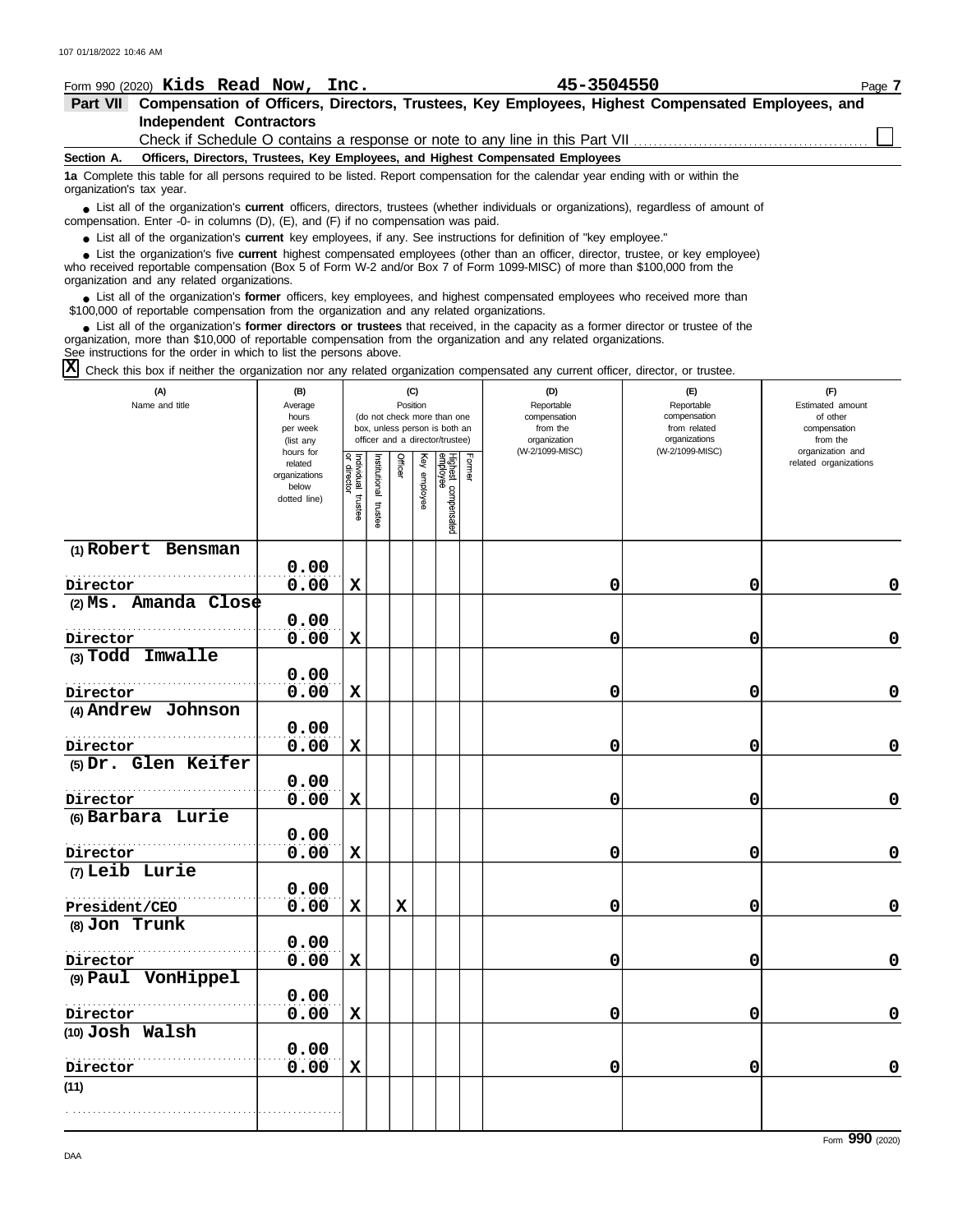| 107 01/18/2022 10:46 AM                       |      |                 |      |
|-----------------------------------------------|------|-----------------|------|
| Kids<br><b>Now</b><br>Form 990 (2020)<br>Read | Inc. | 3504550<br>45–. | Page |

|               | Part VII<br>Section A. Officers, Directors, Trustees, Key Employees, and Highest Compensated Employees (continued)                                                                                                                                                                                                                                                                                                                                     |                                                                                                                                                                                                                                                 |  |  |                 |  |                                                                                                 |  |                                                               |                                                                               |  |                                                                 |                     |         |
|---------------|--------------------------------------------------------------------------------------------------------------------------------------------------------------------------------------------------------------------------------------------------------------------------------------------------------------------------------------------------------------------------------------------------------------------------------------------------------|-------------------------------------------------------------------------------------------------------------------------------------------------------------------------------------------------------------------------------------------------|--|--|-----------------|--|-------------------------------------------------------------------------------------------------|--|---------------------------------------------------------------|-------------------------------------------------------------------------------|--|-----------------------------------------------------------------|---------------------|---------|
|               | (A)<br>Name and title                                                                                                                                                                                                                                                                                                                                                                                                                                  | (B)<br>Average<br>hours<br>per week<br>(list any                                                                                                                                                                                                |  |  | (C)<br>Position |  | (do not check more than one<br>box, unless person is both an<br>officer and a director/trustee) |  | (D)<br>Reportable<br>compensation<br>from the<br>organization | $(\mathsf{F})$<br>Reportable<br>compensation<br>from related<br>organizations |  | (F)<br>Estimated amount<br>of other<br>compensation<br>from the |                     |         |
|               |                                                                                                                                                                                                                                                                                                                                                                                                                                                        | (W-2/1099-MISC)<br>(W-2/1099-MISC)<br>hours for<br>Former<br>Individual<br>or director<br>Highest compensated<br>employee<br>Officer<br>Key employee<br>hstitutional<br>related<br>organizations<br>below<br>trustee<br>dotted line)<br>trustee |  |  |                 |  |                                                                                                 |  | organization and                                              | related organizations                                                         |  |                                                                 |                     |         |
|               |                                                                                                                                                                                                                                                                                                                                                                                                                                                        |                                                                                                                                                                                                                                                 |  |  |                 |  |                                                                                                 |  |                                                               |                                                                               |  |                                                                 |                     |         |
|               |                                                                                                                                                                                                                                                                                                                                                                                                                                                        |                                                                                                                                                                                                                                                 |  |  |                 |  |                                                                                                 |  |                                                               |                                                                               |  |                                                                 |                     |         |
|               |                                                                                                                                                                                                                                                                                                                                                                                                                                                        |                                                                                                                                                                                                                                                 |  |  |                 |  |                                                                                                 |  |                                                               |                                                                               |  |                                                                 |                     |         |
|               |                                                                                                                                                                                                                                                                                                                                                                                                                                                        |                                                                                                                                                                                                                                                 |  |  |                 |  |                                                                                                 |  |                                                               |                                                                               |  |                                                                 |                     |         |
|               |                                                                                                                                                                                                                                                                                                                                                                                                                                                        |                                                                                                                                                                                                                                                 |  |  |                 |  |                                                                                                 |  |                                                               |                                                                               |  |                                                                 |                     |         |
|               |                                                                                                                                                                                                                                                                                                                                                                                                                                                        |                                                                                                                                                                                                                                                 |  |  |                 |  |                                                                                                 |  |                                                               |                                                                               |  |                                                                 |                     |         |
|               |                                                                                                                                                                                                                                                                                                                                                                                                                                                        |                                                                                                                                                                                                                                                 |  |  |                 |  |                                                                                                 |  |                                                               |                                                                               |  |                                                                 |                     |         |
|               |                                                                                                                                                                                                                                                                                                                                                                                                                                                        |                                                                                                                                                                                                                                                 |  |  |                 |  |                                                                                                 |  |                                                               |                                                                               |  |                                                                 |                     |         |
| 1b.<br>c<br>d | Total from continuation sheets to Part VII, Section A                                                                                                                                                                                                                                                                                                                                                                                                  |                                                                                                                                                                                                                                                 |  |  |                 |  |                                                                                                 |  |                                                               |                                                                               |  |                                                                 |                     |         |
|               | Total number of individuals (including but not limited to those listed above) who received more than \$100,000 of<br>reportable compensation from the organization $\triangleright$ 0                                                                                                                                                                                                                                                                  |                                                                                                                                                                                                                                                 |  |  |                 |  |                                                                                                 |  |                                                               |                                                                               |  |                                                                 |                     |         |
| 3             | Did the organization list any former officer, director, trustee, key employee, or highest compensated<br>employee on line 1a? If "Yes," complete Schedule J for such individual                                                                                                                                                                                                                                                                        |                                                                                                                                                                                                                                                 |  |  |                 |  |                                                                                                 |  |                                                               |                                                                               |  | 3                                                               | Yes                 | No<br>X |
| 4             | For any individual listed on line 1a, is the sum of reportable compensation and other compensation from the<br>organization and related organizations greater than \$150,000? If "Yes," complete Schedule J for such<br>individual with a construction of the construction of the construction of the construction of the construction of the construction of the construction of the construction of the construction of the construction of the cons |                                                                                                                                                                                                                                                 |  |  |                 |  |                                                                                                 |  |                                                               |                                                                               |  | 4                                                               |                     | X       |
| 5             | Did any person listed on line 1a receive or accrue compensation from any unrelated organization or individual<br>for services rendered to the organization? If "Yes," complete Schedule J for such person                                                                                                                                                                                                                                              |                                                                                                                                                                                                                                                 |  |  |                 |  |                                                                                                 |  |                                                               |                                                                               |  | 5                                                               |                     | x       |
|               | Section B. Independent Contractors                                                                                                                                                                                                                                                                                                                                                                                                                     |                                                                                                                                                                                                                                                 |  |  |                 |  |                                                                                                 |  |                                                               |                                                                               |  |                                                                 |                     |         |
| 1             | Complete this table for your five highest compensated independent contractors that received more than \$100,000 of<br>compensation from the organization. Report compensation for the calendar year ending with or within the organization's tax year.                                                                                                                                                                                                 |                                                                                                                                                                                                                                                 |  |  |                 |  |                                                                                                 |  |                                                               |                                                                               |  |                                                                 |                     |         |
|               |                                                                                                                                                                                                                                                                                                                                                                                                                                                        | (A)<br>Name and business address                                                                                                                                                                                                                |  |  |                 |  |                                                                                                 |  |                                                               | (B)<br>Description of services                                                |  |                                                                 | (C)<br>Compensation |         |
|               |                                                                                                                                                                                                                                                                                                                                                                                                                                                        |                                                                                                                                                                                                                                                 |  |  |                 |  |                                                                                                 |  |                                                               |                                                                               |  |                                                                 |                     |         |
|               |                                                                                                                                                                                                                                                                                                                                                                                                                                                        |                                                                                                                                                                                                                                                 |  |  |                 |  |                                                                                                 |  |                                                               |                                                                               |  |                                                                 |                     |         |
|               |                                                                                                                                                                                                                                                                                                                                                                                                                                                        |                                                                                                                                                                                                                                                 |  |  |                 |  |                                                                                                 |  |                                                               |                                                                               |  |                                                                 |                     |         |
|               |                                                                                                                                                                                                                                                                                                                                                                                                                                                        |                                                                                                                                                                                                                                                 |  |  |                 |  |                                                                                                 |  |                                                               |                                                                               |  |                                                                 |                     |         |
| 2             | Total number of independent contractors (including but not limited to those listed above) who<br>received more than \$100,000 of compensation from the organization ▶                                                                                                                                                                                                                                                                                  |                                                                                                                                                                                                                                                 |  |  |                 |  |                                                                                                 |  |                                                               | 0                                                                             |  |                                                                 |                     |         |

**0**

received more than \$100,000 of compensation from the organization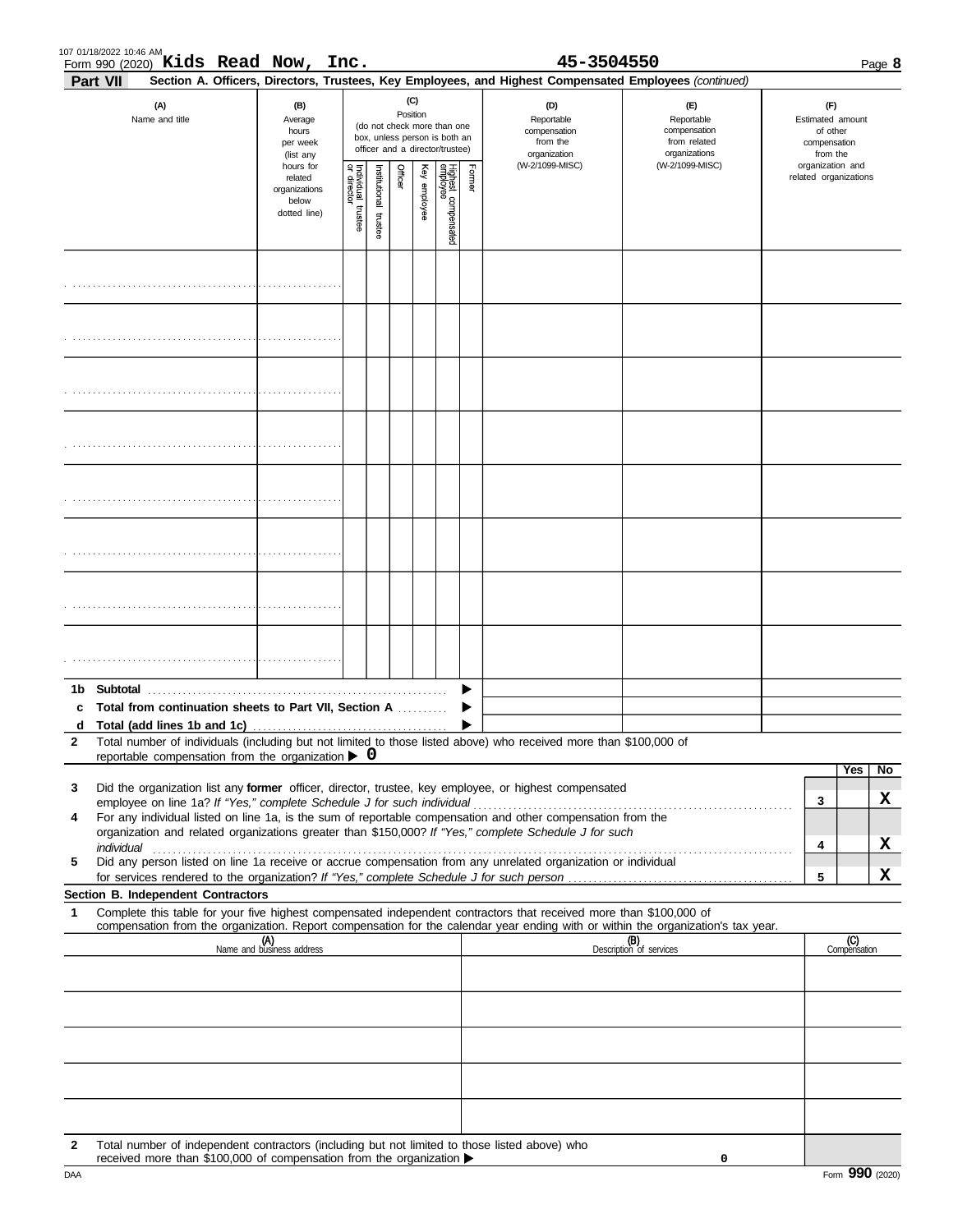|                                                           |           | Form 990 $(2020)$ Kids Read Now,                                                 |    |                             | Inc.           |   |                      |                                                                               | 45-3504550                                   |                                      | Page 9                                                        |
|-----------------------------------------------------------|-----------|----------------------------------------------------------------------------------|----|-----------------------------|----------------|---|----------------------|-------------------------------------------------------------------------------|----------------------------------------------|--------------------------------------|---------------------------------------------------------------|
|                                                           | Part VIII |                                                                                  |    | <b>Statement of Revenue</b> |                |   |                      |                                                                               |                                              |                                      |                                                               |
|                                                           |           |                                                                                  |    |                             |                |   |                      | Check if Schedule O contains a response or note to any line in this Part VIII |                                              |                                      |                                                               |
|                                                           |           |                                                                                  |    |                             |                |   |                      | (A)<br>Total revenue                                                          | (B)<br>Related or exempt<br>function revenue | (C)<br>Unrelated<br>business revenue | (D)<br>Revenue excluded<br>from tax under<br>sections 512-514 |
|                                                           |           | 1a Federated campaigns                                                           |    |                             | 1a             |   |                      |                                                                               |                                              |                                      |                                                               |
| Contributions, Gifts, Grants<br>and Other Similar Amounts |           | <b>b</b> Membership dues                                                         |    |                             | 1b             |   |                      |                                                                               |                                              |                                      |                                                               |
|                                                           |           | c Fundraising events                                                             |    |                             | 1 <sub>c</sub> |   |                      |                                                                               |                                              |                                      |                                                               |
|                                                           |           | d Related organizations                                                          |    | .                           | 1 <sub>d</sub> |   |                      |                                                                               |                                              |                                      |                                                               |
|                                                           |           | <b>e</b> Government grants (contributions)                                       |    | .                           | 1e             |   |                      |                                                                               |                                              |                                      |                                                               |
|                                                           |           | f All other contributions, gifts, grants,                                        |    |                             |                |   |                      |                                                                               |                                              |                                      |                                                               |
|                                                           |           | and similar amounts not included above                                           |    |                             | 1f             |   | 232,387              |                                                                               |                                              |                                      |                                                               |
|                                                           |           | g Noncash contributions included in lines 1a-1f                                  |    |                             | 1g $\sqrt{5}$  |   | 120,000              |                                                                               |                                              |                                      |                                                               |
|                                                           |           |                                                                                  |    |                             |                |   | ▶                    | 232,387                                                                       |                                              |                                      |                                                               |
|                                                           |           |                                                                                  |    |                             |                |   | <b>Business Code</b> |                                                                               |                                              |                                      |                                                               |
|                                                           | 2a        | Program Service Revenue                                                          |    |                             |                | . |                      | 4,698,418                                                                     | 4,698,418                                    |                                      |                                                               |
| Program Service<br>Revenue                                | b         |                                                                                  |    |                             |                |   |                      |                                                                               |                                              |                                      |                                                               |
|                                                           |           |                                                                                  |    |                             |                |   |                      |                                                                               |                                              |                                      |                                                               |
|                                                           |           |                                                                                  |    |                             |                |   |                      |                                                                               |                                              |                                      |                                                               |
|                                                           |           |                                                                                  |    |                             |                |   |                      |                                                                               |                                              |                                      |                                                               |
|                                                           |           | f All other program service revenue                                              |    |                             |                |   |                      |                                                                               |                                              |                                      |                                                               |
|                                                           |           |                                                                                  |    |                             |                |   | ▶                    | 4,698,418                                                                     |                                              |                                      |                                                               |
|                                                           | 3         | Investment income (including dividends, interest, and                            |    |                             |                |   |                      |                                                                               |                                              |                                      |                                                               |
|                                                           |           |                                                                                  |    |                             |                |   |                      |                                                                               |                                              |                                      |                                                               |
|                                                           | 4         | Income from investment of tax-exempt bond proceeds                               |    |                             |                |   |                      |                                                                               |                                              |                                      |                                                               |
|                                                           | 5         |                                                                                  |    |                             |                |   |                      |                                                                               |                                              |                                      |                                                               |
|                                                           |           |                                                                                  |    | (i) Real                    |                |   | (ii) Personal        |                                                                               |                                              |                                      |                                                               |
|                                                           | 6а        | Gross rents                                                                      | 6a |                             |                |   |                      |                                                                               |                                              |                                      |                                                               |
|                                                           | b         | Less: rental expenses                                                            | 6b |                             |                |   |                      |                                                                               |                                              |                                      |                                                               |
|                                                           |           | 6c<br>Rental inc. or (loss)                                                      |    |                             |                |   |                      |                                                                               |                                              |                                      |                                                               |
|                                                           | d         |                                                                                  |    |                             |                |   | ▶                    |                                                                               |                                              |                                      |                                                               |
|                                                           |           | <b>7a</b> Gross amount from<br>(i) Securities                                    |    |                             | (ii) Other     |   |                      |                                                                               |                                              |                                      |                                                               |
|                                                           |           | sales of assets<br>other than inventory                                          | 7a |                             |                |   |                      |                                                                               |                                              |                                      |                                                               |
|                                                           |           | <b>b</b> Less: cost or other                                                     |    |                             |                |   |                      |                                                                               |                                              |                                      |                                                               |
| Revenue                                                   |           | basis and sales exps.                                                            | 7b |                             |                |   |                      |                                                                               |                                              |                                      |                                                               |
|                                                           |           | <b>c</b> Gain or (loss)                                                          | 7с |                             |                |   |                      |                                                                               |                                              |                                      |                                                               |
|                                                           |           | d Net gain or (loss)                                                             |    |                             |                |   |                      |                                                                               |                                              |                                      |                                                               |
| Other                                                     |           | 8a Gross income from fundraising events                                          |    |                             |                |   |                      |                                                                               |                                              |                                      |                                                               |
|                                                           |           |                                                                                  |    |                             |                |   |                      |                                                                               |                                              |                                      |                                                               |
|                                                           |           | of contributions reported on line 1c).                                           |    |                             |                |   |                      |                                                                               |                                              |                                      |                                                               |
|                                                           |           | See Part IV, line 18                                                             |    |                             | 8а             |   |                      |                                                                               |                                              |                                      |                                                               |
|                                                           |           | <b>b</b> Less: direct expenses                                                   |    |                             | 8b             |   |                      |                                                                               |                                              |                                      |                                                               |
|                                                           |           | Net income or (loss) from fundraising events                                     |    |                             |                |   | ▶                    |                                                                               |                                              |                                      |                                                               |
|                                                           |           | 9a Gross income from gaming activities.                                          |    |                             |                |   |                      |                                                                               |                                              |                                      |                                                               |
|                                                           |           | See Part IV, line 19                                                             |    | .                           | 9а             |   |                      |                                                                               |                                              |                                      |                                                               |
|                                                           |           | <b>b</b> Less: direct expenses                                                   |    |                             | 9 <sub>b</sub> |   |                      |                                                                               |                                              |                                      |                                                               |
|                                                           |           | c Net income or (loss) from gaming activities                                    |    |                             |                |   | ▶                    |                                                                               |                                              |                                      |                                                               |
|                                                           |           | 10a Gross sales of inventory, less                                               |    |                             |                |   |                      |                                                                               |                                              |                                      |                                                               |
|                                                           |           | returns and allowances                                                           |    |                             | 10a            |   |                      |                                                                               |                                              |                                      |                                                               |
|                                                           |           | <b>b</b> Less: cost of goods sold                                                |    |                             | 10b            |   |                      |                                                                               |                                              |                                      |                                                               |
|                                                           |           | c Net income or (loss) from sales of inventory                                   |    |                             |                |   |                      |                                                                               |                                              |                                      |                                                               |
|                                                           |           |                                                                                  |    |                             |                |   | <b>Business Code</b> |                                                                               |                                              |                                      |                                                               |
| Miscellaneous<br>Revenue                                  | 11a       |                                                                                  |    |                             |                |   |                      |                                                                               |                                              |                                      |                                                               |
|                                                           |           |                                                                                  |    |                             |                |   |                      |                                                                               |                                              |                                      |                                                               |
|                                                           |           |                                                                                  |    |                             |                |   |                      |                                                                               |                                              |                                      |                                                               |
|                                                           |           | <b>d</b> All other revenue $\ldots$ $\ldots$ $\ldots$ $\ldots$ $\ldots$ $\ldots$ |    |                             |                |   |                      |                                                                               |                                              |                                      |                                                               |
|                                                           |           |                                                                                  |    |                             |                |   | ▶                    |                                                                               |                                              |                                      |                                                               |
|                                                           |           |                                                                                  |    |                             |                |   |                      | 4,930,805                                                                     | 4,698,418                                    | 0                                    | 0                                                             |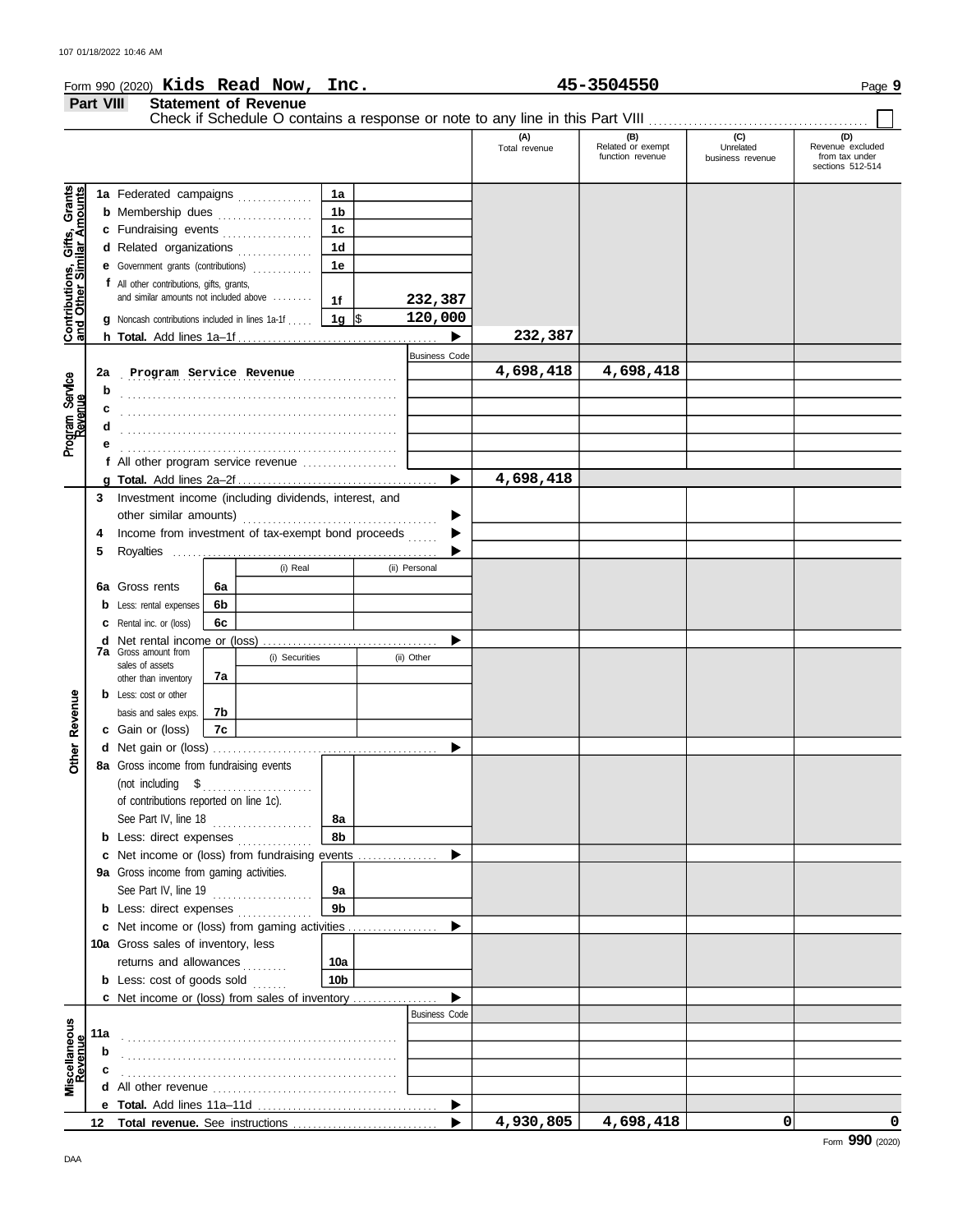## Form 990 (2020) Page **10 Kids Read Now, Inc. 45-3504550**

|         | Part IX<br><b>Statement of Functional Expenses</b>                                                                         |                       |                                    |                                           |                                |  |  |  |  |  |  |
|---------|----------------------------------------------------------------------------------------------------------------------------|-----------------------|------------------------------------|-------------------------------------------|--------------------------------|--|--|--|--|--|--|
|         | Section 501(c)(3) and 501(c)(4) organizations must complete all columns. All other organizations must complete column (A). |                       |                                    |                                           |                                |  |  |  |  |  |  |
|         | Check if Schedule O contains a response or note to any line in this Part IX                                                |                       |                                    |                                           |                                |  |  |  |  |  |  |
|         | Do not include amounts reported on lines 6b,<br>7b, 8b, 9b, and 10b of Part VIII.                                          | (A)<br>Total expenses | (B)<br>Program service<br>expenses | (C)<br>Management and<br>general expenses | (D)<br>Fundraising<br>expenses |  |  |  |  |  |  |
| 1       | Grants and other assistance to domestic organizations                                                                      |                       |                                    |                                           |                                |  |  |  |  |  |  |
|         | and domestic governments. See Part IV, line 21                                                                             |                       |                                    |                                           |                                |  |  |  |  |  |  |
| 2       | Grants and other assistance to domestic                                                                                    |                       |                                    |                                           |                                |  |  |  |  |  |  |
|         | individuals. See Part IV, line 22                                                                                          |                       |                                    |                                           |                                |  |  |  |  |  |  |
| 3       | Grants and other assistance to foreign                                                                                     |                       |                                    |                                           |                                |  |  |  |  |  |  |
|         | organizations, foreign governments, and foreign                                                                            |                       |                                    |                                           |                                |  |  |  |  |  |  |
|         | individuals. See Part IV, lines 15 and 16                                                                                  |                       |                                    |                                           |                                |  |  |  |  |  |  |
| 4       | Benefits paid to or for members                                                                                            |                       |                                    |                                           |                                |  |  |  |  |  |  |
| 5.      | Compensation of current officers, directors,                                                                               |                       |                                    |                                           |                                |  |  |  |  |  |  |
|         | trustees, and key employees                                                                                                |                       |                                    |                                           |                                |  |  |  |  |  |  |
| 6       | Compensation not included above to disqualified                                                                            |                       |                                    |                                           |                                |  |  |  |  |  |  |
|         | persons (as defined under section 4958(f)(1)) and                                                                          |                       |                                    |                                           |                                |  |  |  |  |  |  |
|         | persons described in section 4958(c)(3)(B)                                                                                 | 953,021               | 893,021                            | 50,000                                    | 10,000                         |  |  |  |  |  |  |
| 7       | Other salaries and wages<br>Pension plan accruals and contributions (include                                               |                       |                                    |                                           |                                |  |  |  |  |  |  |
| 8       |                                                                                                                            |                       |                                    |                                           |                                |  |  |  |  |  |  |
|         | section 401(k) and 403(b) employer contributions)                                                                          |                       |                                    |                                           |                                |  |  |  |  |  |  |
| 9<br>10 | Other employee benefits                                                                                                    | 161,552               | 161,552                            |                                           |                                |  |  |  |  |  |  |
| 11      | Fees for services (nonemployees):                                                                                          |                       |                                    |                                           |                                |  |  |  |  |  |  |
| а       |                                                                                                                            |                       |                                    |                                           |                                |  |  |  |  |  |  |
| b       | Legal                                                                                                                      |                       |                                    |                                           |                                |  |  |  |  |  |  |
| с       |                                                                                                                            |                       |                                    |                                           |                                |  |  |  |  |  |  |
| d       | Lobbying                                                                                                                   |                       |                                    |                                           |                                |  |  |  |  |  |  |
| е       | Professional fundraising services. See Part IV, line 17                                                                    |                       |                                    |                                           |                                |  |  |  |  |  |  |
| f       | Investment management fees                                                                                                 |                       |                                    |                                           |                                |  |  |  |  |  |  |
| a       | Other. (If line 11g amount exceeds 10% of line 25, column                                                                  |                       |                                    |                                           |                                |  |  |  |  |  |  |
|         | (A) amount, list line 11g expenses on Schedule O.)                                                                         |                       |                                    |                                           |                                |  |  |  |  |  |  |
| 12      | Advertising and promotion                                                                                                  |                       |                                    |                                           |                                |  |  |  |  |  |  |
| 13      |                                                                                                                            | 257,586<br>94,019     | 251,711<br>93,699                  | 1,230<br>320                              | 4,645                          |  |  |  |  |  |  |
| 14      | Information technology                                                                                                     |                       |                                    |                                           |                                |  |  |  |  |  |  |
| 15      |                                                                                                                            | 104,138               | 104,138                            |                                           |                                |  |  |  |  |  |  |
| 16      | Occupancy                                                                                                                  | 11,392                |                                    | 11,392                                    |                                |  |  |  |  |  |  |
|         | 17 Travel                                                                                                                  |                       |                                    |                                           |                                |  |  |  |  |  |  |
|         | 18 Payments of travel or entertainment expenses                                                                            |                       |                                    |                                           |                                |  |  |  |  |  |  |
| 19      | for any federal, state, or local public officials<br>Conferences, conventions, and meetings                                | 259,311               | 259,311                            |                                           |                                |  |  |  |  |  |  |
| 20      | Interest                                                                                                                   | 134,085               | 134,085                            |                                           |                                |  |  |  |  |  |  |
| 21      |                                                                                                                            |                       |                                    |                                           |                                |  |  |  |  |  |  |
| 22      | Depreciation, depletion, and amortization                                                                                  | 241,398               |                                    | 241,398                                   |                                |  |  |  |  |  |  |
| 23      | $In surface \begin{tabular}{ll} \textbf{Insurance} & \textbf{Insur} & \textbf{Insur} \\ \hline \end{tabular}$              | 4,976                 |                                    | 4,976                                     |                                |  |  |  |  |  |  |
| 24      | Other expenses. Itemize expenses not covered                                                                               |                       |                                    |                                           |                                |  |  |  |  |  |  |
|         | above (List miscellaneous expenses on line 24e. If                                                                         |                       |                                    |                                           |                                |  |  |  |  |  |  |
|         | line 24e amount exceeds 10% of line 25, column                                                                             |                       |                                    |                                           |                                |  |  |  |  |  |  |
|         | (A) amount, list line 24e expenses on Schedule O.)                                                                         |                       |                                    |                                           |                                |  |  |  |  |  |  |
| a       | Program Expense                                                                                                            | 1,803,571             | 1,803,571                          |                                           |                                |  |  |  |  |  |  |
| b       | Commissions                                                                                                                | 263,310               | $\overline{263,310}$               |                                           |                                |  |  |  |  |  |  |
| C       | Contract Services                                                                                                          | 124,864               | 71,500                             | 53,364                                    |                                |  |  |  |  |  |  |
| d       | Professional Fees                                                                                                          | 62,620                | 62,620                             |                                           |                                |  |  |  |  |  |  |
| е       | All other expenses                                                                                                         | 73,709                | 18,546                             | 55,163                                    |                                |  |  |  |  |  |  |
| 25      | Total functional expenses. Add lines 1 through 24e                                                                         | 4,549,552             | 4,117,064                          | 417,843                                   | 14,645                         |  |  |  |  |  |  |
| 26      | Joint costs. Complete this line only if the                                                                                |                       |                                    |                                           |                                |  |  |  |  |  |  |
|         | organization reported in column (B) joint costs<br>from a combined educational campaign and                                |                       |                                    |                                           |                                |  |  |  |  |  |  |
|         | fundraising solicitation. Check here<br>if                                                                                 |                       |                                    |                                           |                                |  |  |  |  |  |  |

following SOP 98-2 (ASC 958-720) . . . . . . . . . . . . . .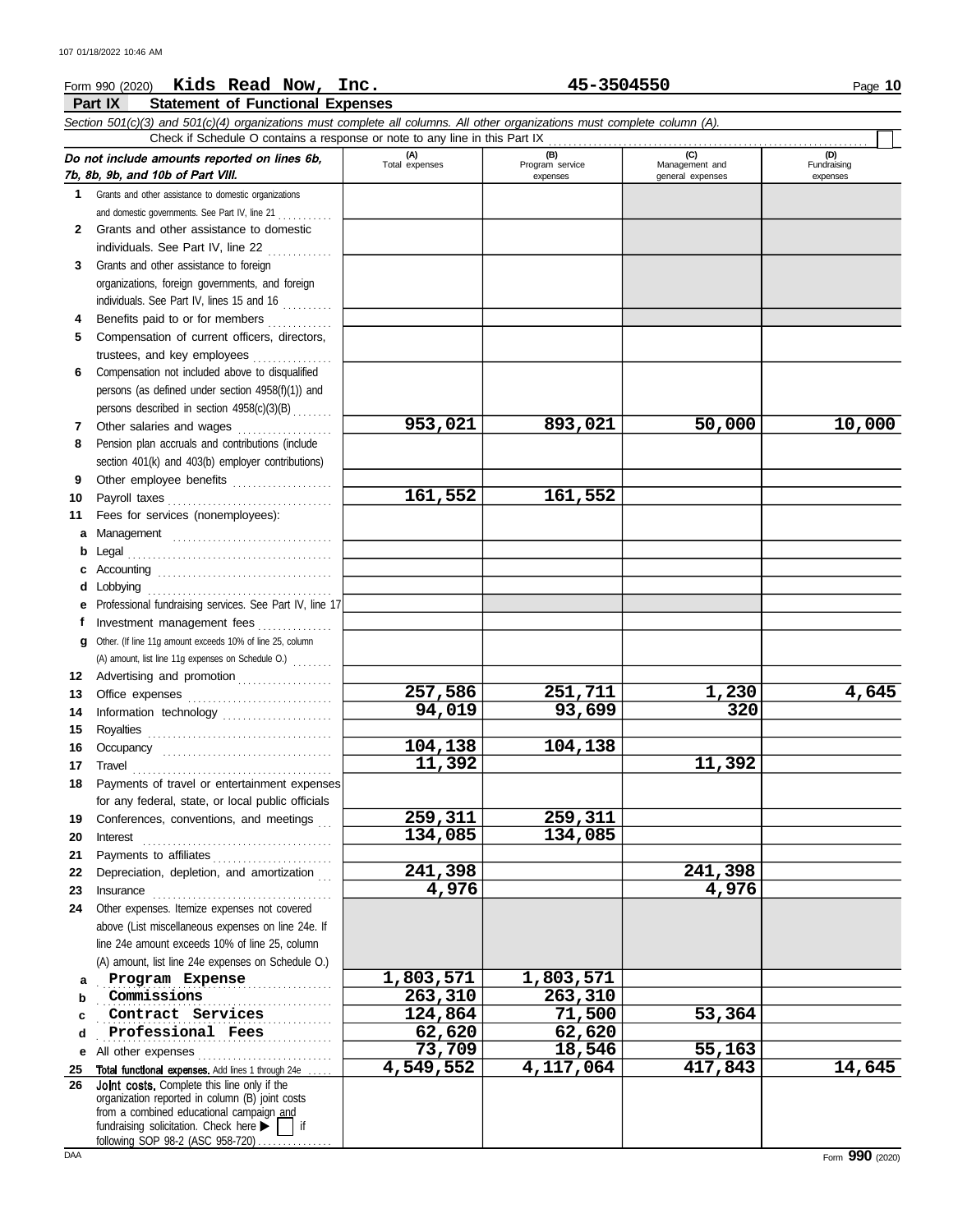|                   | Part X | <b>Balance Sheet</b>                                                                              |                 |           |                   |                 |                  |
|-------------------|--------|---------------------------------------------------------------------------------------------------|-----------------|-----------|-------------------|-----------------|------------------|
|                   |        | Check if Schedule O contains a response or note to any line in this Part $X_{\perp}$              |                 |           |                   |                 |                  |
|                   |        |                                                                                                   |                 |           | (A)               |                 | (B)              |
|                   |        |                                                                                                   |                 |           | Beginning of year |                 | End of year      |
|                   | 1      | Cash-non-interest-bearing                                                                         |                 |           | 298,434           | 1               | 718,565          |
|                   | 2      |                                                                                                   |                 |           |                   | $\mathbf{2}$    |                  |
|                   | 3      |                                                                                                   |                 |           | 177,804           | 3               | 50,530           |
|                   | 4      | Accounts receivable, net                                                                          |                 |           |                   | 4               |                  |
|                   | 5      | Loans and other receivables from any current or former officer, director,                         |                 |           |                   |                 |                  |
|                   |        | trustee, key employee, creator or founder, substantial contributor, or 35%                        |                 |           |                   |                 |                  |
|                   |        | controlled entity or family member of any of these persons                                        |                 |           |                   | 5               |                  |
|                   | 6      | Loans and other receivables from other disqualified persons (as defined                           |                 |           |                   |                 |                  |
|                   |        | under section 4958(f)(1)), and persons described in section 4958(c)(3)(B)                         |                 |           |                   | 6               |                  |
| Assets            | 7      |                                                                                                   |                 |           |                   | $\overline{7}$  |                  |
|                   | 8      | Inventories for sale or use                                                                       |                 |           | 167,618           | 8               | 157,064          |
|                   | 9      | Prepaid expenses and deferred charges                                                             |                 |           | 7,175             | 9               | 5,040            |
|                   |        | 10a Land, buildings, and equipment: cost or other                                                 |                 |           |                   |                 |                  |
|                   |        |                                                                                                   |                 |           |                   |                 |                  |
|                   |        | <b>b</b> Less: accumulated depreciation                                                           | 10 <sub>b</sub> | 1,005,060 | 414,330           | 10 <sub>c</sub> | 374,321          |
|                   | 11     |                                                                                                   |                 |           |                   | 11              |                  |
|                   | 12     |                                                                                                   |                 |           |                   | 12              |                  |
|                   | 13     |                                                                                                   |                 |           |                   | 13              |                  |
|                   | 14     | Intangible assets                                                                                 |                 |           |                   | 14              |                  |
|                   | 15     |                                                                                                   |                 | 15        |                   |                 |                  |
|                   | 16     |                                                                                                   |                 |           | 1,065,361         | 16              | <u>1,305,520</u> |
|                   | 17     |                                                                                                   |                 |           | 444,006           | 17              | 677,205          |
|                   | 18     | Grants payable                                                                                    |                 |           |                   | 18              |                  |
|                   | 19     | Deferred revenue                                                                                  | 54,307          | 19        | 47,603            |                 |                  |
|                   | 20     |                                                                                                   |                 |           | 20                |                 |                  |
|                   | 21     | Escrow or custodial account liability. Complete Part IV of Schedule D                             |                 | .         |                   | 21              |                  |
|                   | 22     | Loans and other payables to any current or former officer, director,                              |                 |           |                   |                 |                  |
|                   |        | trustee, key employee, creator or founder, substantial contributor, or 35%                        |                 |           |                   |                 |                  |
| Liabilities       |        | controlled entity or family member of any of these persons                                        |                 |           |                   | 22              |                  |
|                   | 23     |                                                                                                   |                 |           | 3,376,168         | 23              | 3,008,579        |
|                   | 24     | Unsecured notes and loans payable to unrelated third parties                                      |                 |           |                   | 24              |                  |
|                   | 25     | Other liabilities (including federal income tax, payables to related third                        |                 |           |                   |                 |                  |
|                   |        | parties, and other liabilities not included on lines 17-24). Complete Part X                      |                 |           |                   |                 |                  |
|                   |        | of Schedule D                                                                                     |                 |           |                   | 25              |                  |
|                   | 26     |                                                                                                   |                 |           | 3,874,481         | 26              | 3,733,387        |
|                   |        | Organizations that follow FASB ASC 958, check here $\blacktriangleright$ $\boxed{\text{X}}$       |                 |           |                   |                 |                  |
|                   |        | and complete lines 27, 28, 32, and 33.                                                            |                 |           | $-2,809,120$      |                 | -2,427,867       |
| <b>Balances</b>   | 27     | Net assets without donor restrictions                                                             |                 |           |                   | 27              |                  |
|                   | 28     | Net assets with donor restrictions<br>Organizations that do not follow FASB ASC 958, check here > |                 |           |                   | 28              |                  |
| Fund              |        | and complete lines 29 through 33.                                                                 |                 |           |                   |                 |                  |
| ò                 | 29     | Capital stock or trust principal, or current funds                                                |                 |           |                   | 29              |                  |
|                   | 30     |                                                                                                   |                 |           |                   | 30              |                  |
|                   | 31     | Retained earnings, endowment, accumulated income, or other funds                                  |                 |           |                   | 31              |                  |
| <b>Net Assets</b> | 32     | Total net assets or fund balances                                                                 |                 |           | $-2,809,120$      | 32              | $-2,427,867$     |
|                   | 33     |                                                                                                   | 1,065,361       | 33        | 1,305,520         |                 |                  |
|                   |        |                                                                                                   |                 |           |                   |                 | Form 990 (2020)  |

**Kids Read Now, Inc. 45-3504550**

Form 990 (2020) Page **11**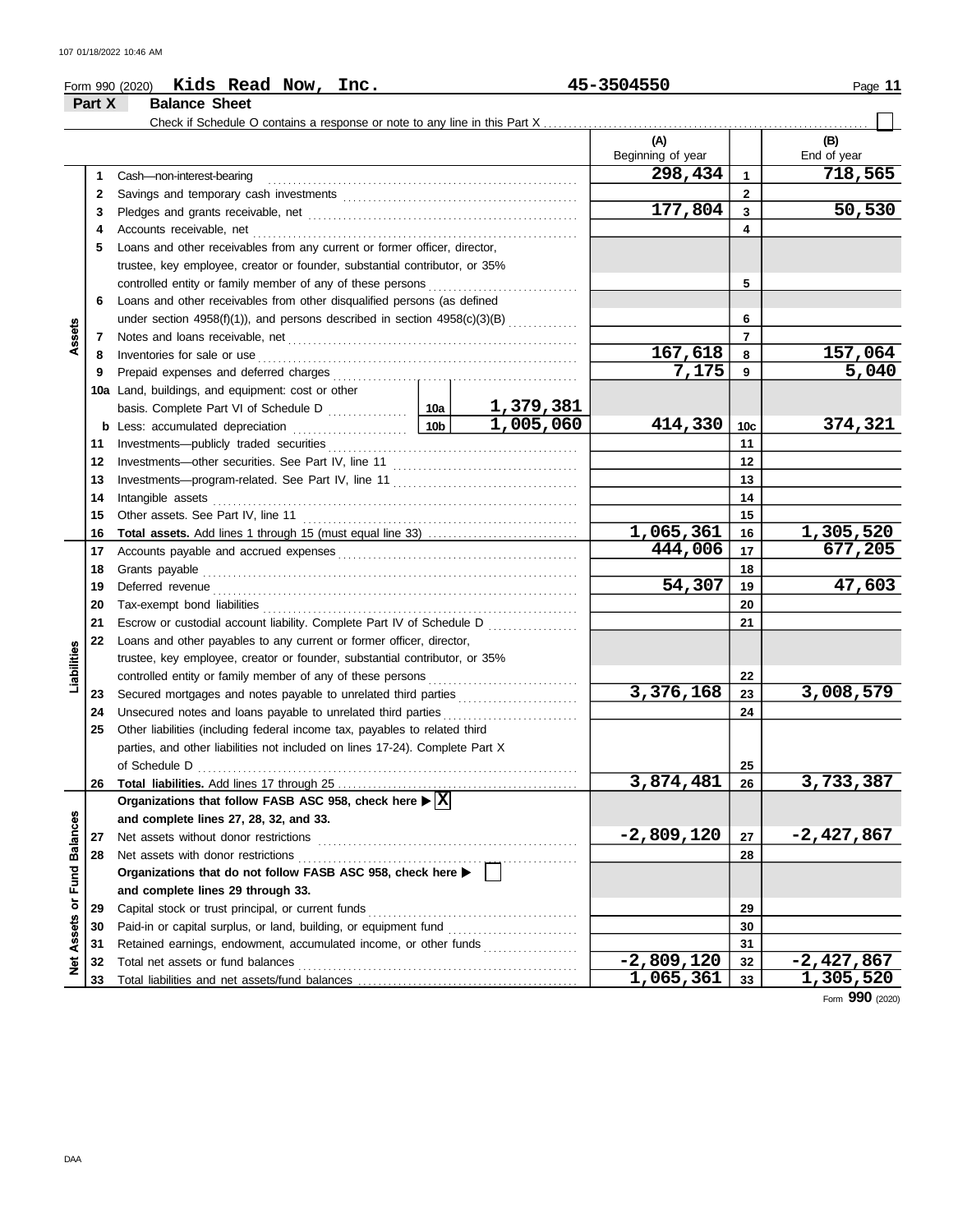|    | 45-3504550<br>Form 990 (2020) Kids Read Now, Inc.                                                                                                                                                                                    |                         |                |            |           |  |
|----|--------------------------------------------------------------------------------------------------------------------------------------------------------------------------------------------------------------------------------------|-------------------------|----------------|------------|-----------|--|
|    | <b>Reconciliation of Net Assets</b><br>Part XI                                                                                                                                                                                       |                         |                |            | Page 12   |  |
|    |                                                                                                                                                                                                                                      |                         |                |            |           |  |
| 1  |                                                                                                                                                                                                                                      | $\mathbf{1}$            | 4,930,805      |            |           |  |
| 2  |                                                                                                                                                                                                                                      | $\overline{2}$          | 4,549,552      |            |           |  |
| 3  | Revenue less expenses. Subtract line 2 from line 1                                                                                                                                                                                   | $\overline{3}$          |                | 381,253    |           |  |
| 4  |                                                                                                                                                                                                                                      | $\overline{\mathbf{4}}$ | $-2,809,120$   |            |           |  |
| 5  |                                                                                                                                                                                                                                      | 5                       |                |            |           |  |
| 6  |                                                                                                                                                                                                                                      | 6                       |                |            |           |  |
| 7  | Investment expenses <b>contract and intervention contract and intervention contract and intervention contract and intervention contract and intervention contract and intervention contract and intervention contract and interv</b> | $\overline{7}$          |                |            |           |  |
| 8  | Prior period adjustments <b>construction and construction</b> and and adjustments of the construction of the construction of the construction of the construction of the construction of the construction of the construction of th  | 8                       |                |            |           |  |
| 9  |                                                                                                                                                                                                                                      | 9                       |                |            |           |  |
| 10 | Net assets or fund balances at end of year. Combine lines 3 through 9 (must equal Part X, line                                                                                                                                       |                         |                |            |           |  |
|    | 32, column (B))                                                                                                                                                                                                                      | 10                      | $-2,427,867$   |            |           |  |
|    | <b>Financial Statements and Reporting</b><br>Part XII                                                                                                                                                                                |                         |                |            |           |  |
|    |                                                                                                                                                                                                                                      |                         |                |            |           |  |
|    |                                                                                                                                                                                                                                      |                         |                | <b>Yes</b> | <b>No</b> |  |
| 1  | x <br>Accounting method used to prepare the Form 990:<br>Cash<br>Accrual<br>Other                                                                                                                                                    |                         |                |            |           |  |
|    | If the organization changed its method of accounting from a prior year or checked "Other," explain in                                                                                                                                |                         |                |            |           |  |
|    | Schedule O.                                                                                                                                                                                                                          |                         |                |            |           |  |
|    | 2a Were the organization's financial statements compiled or reviewed by an independent accountant?                                                                                                                                   |                         | 2a             |            | x         |  |
|    | If "Yes," check a box below to indicate whether the financial statements for the year were compiled or                                                                                                                               |                         |                |            |           |  |
|    | reviewed on a separate basis, consolidated basis, or both:                                                                                                                                                                           |                         |                |            |           |  |
|    | Both consolidated and separate basis<br>Separate basis<br>  Consolidated basis                                                                                                                                                       |                         |                |            |           |  |
|    | <b>b</b> Were the organization's financial statements audited by an independent accountant?                                                                                                                                          |                         | 2b             | х          |           |  |
|    | If "Yes," check a box below to indicate whether the financial statements for the year were audited on a                                                                                                                              |                         |                |            |           |  |
|    | separate basis, consolidated basis, or both:                                                                                                                                                                                         |                         |                |            |           |  |
|    | $ \mathbf{X} $ Separate basis<br>Consolidated basis<br>    Both consolidated and separate basis                                                                                                                                      |                         |                |            |           |  |
|    | If "Yes" to line 2a or 2b, does the organization have a committee that assumes responsibility for oversight of                                                                                                                       |                         |                |            |           |  |
|    | the audit, review, or compilation of its financial statements and selection of an independent accountant?                                                                                                                            |                         | 2c             | X          |           |  |
|    | If the organization changed either its oversight process or selection process during the tax year, explain on                                                                                                                        |                         |                |            |           |  |
|    | Schedule O.                                                                                                                                                                                                                          |                         |                |            |           |  |
|    | 3a As a result of a federal award, was the organization required to undergo an audit or audits as set forth in the                                                                                                                   |                         |                |            |           |  |
|    | Single Audit Act and OMB Circular A-133?                                                                                                                                                                                             |                         | За             |            |           |  |
|    | b If "Yes," did the organization undergo the required audit or audits? If the organization did not undergo the                                                                                                                       |                         |                |            |           |  |
|    | required audit or audits, explain why on Schedule O and describe any steps taken to undergo such audits                                                                                                                              |                         | 3 <sub>b</sub> |            |           |  |

Form **990** (2020)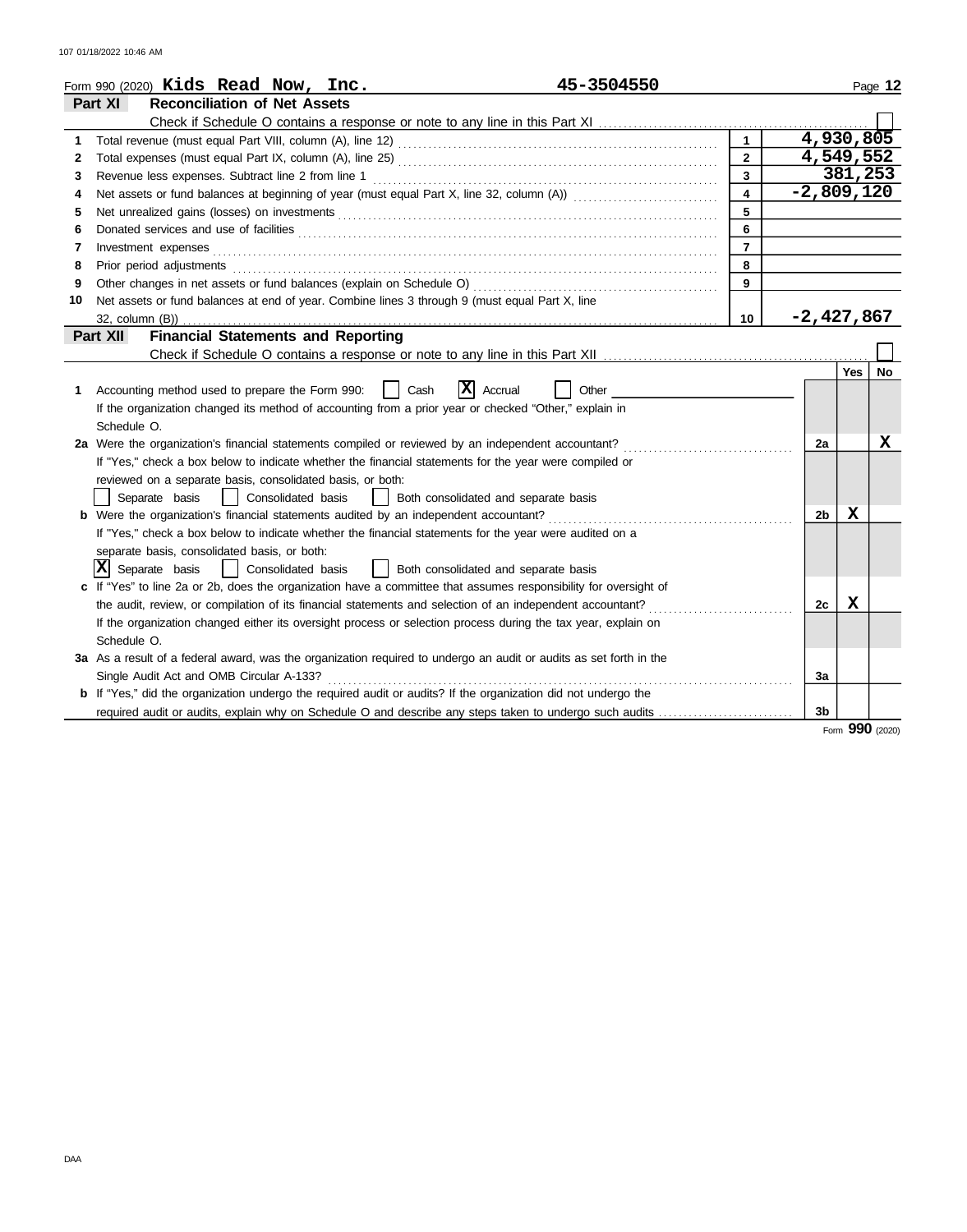107 01/18/2022 10:46 AM

# SCHEDULE A **Public Charity Status and Public Support** (Form 990 or 990-EZ)

**Complete if the organization is a section 501(c)(3) organization or a section 4947(a)(1) nonexempt charitable trust.**

|  | Attach to Form 990 or Form 990-E |  |  |  |  |  |  |
|--|----------------------------------|--|--|--|--|--|--|
|--|----------------------------------|--|--|--|--|--|--|

Internal Revenue Service Department of the Treasury **Attach to Form 990 or Form 990-EZ.**

Go to www.irs.gov/Form990 for instructions and the latest information.

OMB No. 1545-0047

**2020**

**Open to Public Inspection**

|          | Name of the organization | Kids Read Now, Inc.                                                              |                                                                                                                                                                                                                                                                 |                                       |    | 45-3504550                    | Employer identification number       |
|----------|--------------------------|----------------------------------------------------------------------------------|-----------------------------------------------------------------------------------------------------------------------------------------------------------------------------------------------------------------------------------------------------------------|---------------------------------------|----|-------------------------------|--------------------------------------|
| Part I   |                          |                                                                                  | <b>Reason for Public Charity Status.</b> (All organizations must complete this part.) See instructions.                                                                                                                                                         |                                       |    |                               |                                      |
|          |                          |                                                                                  | The organization is not a private foundation because it is: (For lines 1 through 12, check only one box.)                                                                                                                                                       |                                       |    |                               |                                      |
| 1        |                          |                                                                                  | A church, convention of churches, or association of churches described in section 170(b)(1)(A)(i).                                                                                                                                                              |                                       |    |                               |                                      |
| 2        |                          |                                                                                  | A school described in section 170(b)(1)(A)(ii). (Attach Schedule E (Form 990 or 990-EZ).)                                                                                                                                                                       |                                       |    |                               |                                      |
| 3        |                          |                                                                                  | A hospital or a cooperative hospital service organization described in section 170(b)(1)(A)(iii).                                                                                                                                                               |                                       |    |                               |                                      |
| 4        |                          |                                                                                  | A medical research organization operated in conjunction with a hospital described in section 170(b)(1)(A)(iii). Enter the hospital's name,                                                                                                                      |                                       |    |                               |                                      |
|          | city, and state:         |                                                                                  |                                                                                                                                                                                                                                                                 |                                       |    |                               |                                      |
| 5        |                          |                                                                                  | An organization operated for the benefit of a college or university owned or operated by a governmental unit described in                                                                                                                                       |                                       |    |                               |                                      |
|          |                          | section 170(b)(1)(A)(iv). (Complete Part II.)                                    |                                                                                                                                                                                                                                                                 |                                       |    |                               |                                      |
| 6        |                          |                                                                                  | A federal, state, or local government or governmental unit described in section 170(b)(1)(A)(v).                                                                                                                                                                |                                       |    |                               |                                      |
| 7        | ΙX                       | described in section 170(b)(1)(A)(vi). (Complete Part II.)                       | An organization that normally receives a substantial part of its support from a governmental unit or from the general public                                                                                                                                    |                                       |    |                               |                                      |
| 8        |                          |                                                                                  | A community trust described in section 170(b)(1)(A)(vi). (Complete Part II.)                                                                                                                                                                                    |                                       |    |                               |                                      |
| 9        | university:              |                                                                                  | An agricultural research organization described in section 170(b)(1)(A)(ix) operated in conjunction with a land-grant college<br>or university or a non-land-grant college of agriculture (see instructions). Enter the name, city, and state of the college or |                                       |    |                               |                                      |
| 10       |                          |                                                                                  | An organization that normally receives: (1) more than 33 1/3% of its support from contributions, membership fees, and gross                                                                                                                                     |                                       |    |                               |                                      |
|          |                          |                                                                                  | receipts from activities related to its exempt functions, subject to certain exceptions; and (2) no more than 331/3% of its                                                                                                                                     |                                       |    |                               |                                      |
|          |                          |                                                                                  | support from gross investment income and unrelated business taxable income (less section 511 tax) from businesses                                                                                                                                               |                                       |    |                               |                                      |
|          |                          |                                                                                  | acquired by the organization after June 30, 1975. See section 509(a)(2). (Complete Part III.)                                                                                                                                                                   |                                       |    |                               |                                      |
| 11<br>12 |                          |                                                                                  | An organization organized and operated exclusively to test for public safety. See section 509(a)(4).<br>An organization organized and operated exclusively for the benefit of, to perform the functions of, or to carry out the purposes                        |                                       |    |                               |                                      |
|          |                          |                                                                                  | of one or more publicly supported organizations described in section 509(a)(1) or section 509(a)(2). See section 509(a)(3).                                                                                                                                     |                                       |    |                               |                                      |
|          |                          |                                                                                  | Check the box in lines 12a through 12d that describes the type of supporting organization and complete lines 12e, 12f, and 12g.                                                                                                                                 |                                       |    |                               |                                      |
|          | a                        |                                                                                  | Type I. A supporting organization operated, supervised, or controlled by its supported organization(s), typically by giving                                                                                                                                     |                                       |    |                               |                                      |
|          |                          |                                                                                  | the supported organization(s) the power to regularly appoint or elect a majority of the directors or trustees of the                                                                                                                                            |                                       |    |                               |                                      |
|          | b                        |                                                                                  | supporting organization. You must complete Part IV, Sections A and B.<br>Type II. A supporting organization supervised or controlled in connection with its supported organization(s), by having                                                                |                                       |    |                               |                                      |
|          |                          |                                                                                  | control or management of the supporting organization vested in the same persons that control or manage the supported                                                                                                                                            |                                       |    |                               |                                      |
|          |                          |                                                                                  | organization(s). You must complete Part IV, Sections A and C.                                                                                                                                                                                                   |                                       |    |                               |                                      |
|          | c                        |                                                                                  | Type III functionally integrated. A supporting organization operated in connection with, and functionally integrated with,<br>its supported organization(s) (see instructions). You must complete Part IV, Sections A, D, and E.                                |                                       |    |                               |                                      |
|          | d                        |                                                                                  | Type III non-functionally integrated. A supporting organization operated in connection with its supported organization(s)                                                                                                                                       |                                       |    |                               |                                      |
|          |                          |                                                                                  | that is not functionally integrated. The organization generally must satisfy a distribution requirement and an attentiveness                                                                                                                                    |                                       |    |                               |                                      |
|          |                          |                                                                                  | requirement (see instructions). You must complete Part IV, Sections A and D, and Part V.                                                                                                                                                                        |                                       |    |                               |                                      |
|          | е                        |                                                                                  | Check this box if the organization received a written determination from the IRS that it is a Type I, Type II, Type III<br>functionally integrated, or Type III non-functionally integrated supporting organization.                                            |                                       |    |                               |                                      |
|          |                          | Enter the number of supported organizations                                      |                                                                                                                                                                                                                                                                 |                                       |    |                               |                                      |
|          |                          |                                                                                  | Provide the following information about the supported organization(s).                                                                                                                                                                                          |                                       |    |                               |                                      |
|          | (i) Name of supported    | $(ii)$ $EIN$                                                                     | (iii) Type of organization                                                                                                                                                                                                                                      | (iv) Is the organization              |    | (v) Amount of monetary        | (vi) Amount of                       |
|          | organization             |                                                                                  | (described on lines 1-10<br>above (see instructions))                                                                                                                                                                                                           | listed in your governing<br>document? |    | support (see<br>instructions) | other support (see<br>instructions)  |
|          |                          |                                                                                  |                                                                                                                                                                                                                                                                 | Yes                                   | No |                               |                                      |
| (A)      |                          |                                                                                  |                                                                                                                                                                                                                                                                 |                                       |    |                               |                                      |
| (B)      |                          |                                                                                  |                                                                                                                                                                                                                                                                 |                                       |    |                               |                                      |
|          |                          |                                                                                  |                                                                                                                                                                                                                                                                 |                                       |    |                               |                                      |
| (C)      |                          |                                                                                  |                                                                                                                                                                                                                                                                 |                                       |    |                               |                                      |
| (D)      |                          |                                                                                  |                                                                                                                                                                                                                                                                 |                                       |    |                               |                                      |
| (E)      |                          |                                                                                  |                                                                                                                                                                                                                                                                 |                                       |    |                               |                                      |
| Total    |                          |                                                                                  |                                                                                                                                                                                                                                                                 |                                       |    |                               |                                      |
|          |                          | For Paperwork Reduction Act Notice, see the Instructions for Form 990 or 990-EZ. |                                                                                                                                                                                                                                                                 |                                       |    |                               | Schedule A (Form 990 or 990-EZ) 2020 |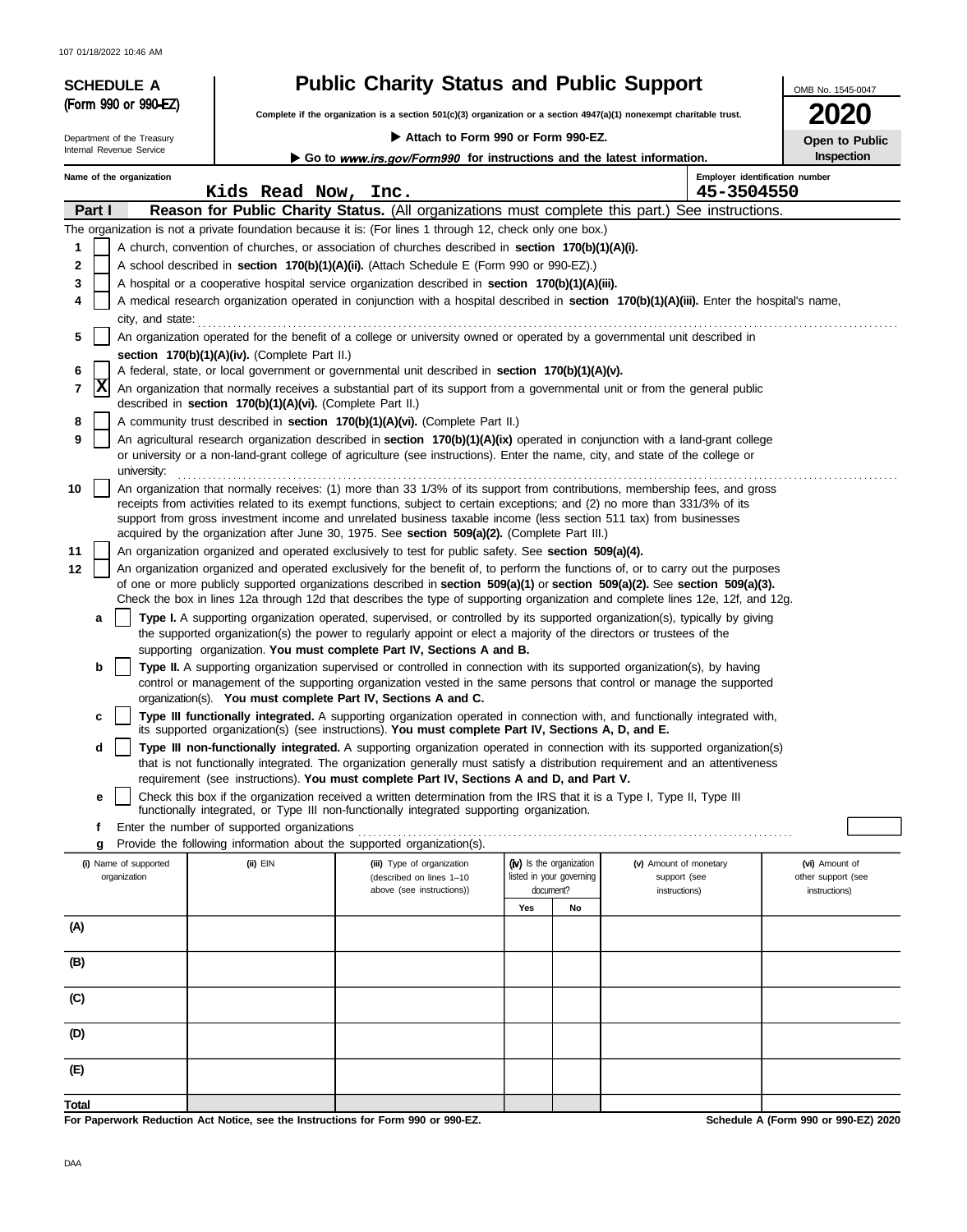|              | Schedule A (Form 990 or 990-EZ) 2020                                                                                                                                                                                           | Kids Read Now, Inc. |            |            |            | 45-3504550 | Page 2                                  |
|--------------|--------------------------------------------------------------------------------------------------------------------------------------------------------------------------------------------------------------------------------|---------------------|------------|------------|------------|------------|-----------------------------------------|
|              | Support Schedule for Organizations Described in Sections 170(b)(1)(A)(iv) and 170(b)(1)(A)(vi)<br>Part II                                                                                                                      |                     |            |            |            |            |                                         |
|              | (Complete only if you checked the box on line 5, 7, or 8 of Part I or if the organization failed to qualify under                                                                                                              |                     |            |            |            |            |                                         |
|              | Part III. If the organization fails to qualify under the tests listed below, please complete Part III.)                                                                                                                        |                     |            |            |            |            |                                         |
|              | Section A. Public Support                                                                                                                                                                                                      |                     |            |            |            |            |                                         |
|              | Calendar year (or fiscal year beginning in)<br>▶                                                                                                                                                                               | (a) 2016            | (b) $2017$ | $(c)$ 2018 | $(d)$ 2019 | (e) $2020$ | (f) Total                               |
| 1            | Gifts, grants, contributions, and                                                                                                                                                                                              |                     |            |            |            |            |                                         |
|              | membership fees received. (Do not                                                                                                                                                                                              |                     |            |            |            |            |                                         |
|              | include any "unusual grants.")                                                                                                                                                                                                 | 322,143             | 384,059    | 151,757    | 404,063    | 232,387    | 1,494,409                               |
| $\mathbf{2}$ | Tax revenues levied for the                                                                                                                                                                                                    |                     |            |            |            |            |                                         |
|              | organization's benefit and either paid                                                                                                                                                                                         |                     |            |            |            |            |                                         |
|              | to or expended on its behalf                                                                                                                                                                                                   |                     |            |            |            |            |                                         |
| 3            | The value of services or facilities                                                                                                                                                                                            |                     |            |            |            |            |                                         |
|              | furnished by a governmental unit to the<br>organization without charge                                                                                                                                                         |                     |            |            |            |            |                                         |
| 4            | Total. Add lines 1 through 3                                                                                                                                                                                                   | 322,143             | 384,059    | 151,757    | 404,063    | 232,387    | 1,494,409                               |
| 5            | The portion of total contributions by                                                                                                                                                                                          |                     |            |            |            |            |                                         |
|              | each person (other than a                                                                                                                                                                                                      |                     |            |            |            |            |                                         |
|              | governmental unit or publicly                                                                                                                                                                                                  |                     |            |            |            |            |                                         |
|              | supported organization) included on<br>line 1 that exceeds 2% of the amount                                                                                                                                                    |                     |            |            |            |            |                                         |
|              | shown on line 11, column (f) $\ldots$                                                                                                                                                                                          |                     |            |            |            |            |                                         |
| 6            | <b>Public support.</b> Subtract line 5 from line 4                                                                                                                                                                             |                     |            |            |            |            | 1,494,409                               |
|              | <b>Section B. Total Support</b>                                                                                                                                                                                                |                     |            |            |            |            |                                         |
|              | Calendar year (or fiscal year beginning in)<br>▶                                                                                                                                                                               | (a) 2016            | (b) $2017$ | $(c)$ 2018 | $(d)$ 2019 | (e) $2020$ | (f) Total                               |
| 7            | Amounts from line 4                                                                                                                                                                                                            | 322,143             | 384,059    | 151,757    | 404,063    | 232,387    | 1,494,409                               |
| 8            | Gross income from interest, dividends,                                                                                                                                                                                         |                     |            |            |            |            |                                         |
|              | payments received on securities loans,<br>rents, royalties, and income from                                                                                                                                                    |                     |            |            |            |            |                                         |
|              | similar sources                                                                                                                                                                                                                |                     |            |            |            |            |                                         |
| 9            | Net income from unrelated business                                                                                                                                                                                             |                     |            |            |            |            |                                         |
|              | activities, whether or not the business                                                                                                                                                                                        |                     |            |            |            |            |                                         |
|              | is regularly carried on                                                                                                                                                                                                        |                     |            |            |            |            |                                         |
| 10           | Other income. Do not include gain or                                                                                                                                                                                           |                     |            |            |            |            |                                         |
|              | loss from the sale of capital assets                                                                                                                                                                                           |                     |            |            |            |            |                                         |
|              | (Explain in Part VI.)                                                                                                                                                                                                          |                     |            |            |            |            |                                         |
| 11<br>12     | Total support. Add lines 7 through 10                                                                                                                                                                                          |                     |            |            |            | 12         | 1,494,409                               |
| 13           | First 5 years. If the Form 990 is for the organization's first, second, third, fourth, or fifth tax year as a section 501(c)(3)                                                                                                |                     |            |            |            |            | 11,824,524                              |
|              |                                                                                                                                                                                                                                |                     |            |            |            |            |                                         |
|              | Section C. Computation of Public Support Percentage                                                                                                                                                                            |                     |            |            |            |            |                                         |
| 14           |                                                                                                                                                                                                                                |                     |            |            |            | 14         | 100.00 %                                |
| 15           |                                                                                                                                                                                                                                |                     |            |            |            | 15         | 100.00 %                                |
| 16a          | 33 1/3% support test-2020. If the organization did not check the box on line 13, and line 14 is 33 1/3% or more, check this                                                                                                    |                     |            |            |            |            |                                         |
|              | box and stop here. The organization qualifies as a publicly supported organization [11] content content content content of the content of the state of the state of the state of the state of the state of the state of the st |                     |            |            |            |            | $\blacktriangleright$ $\vert$ X $\vert$ |
| b            | 33 1/3% support test-2019. If the organization did not check a box on line 13 or 16a, and line 15 is 33 1/3% or more, check                                                                                                    |                     |            |            |            |            |                                         |
|              | this box and stop here. The organization qualifies as a publicly supported organization                                                                                                                                        |                     |            |            |            |            |                                         |
| 17a          | 10%-facts-and-circumstances test-2020. If the organization did not check a box on line 13, 16a, or 16b, and line 14 is                                                                                                         |                     |            |            |            |            |                                         |
|              | 10% or more, and if the organization meets the "facts-and-circumstances" test, check this box and stop here. Explain in                                                                                                        |                     |            |            |            |            |                                         |
|              | Part VI how the organization meets the "facts-and-circumstances" test. The organization qualifies as a publicly supported                                                                                                      |                     |            |            |            |            |                                         |
|              | organization                                                                                                                                                                                                                   |                     |            |            |            |            |                                         |
| b            | 10%-facts-and-circumstances test-2019. If the organization did not check a box on line 13, 16a, 16b, or 17a, and line                                                                                                          |                     |            |            |            |            |                                         |
|              | 15 is 10% or more, and if the organization meets the "facts-and-circumstances" test, check this box and stop here. Explain                                                                                                     |                     |            |            |            |            |                                         |
|              | in Part VI how the organization meets the "facts-and-circumstances" test. The organization qualifies as a publicly supported                                                                                                   |                     |            |            |            |            |                                         |
|              | organization<br>Private foundation. If the organization did not check a box on line 13, 16a, 16b, 17a, or 17b, check this box and see                                                                                          |                     |            |            |            |            |                                         |
| 18           | instructions                                                                                                                                                                                                                   |                     |            |            |            |            |                                         |
|              |                                                                                                                                                                                                                                |                     |            |            |            |            |                                         |

**Schedule A (Form 990 or 990-EZ) 2020**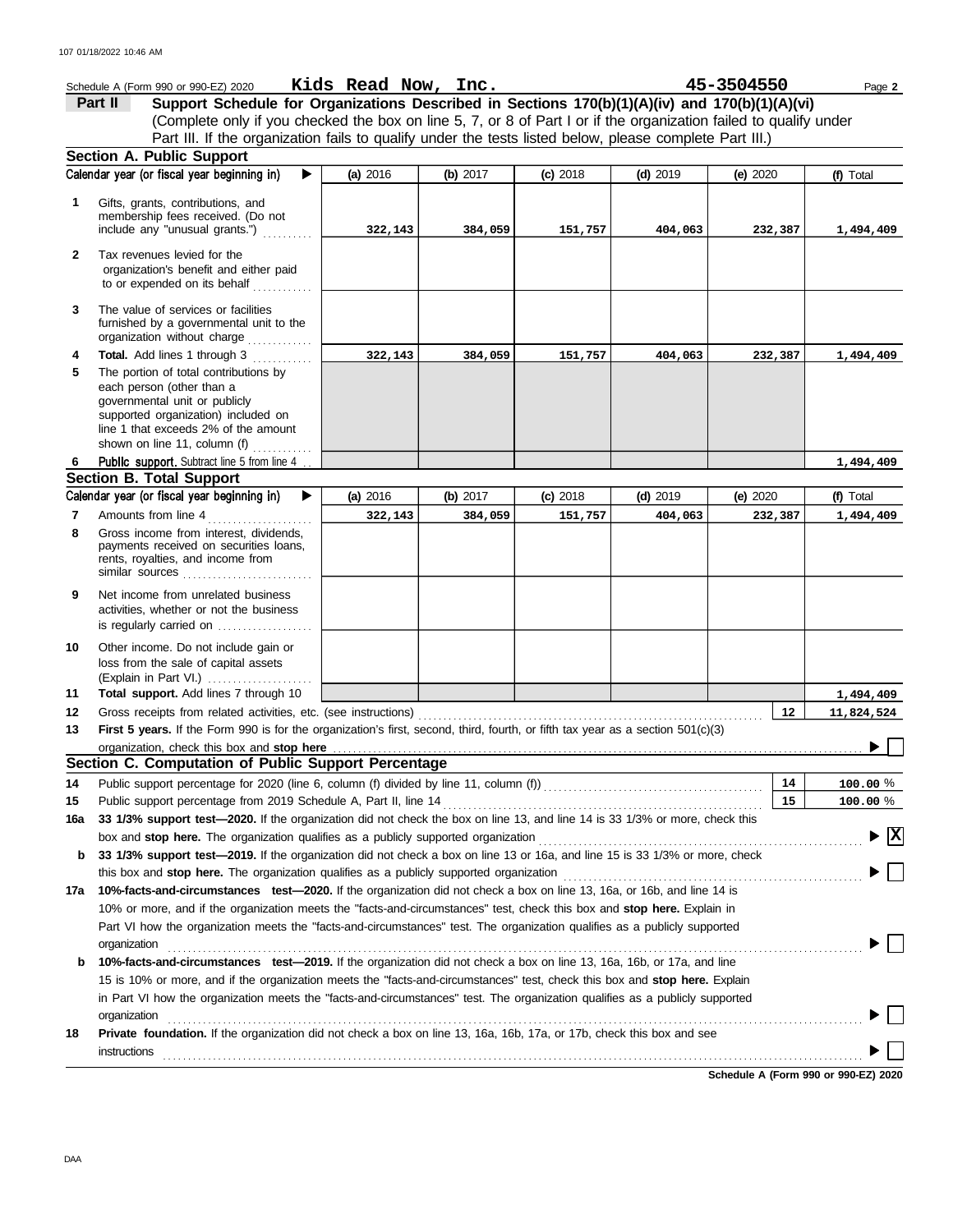|              | Schedule A (Form 990 or 990-EZ) 2020                                                                                                                                    | Kids Read Now, Inc. |            |            |            | 45-3504550 | Page 3    |
|--------------|-------------------------------------------------------------------------------------------------------------------------------------------------------------------------|---------------------|------------|------------|------------|------------|-----------|
|              | Part III<br>Support Schedule for Organizations Described in Section 509(a)(2)                                                                                           |                     |            |            |            |            |           |
|              | (Complete only if you checked the box on line 10 of Part I or if the organization failed to qualify under Part II.                                                      |                     |            |            |            |            |           |
|              | If the organization fails to qualify under the tests listed below, please complete Part II.)                                                                            |                     |            |            |            |            |           |
|              | <b>Section A. Public Support</b>                                                                                                                                        |                     |            |            |            |            |           |
|              | Calendar year (or fiscal year beginning in)<br>▶                                                                                                                        | (a) 2016            | (b) 2017   | $(c)$ 2018 | $(d)$ 2019 | (e) 2020   | (f) Total |
| $\mathbf 1$  | Gifts, grants, contributions, and membership fees<br>received. (Do not include any "unusual grants.")                                                                   |                     |            |            |            |            |           |
| $\mathbf{2}$ | Gross receipts from admissions, merchandise                                                                                                                             |                     |            |            |            |            |           |
|              | sold or services performed, or facilities<br>furnished in any activity that is related to the<br>organization's tax-exempt purpose                                      |                     |            |            |            |            |           |
| 3            | Gross receipts from activities that are not an<br>unrelated trade or business under section 513                                                                         |                     |            |            |            |            |           |
| 4            | Tax revenues levied for the                                                                                                                                             |                     |            |            |            |            |           |
|              | organization's benefit and either paid<br>to or expended on its behalf                                                                                                  |                     |            |            |            |            |           |
| 5            | The value of services or facilities<br>furnished by a governmental unit to the<br>organization without charge                                                           |                     |            |            |            |            |           |
| 6            | Total. Add lines 1 through 5                                                                                                                                            |                     |            |            |            |            |           |
| 7a           | Amounts included on lines 1, 2, and 3<br>received from disqualified persons                                                                                             |                     |            |            |            |            |           |
| b            | Amounts included on lines 2 and 3<br>received from other than disqualified<br>persons that exceed the greater of \$5,000<br>or 1% of the amount on line 13 for the year |                     |            |            |            |            |           |
| c            | Add lines 7a and 7b<br>.                                                                                                                                                |                     |            |            |            |            |           |
| 8            | Public support. (Subtract line 7c from<br>line 6.) $\ldots$ $\ldots$ $\ldots$ $\ldots$ $\ldots$ $\ldots$ $\ldots$                                                       |                     |            |            |            |            |           |
|              | <b>Section B. Total Support</b>                                                                                                                                         |                     |            |            |            |            |           |
|              | Calendar year (or fiscal year beginning in)<br>▶                                                                                                                        | (a) 2016            | (b) $2017$ | $(c)$ 2018 | $(d)$ 2019 | (e) $2020$ | (f) Total |
| 9            | Amounts from line 6                                                                                                                                                     |                     |            |            |            |            |           |
| 10a          | Gross income from interest, dividends,<br>payments received on securities loans, rents,<br>royalties, and income from similar sources                                   |                     |            |            |            |            |           |
| b            | Unrelated business taxable income (less<br>section 511 taxes) from businesses<br>acquired after June 30, 1975                                                           |                     |            |            |            |            |           |
| c            |                                                                                                                                                                         |                     |            |            |            |            |           |
| 11           | Net income from unrelated business<br>activities not included in line 10b, whether<br>or not the business is regularly carried on                                       |                     |            |            |            |            |           |
| 12           | Other income. Do not include gain or<br>loss from the sale of capital assets<br>(Explain in Part VI.)                                                                   |                     |            |            |            |            |           |
| 13           | Total support. (Add lines 9, 10c, 11,<br>and 12.)                                                                                                                       |                     |            |            |            |            |           |
| 14           | First 5 years. If the Form 990 is for the organization's first, second, third, fourth, or fifth tax year as a section 501(c)(3)                                         |                     |            |            |            |            |           |
|              | organization, check this box and stop here                                                                                                                              |                     |            |            |            |            |           |
|              | Section C. Computation of Public Support Percentage                                                                                                                     |                     |            |            |            |            |           |
| 15           |                                                                                                                                                                         |                     |            |            |            | 15         | %         |
| 16           | Section D. Computation of Investment Income Percentage                                                                                                                  |                     |            |            |            | 16         | $\%$      |
| 17           | Investment income percentage for 2020 (line 10c, column (f), divided by line 13, column (f)) [[[[[[[[[[[[[[[[                                                           |                     |            |            |            | 17         | %         |
| 18           | Investment income percentage from 2019 Schedule A, Part III, line 17                                                                                                    |                     |            |            |            | 18         | $\%$      |
| 19a          | 33 1/3% support tests-2020. If the organization did not check the box on line 14, and line 15 is more than 33 1/3%, and line                                            |                     |            |            |            |            |           |
|              |                                                                                                                                                                         |                     |            |            |            |            |           |
| b            | 33 1/3% support tests-2019. If the organization did not check a box on line 14 or line 19a, and line 16 is more than 33 1/3%, and                                       |                     |            |            |            |            |           |

line 18 is not more than 33 1/3%, check this box and stop here. The organization qualifies as a publicly supported organization ..................

**20 Private foundation.** If the organization did not check a box on line 14, 19a, or 19b, check this box and see instructions . . . . . . . . . . . . . . . . . . . . . . . . .

**Schedule A (Form 990 or 990-EZ) 2020**

 $\mathbf{L}$  $\blacktriangleright$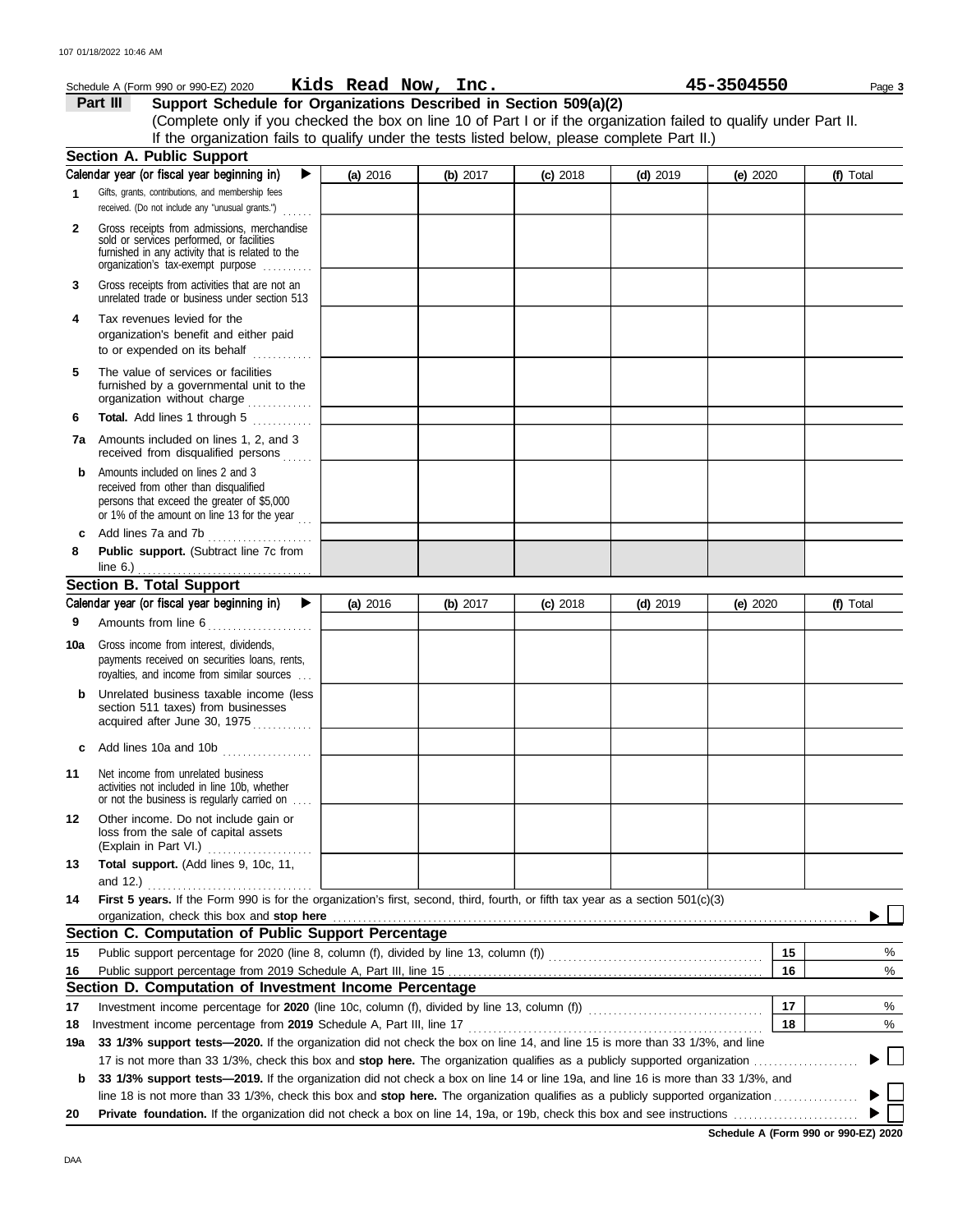|                | Kids Read Now, Inc.<br>45-3504550<br>Schedule A (Form 990 or 990-EZ) 2020                                                                                                                                                                                                                                                                                                |              |     | Page 4 |
|----------------|--------------------------------------------------------------------------------------------------------------------------------------------------------------------------------------------------------------------------------------------------------------------------------------------------------------------------------------------------------------------------|--------------|-----|--------|
| <b>Part IV</b> | <b>Supporting Organizations</b><br>(Complete only if you checked a box in line 12 on Part I. If you checked box 12a, Part I, complete Sections A<br>and B. If you checked box 12b, Part I, complete Sections A and C. If you checked box 12c, Part I, complete<br>Sections A, D, and E. If you checked box 12d, Part I, complete Sections A and D, and complete Part V.) |              |     |        |
|                | Section A. All Supporting Organizations                                                                                                                                                                                                                                                                                                                                  |              |     |        |
|                |                                                                                                                                                                                                                                                                                                                                                                          |              | Yes | No     |
| 1              | Are all of the organization's supported organizations listed by name in the organization's governing<br>documents? If "No," describe in Part VI how the supported organizations are designated. If designated by                                                                                                                                                         |              |     |        |
|                | class or purpose, describe the designation. If historic and continuing relationship, explain.                                                                                                                                                                                                                                                                            | 1            |     |        |
| 2              | Did the organization have any supported organization that does not have an IRS determination of status                                                                                                                                                                                                                                                                   |              |     |        |
|                | under section 509(a)(1) or (2)? If "Yes," explain in <b>Part VI</b> how the organization determined that the supported                                                                                                                                                                                                                                                   |              |     |        |
|                | organization was described in section 509(a)(1) or (2).                                                                                                                                                                                                                                                                                                                  | $\mathbf{2}$ |     |        |
| За             | Did the organization have a supported organization described in section $501(c)(4)$ , (5), or (6)? If "Yes," answer                                                                                                                                                                                                                                                      |              |     |        |
|                | lines 3b and 3c below.                                                                                                                                                                                                                                                                                                                                                   | 3a           |     |        |
| b              | Did the organization confirm that each supported organization qualified under section $501(c)(4)$ , $(5)$ , or $(6)$ and                                                                                                                                                                                                                                                 |              |     |        |
|                | satisfied the public support tests under section $509(a)(2)?$ If "Yes," describe in Part VI when and how the                                                                                                                                                                                                                                                             |              |     |        |
|                | organization made the determination.                                                                                                                                                                                                                                                                                                                                     | 3b           |     |        |
| c              | Did the organization ensure that all support to such organizations was used exclusively for section $170(c)(2)(B)$                                                                                                                                                                                                                                                       |              |     |        |
|                | purposes? If "Yes," explain in Part VI what controls the organization put in place to ensure such use.                                                                                                                                                                                                                                                                   | 3c           |     |        |
| 4a             | Was any supported organization not organized in the United States ("foreign supported organization")? If                                                                                                                                                                                                                                                                 |              |     |        |
|                | "Yes," and if you checked 12a or 12b in Part I, answer (b) and (c) below.                                                                                                                                                                                                                                                                                                | 4a           |     |        |
| b              | Did the organization have ultimate control and discretion in deciding whether to make grants to the foreign                                                                                                                                                                                                                                                              |              |     |        |
|                | supported organization? If "Yes," describe in Part VI how the organization had such control and discretion                                                                                                                                                                                                                                                               |              |     |        |
|                | despite being controlled or supervised by or in connection with its supported organizations.                                                                                                                                                                                                                                                                             | 4b           |     |        |
| c              | Did the organization support any foreign supported organization that does not have an IRS determination                                                                                                                                                                                                                                                                  |              |     |        |
|                | under sections 501(c)(3) and 509(a)(1) or (2)? If "Yes," explain in Part VI what controls the organization used                                                                                                                                                                                                                                                          |              |     |        |
|                | to ensure that all support to the foreign supported organization was used exclusively for section $170(c)(2)(B)$                                                                                                                                                                                                                                                         |              |     |        |
|                | purposes.                                                                                                                                                                                                                                                                                                                                                                | 4c           |     |        |
| 5a             | Did the organization add, substitute, or remove any supported organizations during the tax year? If "Yes,"                                                                                                                                                                                                                                                               |              |     |        |
|                | answer lines 5b and 5c below (if applicable). Also, provide detail in Part VI, including (i) the names and EIN                                                                                                                                                                                                                                                           |              |     |        |
|                | numbers of the supported organizations added, substituted, or removed; (ii) the reasons for each such action;                                                                                                                                                                                                                                                            |              |     |        |
|                | (iii) the authority under the organization's organizing document authorizing such action; and (iv) how the action                                                                                                                                                                                                                                                        |              |     |        |
|                | was accomplished (such as by amendment to the organizing document).                                                                                                                                                                                                                                                                                                      | 5а           |     |        |
| b              | Type I or Type II only. Was any added or substituted supported organization part of a class already                                                                                                                                                                                                                                                                      |              |     |        |
|                | designated in the organization's organizing document?                                                                                                                                                                                                                                                                                                                    | 5b           |     |        |
| c              | Substitutions only. Was the substitution the result of an event beyond the organization's control?                                                                                                                                                                                                                                                                       | 5c           |     |        |
| 6              | Did the organization provide support (whether in the form of grants or the provision of services or facilities) to                                                                                                                                                                                                                                                       |              |     |        |
|                | anyone other than (i) its supported organizations, (ii) individuals that are part of the charitable class benefited                                                                                                                                                                                                                                                      |              |     |        |
|                | by one or more of its supported organizations, or (iii) other supporting organizations that also support or                                                                                                                                                                                                                                                              |              |     |        |
|                | benefit one or more of the filing organization's supported organizations? If "Yes," provide detail in Part VI.                                                                                                                                                                                                                                                           | 6            |     |        |
| 7              | Did the organization provide a grant, loan, compensation, or other similar payment to a substantial contributor                                                                                                                                                                                                                                                          |              |     |        |
|                | (as defined in section $4958(c)(3)(C)$ ), a family member of a substantial contributor, or a 35% controlled entity                                                                                                                                                                                                                                                       |              |     |        |
|                | with regard to a substantial contributor? If "Yes," complete Part I of Schedule L (Form 990 or 990-EZ).                                                                                                                                                                                                                                                                  | 7            |     |        |
| 8              | Did the organization make a loan to a disqualified person (as defined in section 4958) not described in line 7?                                                                                                                                                                                                                                                          |              |     |        |
|                | If "Yes," complete Part I of Schedule L (Form 990 or 990-EZ).                                                                                                                                                                                                                                                                                                            | 8            |     |        |
| 9а             | Was the organization controlled directly or indirectly at any time during the tax year by one or more                                                                                                                                                                                                                                                                    |              |     |        |
|                | disqualified persons, as defined in section 4946 (other than foundation managers and organizations                                                                                                                                                                                                                                                                       |              |     |        |
|                | described in section 509(a)(1) or (2))? If "Yes," provide detail in Part VI.                                                                                                                                                                                                                                                                                             | 9а           |     |        |
| b              | Did one or more disqualified persons (as defined in line 9a) hold a controlling interest in any entity in which                                                                                                                                                                                                                                                          |              |     |        |
|                | the supporting organization had an interest? If "Yes," provide detail in Part VI.                                                                                                                                                                                                                                                                                        | 9b           |     |        |
| c              | Did a disqualified person (as defined in line 9a) have an ownership interest in, or derive any personal benefit                                                                                                                                                                                                                                                          |              |     |        |
|                | from, assets in which the supporting organization also had an interest? If "Yes," provide detail in Part VI.                                                                                                                                                                                                                                                             | 9c           |     |        |
| 10a            | Was the organization subject to the excess business holdings rules of section 4943 because of section                                                                                                                                                                                                                                                                    |              |     |        |
|                | 4943(f) (regarding certain Type II supporting organizations, and all Type III non-functionally integrated                                                                                                                                                                                                                                                                |              |     |        |
|                | supporting organizations)? If "Yes," answer line 10b below.                                                                                                                                                                                                                                                                                                              | 10a          |     |        |

**b** Did the organization have any excess business holdings in the tax year? *(Use Schedule C, Form 4720, to determine whether the organization had excess business holdings.)*

**Schedule A (Form 990 or 990-EZ) 2020 10b**

DAA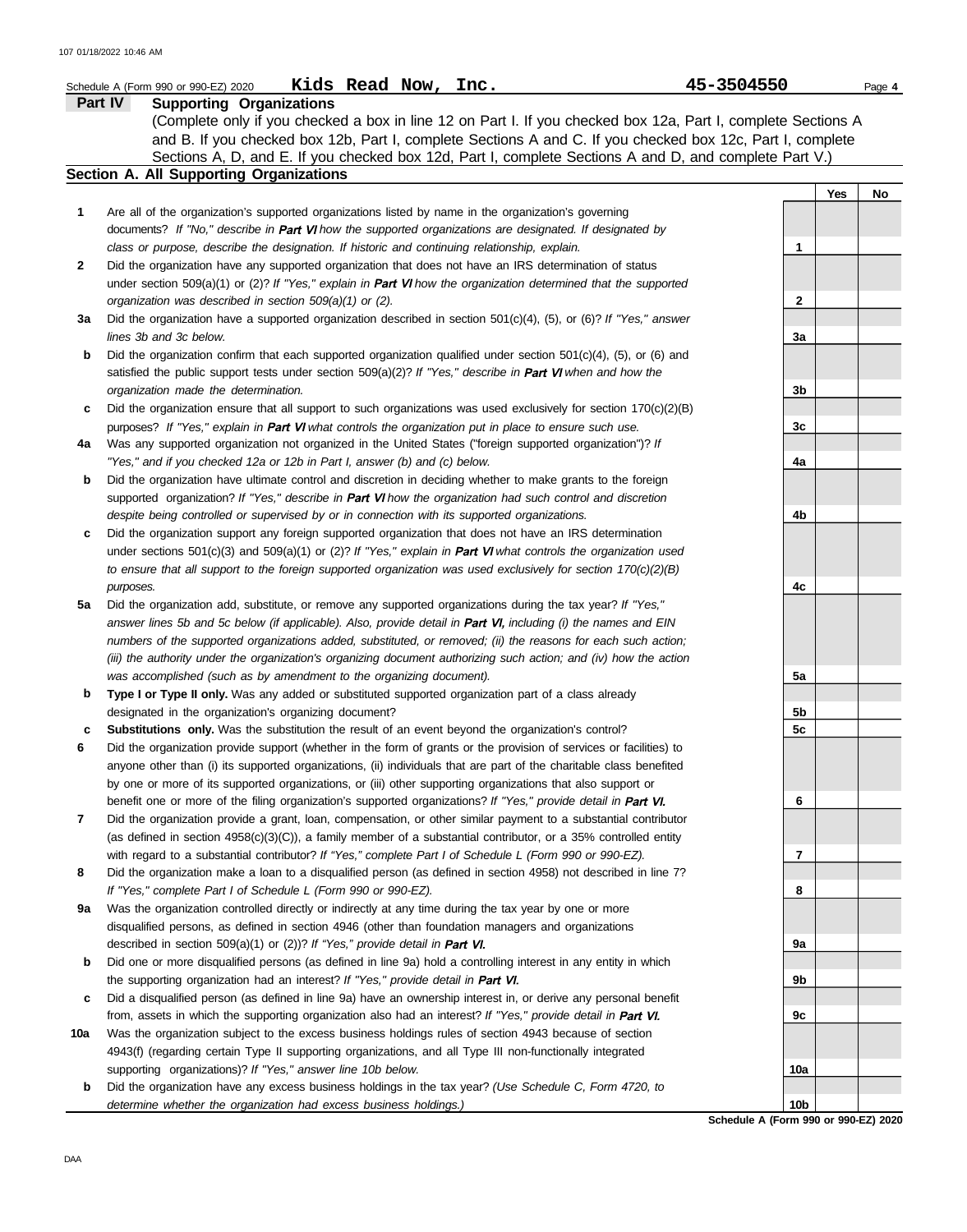|    | Kids Read Now, Inc.<br>Schedule A (Form 990 or 990-EZ) 2020                                                                    | 45-3504550      |            | Page 5 |  |  |  |  |
|----|--------------------------------------------------------------------------------------------------------------------------------|-----------------|------------|--------|--|--|--|--|
|    | <b>Part IV</b><br><b>Supporting Organizations (continued)</b>                                                                  |                 |            |        |  |  |  |  |
|    |                                                                                                                                |                 | <b>Yes</b> | No     |  |  |  |  |
| 11 | Has the organization accepted a gift or contribution from any of the following persons?                                        |                 |            |        |  |  |  |  |
| a  | A person who directly or indirectly controls, either alone or together with persons described in lines 11b and                 |                 |            |        |  |  |  |  |
|    | 11c below, the governing body of a supported organization?                                                                     |                 |            |        |  |  |  |  |
| b  | A family member of a person described in line 11a above?                                                                       | 11 <sub>b</sub> |            |        |  |  |  |  |
| C  | A 35% controlled entity of a person described in line 11a or 11b above? If "Yes" to line 11a, 11b, or 11c, provide             |                 |            |        |  |  |  |  |
|    | detail in Part VI.                                                                                                             | 11c             |            |        |  |  |  |  |
|    | Section B. Type I Supporting Organizations                                                                                     |                 |            |        |  |  |  |  |
|    |                                                                                                                                |                 | <b>Yes</b> | No     |  |  |  |  |
|    | Did the governing body, members of the governing body, officers acting in their official capacity, or membership of one or     |                 |            |        |  |  |  |  |
|    | more supported organizations have the power to regularly appoint or elect at least a majority of the organization's officers,  |                 |            |        |  |  |  |  |
|    | directors, or trustees at all times during the tax year? If "No," describe in Part VI how the supported organization(s)        |                 |            |        |  |  |  |  |
|    | effectively operated, supervised, or controlled the organization's activities. If the organization had more than one supported |                 |            |        |  |  |  |  |
|    | organization, describe how the powers to appoint and/or remove officers, directors, or trustees were allocated among the       |                 |            |        |  |  |  |  |
|    | supported organizations and what conditions or restrictions, if any, applied to such powers during the tax year.               |                 |            |        |  |  |  |  |
|    |                                                                                                                                |                 |            |        |  |  |  |  |

| Section C. Type II Supporting Organizations                                                                     |  |  |
|-----------------------------------------------------------------------------------------------------------------|--|--|
| supervised, or controlled the supporting organization.                                                          |  |  |
| VI how providing such benefit carried out the purposes of the supported organization(s) that operated,          |  |  |
| organization(s) that operated, supervised, or controlled the supporting organization? If "Yes," explain in Part |  |  |
| Did the organization operate for the benefit of any supported organization other than the supported             |  |  |
|                                                                                                                 |  |  |

| Were a majority of the organization's directors or trustees during the tax year also a majority of the directors     |  |  |
|----------------------------------------------------------------------------------------------------------------------|--|--|
| or trustees of each of the organization's supported organization(s)? If "No," describe in <b>Part VI</b> how control |  |  |
| or management of the supporting organization was vested in the same persons that controlled or managed               |  |  |
| the supported organization(s).                                                                                       |  |  |

#### **Section D. All Type III Supporting Organizations**

|              |                                                                                                                           |   | Yes | No |
|--------------|---------------------------------------------------------------------------------------------------------------------------|---|-----|----|
| 1            | Did the organization provide to each of its supported organizations, by the last day of the fifth month of the            |   |     |    |
|              | organization's tax year, (i) a written notice describing the type and amount of support provided during the prior tax     |   |     |    |
|              | year, (ii) a copy of the Form 990 that was most recently filed as of the date of notification, and (iii) copies of the    |   |     |    |
|              | organization's governing documents in effect on the date of notification, to the extent not previously provided?          |   |     |    |
| $\mathbf{2}$ | Were any of the organization's officers, directors, or trustees either (i) appointed or elected by the supported          |   |     |    |
|              | organization(s) or (ii) serving on the governing body of a supported organization? If "No," explain in <b>Part VI</b> how |   |     |    |
|              | the organization maintained a close and continuous working relationship with the supported organization(s).               | 2 |     |    |
| $\mathbf{3}$ | By reason of the relationship described in line 2, above, did the organization's supported organizations have             |   |     |    |
|              | a significant voice in the organization's investment policies and in directing the use of the organization's              |   |     |    |
|              | income or assets at all times during the tax year? If "Yes," describe in Part VI the role the organization's              |   |     |    |
|              | supported organizations played in this regard.                                                                            | 3 |     |    |

## **Section E. Type III Functionally-Integrated Supporting Organizations**

- **1** *Check the box next to the method that the organization used to satisfy the Integral Part Test during the year (see instructions).* 
	- The organization satisfied the Activities Test. Complete line 2 below. **a**
	- The organization is the parent of each of its supported organizations. Complete line 3 below. **b**
	- **c** | The organization supported a governmental entity. Describe in Part VI how you supported a governmental entity (see instructions).
- **2** Activities Test. Answer lines 2a and 2b below.
- **a** Did substantially all of the organization's activities during the tax year directly further the exempt purposes of the supported organization(s) to which the organization was responsive? *If "Yes," then in*  those supported organizations and explain how these activities directly furthered their exempt purposes, *how the organization was responsive to those supported organizations, and how the organization determined that these activities constituted substantially all of its activities.*
- **b** Did the activities described in line 2a, above, constitute activities that, but for the organization's involvement, one or more of the organization's supported organization(s) would have been engaged in? If "Yes," explain in *the reasons for the organization's position that its supported organization(s) would have engaged in these activities but for the organization's involvement.*
- **3** Parent of Supported Organizations. Answer lines 3a and 3b below.
- **a** Did the organization have the power to regularly appoint or elect a majority of the officers, directors, or trustees of each of the supported organizations? *If "Yes" or "No," provide details in*
- **b** Did the organization exercise a substantial degree of direction over the policies, programs, and activities of each of its supported organizations? *If "Yes," describe in Part VI the role played by the organization in this regard.*



DAA **Schedule A (Form 990 or 990-EZ) 2020**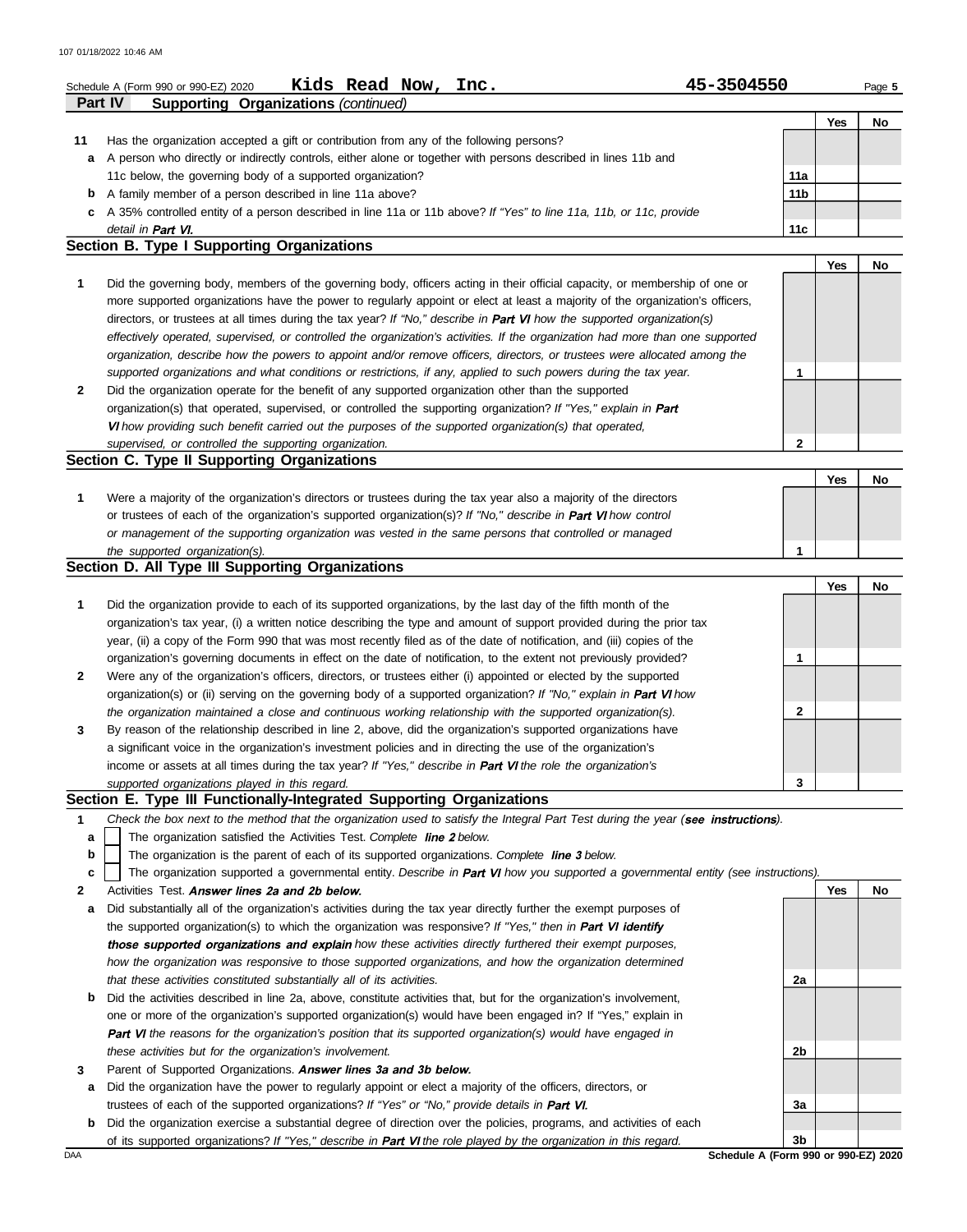|                |                                                                                           | Page 6                                                                                                                                                                                                                                                                                                                                                |
|----------------|-------------------------------------------------------------------------------------------|-------------------------------------------------------------------------------------------------------------------------------------------------------------------------------------------------------------------------------------------------------------------------------------------------------------------------------------------------------|
|                |                                                                                           |                                                                                                                                                                                                                                                                                                                                                       |
|                |                                                                                           |                                                                                                                                                                                                                                                                                                                                                       |
|                | (A) Prior Year                                                                            | (B) Current Year<br>(optional)                                                                                                                                                                                                                                                                                                                        |
|                |                                                                                           |                                                                                                                                                                                                                                                                                                                                                       |
|                |                                                                                           |                                                                                                                                                                                                                                                                                                                                                       |
|                |                                                                                           |                                                                                                                                                                                                                                                                                                                                                       |
|                |                                                                                           |                                                                                                                                                                                                                                                                                                                                                       |
|                |                                                                                           |                                                                                                                                                                                                                                                                                                                                                       |
|                |                                                                                           |                                                                                                                                                                                                                                                                                                                                                       |
|                |                                                                                           |                                                                                                                                                                                                                                                                                                                                                       |
|                |                                                                                           |                                                                                                                                                                                                                                                                                                                                                       |
|                |                                                                                           |                                                                                                                                                                                                                                                                                                                                                       |
|                |                                                                                           |                                                                                                                                                                                                                                                                                                                                                       |
|                | (A) Prior Year                                                                            | (B) Current Year<br>(optional)                                                                                                                                                                                                                                                                                                                        |
|                |                                                                                           |                                                                                                                                                                                                                                                                                                                                                       |
|                |                                                                                           |                                                                                                                                                                                                                                                                                                                                                       |
| 1a             |                                                                                           |                                                                                                                                                                                                                                                                                                                                                       |
| 1b             |                                                                                           |                                                                                                                                                                                                                                                                                                                                                       |
| 1c             |                                                                                           |                                                                                                                                                                                                                                                                                                                                                       |
| 1d             |                                                                                           |                                                                                                                                                                                                                                                                                                                                                       |
|                |                                                                                           |                                                                                                                                                                                                                                                                                                                                                       |
|                |                                                                                           |                                                                                                                                                                                                                                                                                                                                                       |
| $\mathbf{2}$   |                                                                                           |                                                                                                                                                                                                                                                                                                                                                       |
| 3              |                                                                                           |                                                                                                                                                                                                                                                                                                                                                       |
|                |                                                                                           |                                                                                                                                                                                                                                                                                                                                                       |
| 4              |                                                                                           |                                                                                                                                                                                                                                                                                                                                                       |
| 5              |                                                                                           |                                                                                                                                                                                                                                                                                                                                                       |
| 6              |                                                                                           |                                                                                                                                                                                                                                                                                                                                                       |
| $\overline{7}$ |                                                                                           |                                                                                                                                                                                                                                                                                                                                                       |
| 8              |                                                                                           |                                                                                                                                                                                                                                                                                                                                                       |
|                |                                                                                           | <b>Current Year</b>                                                                                                                                                                                                                                                                                                                                   |
|                |                                                                                           |                                                                                                                                                                                                                                                                                                                                                       |
|                |                                                                                           |                                                                                                                                                                                                                                                                                                                                                       |
|                |                                                                                           |                                                                                                                                                                                                                                                                                                                                                       |
|                |                                                                                           |                                                                                                                                                                                                                                                                                                                                                       |
|                |                                                                                           |                                                                                                                                                                                                                                                                                                                                                       |
|                |                                                                                           |                                                                                                                                                                                                                                                                                                                                                       |
|                |                                                                                           |                                                                                                                                                                                                                                                                                                                                                       |
|                | 1<br>2<br>3<br>4<br>5<br>6<br>$\overline{7}$<br>8<br>1<br>$\mathbf 2$<br>3<br>4<br>5<br>6 | 45-3504550<br>Type III Non-Functionally Integrated 509(a)(3) Supporting Organizations<br>Check here if the organization satisfied the Integral Part Test as a qualifying trust on Nov. 20, 1970 (explain in Part VI). See<br>instructions. All other Type III non-functionally integrated supporting organizations must complete Sections A through E |

**7** | Check here if the current year is the organization's first as a non-functionally integrated Type III supporting organization (see instructions).

**Schedule A (Form 990 or 990-EZ) 2020**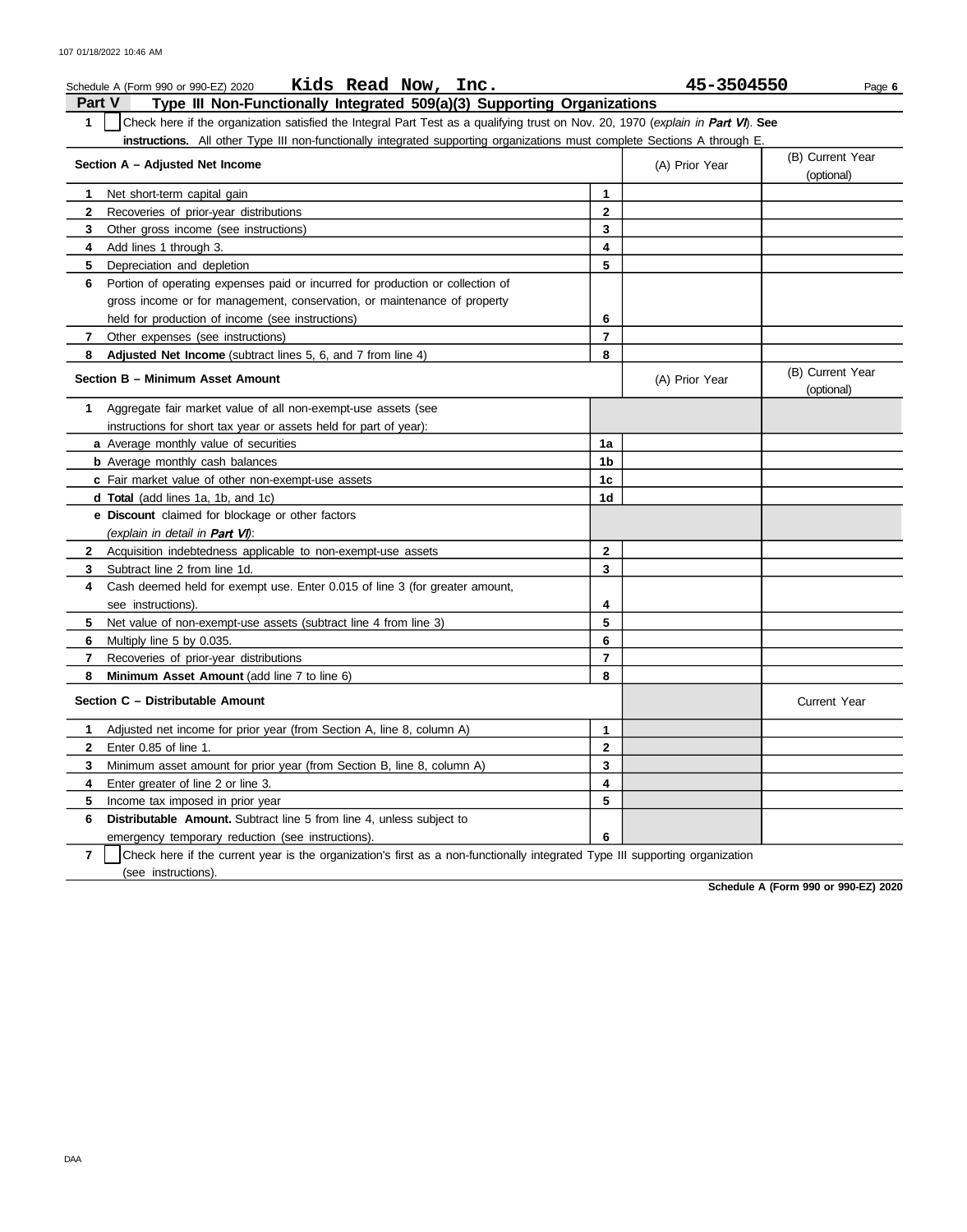|              | Kids Read Now, Inc.<br>Schedule A (Form 990 or 990-EZ) 2020                                   |                                    | 45-3504550                                    | Page 7                                           |
|--------------|-----------------------------------------------------------------------------------------------|------------------------------------|-----------------------------------------------|--------------------------------------------------|
| Part V       | Type III Non-Functionally Integrated 509(a)(3) Supporting Organizations (continued)           |                                    |                                               |                                                  |
|              | Section D - Distributions                                                                     |                                    |                                               | <b>Current Year</b>                              |
| 1            | Amounts paid to supported organizations to accomplish exempt purposes                         |                                    |                                               |                                                  |
| $\mathbf{2}$ | Amounts paid to perform activity that directly furthers exempt purposes of supported          |                                    |                                               |                                                  |
|              | organizations, in excess of income from activity                                              |                                    |                                               |                                                  |
| 3            | Administrative expenses paid to accomplish exempt purposes of supported organizations         |                                    |                                               |                                                  |
| 4            | Amounts paid to acquire exempt-use assets                                                     |                                    |                                               |                                                  |
| 5            | Qualified set-aside amounts (prior IRS approval required— <i>provide details in Part VI</i> ) |                                    |                                               |                                                  |
| 6            | Other distributions (describe in <b>Part VI</b> ). See instructions.                          |                                    |                                               |                                                  |
| 7            | Total annual distributions. Add lines 1 through 6.                                            |                                    |                                               |                                                  |
| 8            | Distributions to attentive supported organizations to which the organization is responsive    |                                    |                                               |                                                  |
|              | (provide details in Part VI). See instructions.                                               |                                    |                                               |                                                  |
| 9            | Distributable amount for 2020 from Section C, line 6                                          |                                    |                                               |                                                  |
| 10           | Line 8 amount divided by line 9 amount                                                        |                                    |                                               |                                                  |
|              | Section E - Distribution Allocations (see instructions)                                       | (i)<br><b>Excess Distributions</b> | (ii)<br><b>Underdistributions</b><br>Pre-2020 | (iii)<br><b>Distributable</b><br>Amount for 2020 |
| 1            | Distributable amount for 2020 from Section C, line 6                                          |                                    |                                               |                                                  |
| $\mathbf{2}$ | Underdistributions, if any, for years prior to 2020                                           |                                    |                                               |                                                  |
|              | (reasonable cause required-explain in Part VI). See                                           |                                    |                                               |                                                  |
|              | instructions.                                                                                 |                                    |                                               |                                                  |
| 3            | Excess distributions carryover, if any, to 2020                                               |                                    |                                               |                                                  |
|              |                                                                                               |                                    |                                               |                                                  |
|              |                                                                                               |                                    |                                               |                                                  |
|              |                                                                                               |                                    |                                               |                                                  |
|              |                                                                                               |                                    |                                               |                                                  |
|              | f Total of lines 3a through 3e                                                                |                                    |                                               |                                                  |
|              | g Applied to underdistributions of prior years                                                |                                    |                                               |                                                  |
|              | <b>h</b> Applied to 2020 distributable amount                                                 |                                    |                                               |                                                  |
|              | Carryover from 2015 not applied (see instructions)                                            |                                    |                                               |                                                  |
|              | Remainder. Subtract lines 3g, 3h, and 3i from line 3f.                                        |                                    |                                               |                                                  |
| 4            | Distributions for 2020 from                                                                   |                                    |                                               |                                                  |
|              | \$<br>Section D, line 7:                                                                      |                                    |                                               |                                                  |
|              | a Applied to underdistributions of prior years                                                |                                    |                                               |                                                  |
|              | <b>b</b> Applied to 2020 distributable amount                                                 |                                    |                                               |                                                  |
|              | <b>c</b> Remainder. Subtract lines 4a and 4b from line 4.                                     |                                    |                                               |                                                  |
| 5            | Remaining underdistributions for years prior to 2020, if                                      |                                    |                                               |                                                  |
|              | any. Subtract lines 3g and 4a from line 2. For result                                         |                                    |                                               |                                                  |
|              | greater than zero, explain in Part VI. See instructions.                                      |                                    |                                               |                                                  |
| 6            | Remaining underdistributions for 2020 Subtract lines 3h                                       |                                    |                                               |                                                  |
|              | and 4b from line 1. For result greater than zero, explain in                                  |                                    |                                               |                                                  |
|              | <b>Part VI.</b> See instructions.                                                             |                                    |                                               |                                                  |
| 7            | Excess distributions carryover to 2021. Add lines 3j                                          |                                    |                                               |                                                  |
|              | and 4c.                                                                                       |                                    |                                               |                                                  |
| 8            | Breakdown of line 7:                                                                          |                                    |                                               |                                                  |
|              | a Excess from 2016                                                                            |                                    |                                               |                                                  |
|              |                                                                                               |                                    |                                               |                                                  |
|              | d Excess from 2019                                                                            |                                    |                                               |                                                  |
|              |                                                                                               |                                    |                                               |                                                  |
|              |                                                                                               |                                    |                                               |                                                  |

**Schedule A (Form 990 or 990-EZ) 2020**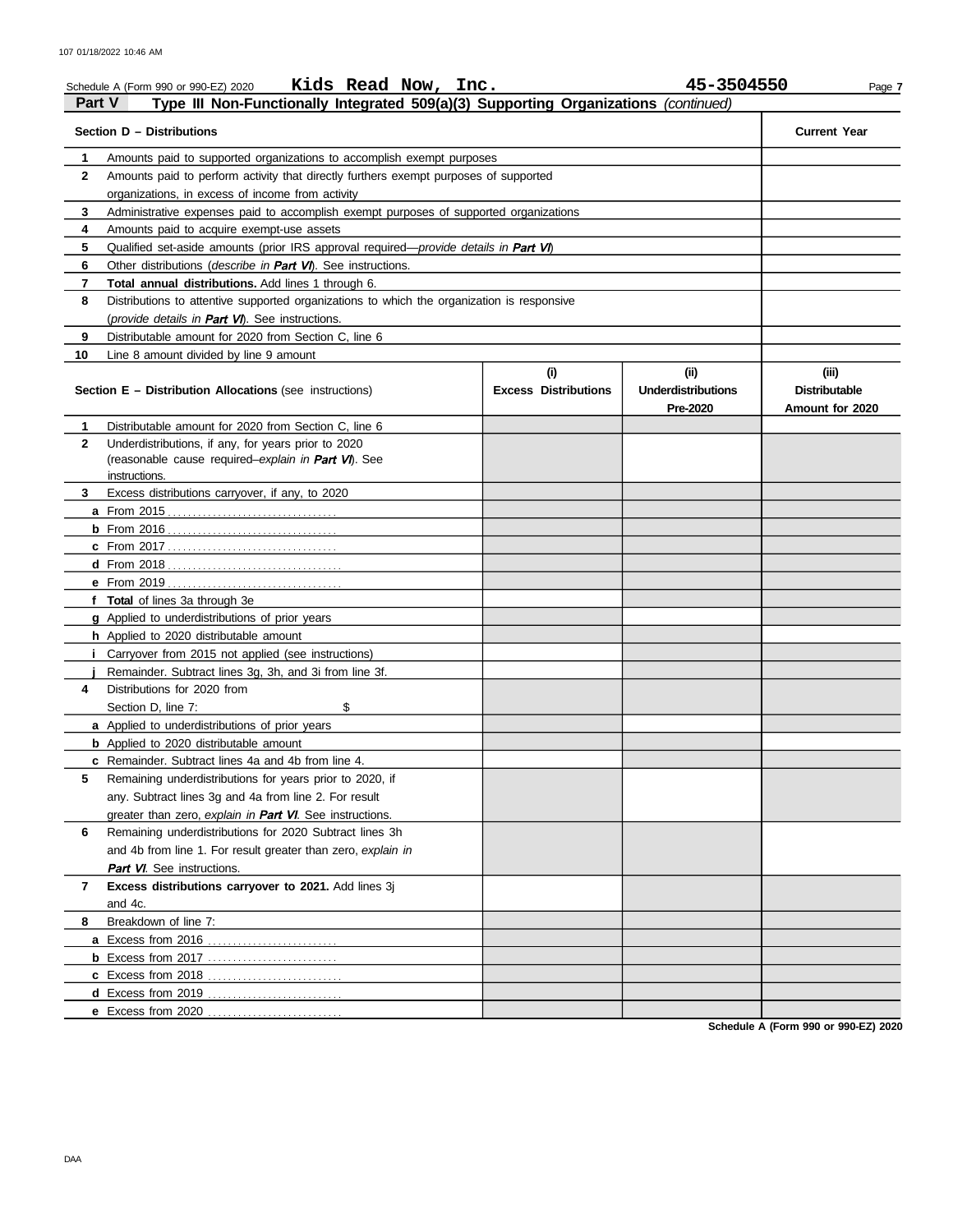|         | Schedule A (Form 990 or 990-EZ) 2020                                                           | Kids Read Now, Inc. |  | 45-3504550                                                                                                                                                                                                                                                                                                                                                                                                                                                                                | Page 8 |
|---------|------------------------------------------------------------------------------------------------|---------------------|--|-------------------------------------------------------------------------------------------------------------------------------------------------------------------------------------------------------------------------------------------------------------------------------------------------------------------------------------------------------------------------------------------------------------------------------------------------------------------------------------------|--------|
| Part VI | lines 2, 5, and 6. Also complete this part for any additional information. (See instructions.) |                     |  | Supplemental Information. Provide the explanations required by Part II, line 10; Part II, line 17a or 17b; Part<br>III, line 12; Part IV, Section A, lines 1, 2, 3b, 3c, 4b, 4c, 5a, 6, 9a, 9b, 9c, 11a, 11b, and 11c; Part IV, Section<br>B, lines 1 and 2; Part IV, Section C, line 1; Part IV, Section D, lines 2 and 3; Part IV, Section E, lines 1c, 2a, 2b,<br>3a, and 3b; Part V, line 1; Part V, Section B, line 1e; Part V, Section D, lines 5, 6, and 8; and Part V, Section E, |        |
|         | Supplemental Information                                                                       |                     |  |                                                                                                                                                                                                                                                                                                                                                                                                                                                                                           |        |
|         | Organization is filing a short year return for the period January 1, 2014                      |                     |  |                                                                                                                                                                                                                                                                                                                                                                                                                                                                                           |        |
|         | through September 30, 2014 as the Organization was previously a calendar                       |                     |  |                                                                                                                                                                                                                                                                                                                                                                                                                                                                                           |        |
|         | year-end and changed its fiscal year-end to September 30th commencing the                      |                     |  |                                                                                                                                                                                                                                                                                                                                                                                                                                                                                           |        |
|         | the year beginning January 1, 2014.                                                            |                     |  |                                                                                                                                                                                                                                                                                                                                                                                                                                                                                           |        |
|         |                                                                                                |                     |  |                                                                                                                                                                                                                                                                                                                                                                                                                                                                                           |        |
|         |                                                                                                |                     |  |                                                                                                                                                                                                                                                                                                                                                                                                                                                                                           |        |
|         |                                                                                                |                     |  |                                                                                                                                                                                                                                                                                                                                                                                                                                                                                           |        |
|         |                                                                                                |                     |  |                                                                                                                                                                                                                                                                                                                                                                                                                                                                                           |        |
|         |                                                                                                |                     |  |                                                                                                                                                                                                                                                                                                                                                                                                                                                                                           |        |
|         |                                                                                                |                     |  |                                                                                                                                                                                                                                                                                                                                                                                                                                                                                           |        |
|         |                                                                                                |                     |  |                                                                                                                                                                                                                                                                                                                                                                                                                                                                                           |        |
|         |                                                                                                |                     |  |                                                                                                                                                                                                                                                                                                                                                                                                                                                                                           |        |
|         |                                                                                                |                     |  |                                                                                                                                                                                                                                                                                                                                                                                                                                                                                           |        |
|         |                                                                                                |                     |  |                                                                                                                                                                                                                                                                                                                                                                                                                                                                                           |        |
|         |                                                                                                |                     |  |                                                                                                                                                                                                                                                                                                                                                                                                                                                                                           |        |
|         |                                                                                                |                     |  |                                                                                                                                                                                                                                                                                                                                                                                                                                                                                           |        |
|         |                                                                                                |                     |  |                                                                                                                                                                                                                                                                                                                                                                                                                                                                                           |        |
|         |                                                                                                |                     |  |                                                                                                                                                                                                                                                                                                                                                                                                                                                                                           |        |
|         |                                                                                                |                     |  |                                                                                                                                                                                                                                                                                                                                                                                                                                                                                           |        |
|         |                                                                                                |                     |  |                                                                                                                                                                                                                                                                                                                                                                                                                                                                                           |        |
|         |                                                                                                |                     |  |                                                                                                                                                                                                                                                                                                                                                                                                                                                                                           |        |
|         |                                                                                                |                     |  |                                                                                                                                                                                                                                                                                                                                                                                                                                                                                           |        |
|         |                                                                                                |                     |  |                                                                                                                                                                                                                                                                                                                                                                                                                                                                                           |        |
|         |                                                                                                |                     |  |                                                                                                                                                                                                                                                                                                                                                                                                                                                                                           |        |
|         |                                                                                                |                     |  |                                                                                                                                                                                                                                                                                                                                                                                                                                                                                           |        |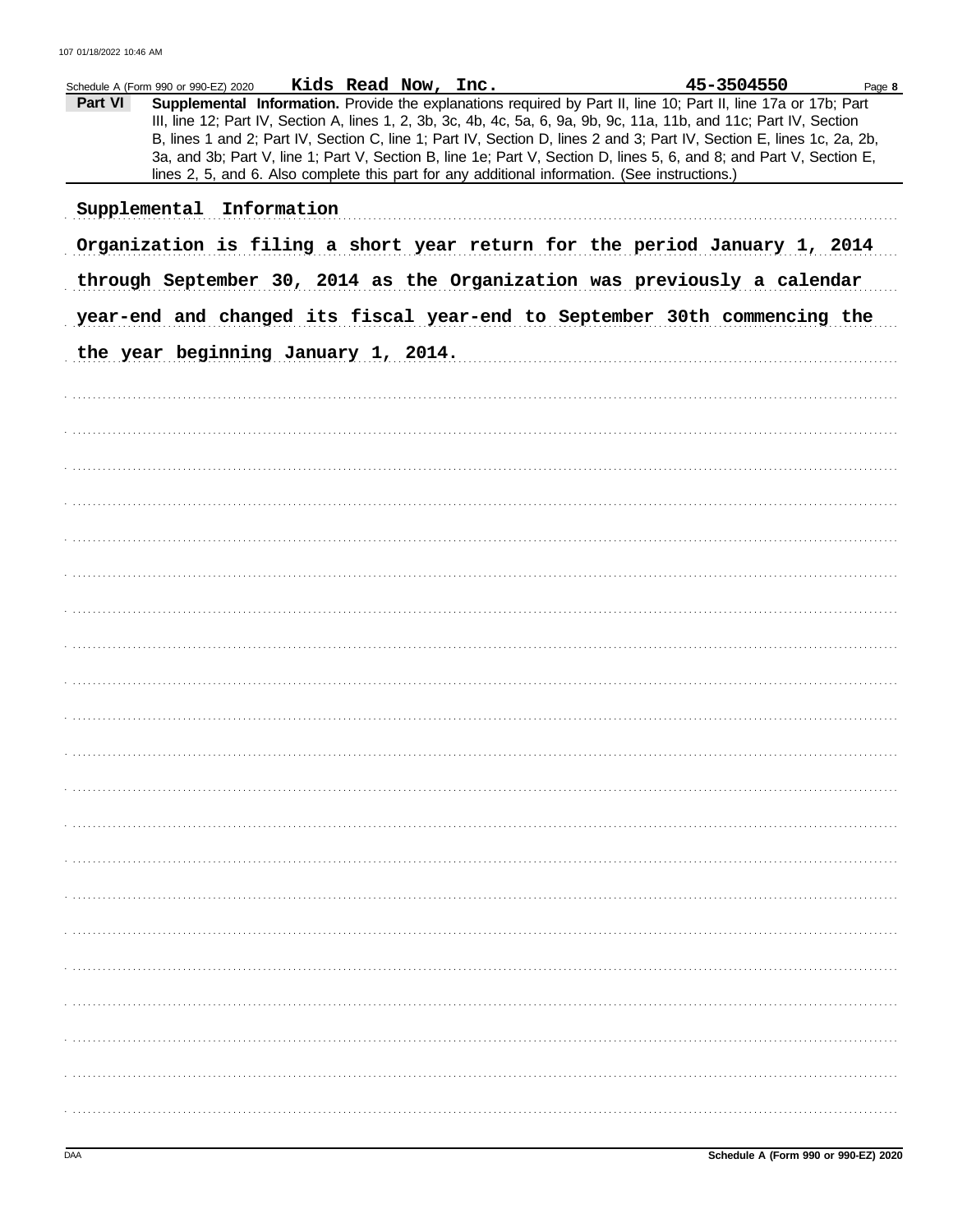| 107 01/18/2022 10:46 AM |  |  |  |
|-------------------------|--|--|--|
|-------------------------|--|--|--|

|             | 107 01/18/2022 10:46 AM<br><b>SCHEDULE D</b>                                                                                                                                                                                                  |                                                                            |  | <b>Supplemental Financial Statements</b>                                 |                     |                         |                                                                                              |    |                                | OMB No. 1545-0047            |                                 |
|-------------|-----------------------------------------------------------------------------------------------------------------------------------------------------------------------------------------------------------------------------------------------|----------------------------------------------------------------------------|--|--------------------------------------------------------------------------|---------------------|-------------------------|----------------------------------------------------------------------------------------------|----|--------------------------------|------------------------------|---------------------------------|
|             | (Form 990)                                                                                                                                                                                                                                    |                                                                            |  | Complete if the organization answered "Yes" on Form 990,                 |                     |                         |                                                                                              |    |                                |                              |                                 |
|             | Department of the Treasury                                                                                                                                                                                                                    |                                                                            |  | Part IV, line 6, 7, 8, 9, 10, 11a, 11b, 11c, 11d, 11e, 11f, 12a, or 12b. | Attach to Form 990. |                         |                                                                                              |    |                                |                              | Open to Public                  |
|             | Internal Revenue Service                                                                                                                                                                                                                      |                                                                            |  |                                                                          |                     |                         | Go to <i>www.irs.gov/Form990</i> for instructions and the latest information.                |    |                                | Inspection                   |                                 |
|             | Name of the organization                                                                                                                                                                                                                      |                                                                            |  |                                                                          |                     |                         |                                                                                              |    | Employer identification number |                              |                                 |
|             | Kids Read Now, Inc.                                                                                                                                                                                                                           |                                                                            |  |                                                                          |                     |                         |                                                                                              |    | 45-3504550                     |                              |                                 |
| Part I      |                                                                                                                                                                                                                                               |                                                                            |  |                                                                          |                     |                         | Organizations Maintaining Donor Advised Funds or Other Similar Funds or Accounts.            |    |                                |                              |                                 |
|             |                                                                                                                                                                                                                                               | Complete if the organization answered "Yes" on Form 990, Part IV, line 6.  |  |                                                                          |                     | (a) Donor advised funds |                                                                                              |    |                                | (b) Funds and other accounts |                                 |
| 1.          | Total number at end of year                                                                                                                                                                                                                   |                                                                            |  |                                                                          |                     |                         |                                                                                              |    |                                |                              |                                 |
| 2           | Aggregate value of contributions to (during year) Materian Materian Material Property Contributions of Contributions to (during year)                                                                                                         |                                                                            |  |                                                                          |                     |                         |                                                                                              |    |                                |                              |                                 |
| 3           |                                                                                                                                                                                                                                               |                                                                            |  |                                                                          |                     |                         |                                                                                              |    |                                |                              |                                 |
| 4           | Aggregate value at end of year                                                                                                                                                                                                                |                                                                            |  |                                                                          |                     |                         |                                                                                              |    |                                |                              |                                 |
| 5.          | Did the organization inform all donors and donor advisors in writing that the assets held in donor advised                                                                                                                                    |                                                                            |  |                                                                          |                     |                         |                                                                                              |    |                                |                              |                                 |
|             |                                                                                                                                                                                                                                               |                                                                            |  |                                                                          |                     |                         |                                                                                              |    |                                | Yes                          | No                              |
| 6           | Did the organization inform all grantees, donors, and donor advisors in writing that grant funds can be used<br>only for charitable purposes and not for the benefit of the donor or donor advisor, or for any other purpose                  |                                                                            |  |                                                                          |                     |                         |                                                                                              |    |                                |                              |                                 |
|             |                                                                                                                                                                                                                                               |                                                                            |  |                                                                          |                     |                         |                                                                                              |    |                                | Yes                          | No                              |
| Part II     |                                                                                                                                                                                                                                               | <b>Conservation Easements.</b>                                             |  |                                                                          |                     |                         |                                                                                              |    |                                |                              |                                 |
|             |                                                                                                                                                                                                                                               | Complete if the organization answered "Yes" on Form 990, Part IV, line 7.  |  |                                                                          |                     |                         |                                                                                              |    |                                |                              |                                 |
| $\mathbf 1$ | Purpose(s) of conservation easements held by the organization (check all that apply).                                                                                                                                                         |                                                                            |  |                                                                          |                     |                         |                                                                                              |    |                                |                              |                                 |
|             |                                                                                                                                                                                                                                               | Preservation of land for public use (for example, recreation or education) |  |                                                                          |                     |                         | Preservation of a historically important land area                                           |    |                                |                              |                                 |
|             | Protection of natural habitat<br>Preservation of open space                                                                                                                                                                                   |                                                                            |  |                                                                          |                     |                         | Preservation of a certified historic structure                                               |    |                                |                              |                                 |
| 2           | Complete lines 2a through 2d if the organization held a qualified conservation contribution in the form of a conservation                                                                                                                     |                                                                            |  |                                                                          |                     |                         |                                                                                              |    |                                |                              |                                 |
|             | easement on the last day of the tax year.                                                                                                                                                                                                     |                                                                            |  |                                                                          |                     |                         |                                                                                              |    |                                |                              | Held at the End of the Tax Year |
| а           |                                                                                                                                                                                                                                               |                                                                            |  |                                                                          |                     |                         |                                                                                              | 2a |                                |                              |                                 |
| b           | Total acreage restricted by conservation easements                                                                                                                                                                                            |                                                                            |  |                                                                          |                     |                         |                                                                                              | 2b |                                |                              |                                 |
| с           | Number of conservation easements on a certified historic structure included in (a) [[[[[[[[[[[[[[[[[[[[[[[[[]]]]]]]                                                                                                                           |                                                                            |  |                                                                          |                     |                         |                                                                                              | 2c |                                |                              |                                 |
|             | <b>d</b> Number of conservation easements included in (c) acquired after $7/25/06$ , and not on a                                                                                                                                             |                                                                            |  |                                                                          |                     |                         |                                                                                              |    |                                |                              |                                 |
| 3.          | historic structure listed in the National Register<br>Number of conservation easements modified, transferred, released, extinguished, or terminated by the organization during the                                                            |                                                                            |  |                                                                          |                     |                         |                                                                                              | 2d |                                |                              |                                 |
|             | tax year                                                                                                                                                                                                                                      |                                                                            |  |                                                                          |                     |                         |                                                                                              |    |                                |                              |                                 |
|             | Number of states where property subject to conservation easement is located $\blacktriangleright$                                                                                                                                             |                                                                            |  |                                                                          |                     |                         |                                                                                              |    |                                |                              |                                 |
| 5           | Does the organization have a written policy regarding the periodic monitoring, inspection, handling of                                                                                                                                        |                                                                            |  |                                                                          |                     |                         |                                                                                              |    |                                |                              |                                 |
|             |                                                                                                                                                                                                                                               |                                                                            |  |                                                                          |                     |                         |                                                                                              |    |                                | Yes                          | No                              |
| 6           | Staff and volunteer hours devoted to monitoring, inspecting, handling of violations, and enforcing conservation easements during the year                                                                                                     |                                                                            |  |                                                                          |                     |                         |                                                                                              |    |                                |                              |                                 |
|             |                                                                                                                                                                                                                                               |                                                                            |  |                                                                          |                     |                         |                                                                                              |    |                                |                              |                                 |
| 7           | Amount of expenses incurred in monitoring, inspecting, handling of violations, and enforcing conservation easements during the year<br>$\blacktriangleright$ \$                                                                               |                                                                            |  |                                                                          |                     |                         |                                                                                              |    |                                |                              |                                 |
| 8           | Does each conservation easement reported on line 2(d) above satisfy the requirements of section 170(h)(4)(B)(i)                                                                                                                               |                                                                            |  |                                                                          |                     |                         |                                                                                              |    |                                |                              |                                 |
|             |                                                                                                                                                                                                                                               |                                                                            |  |                                                                          |                     |                         |                                                                                              |    |                                | Yes                          |                                 |
| 9           | In Part XIII, describe how the organization reports conservation easements in its revenue and expense statement and                                                                                                                           |                                                                            |  |                                                                          |                     |                         |                                                                                              |    |                                |                              |                                 |
|             | balance sheet, and include, if applicable, the text of the footnote to the organization's financial statements that describes the                                                                                                             |                                                                            |  |                                                                          |                     |                         |                                                                                              |    |                                |                              |                                 |
|             | organization's accounting for conservation easements.<br>Part III                                                                                                                                                                             |                                                                            |  |                                                                          |                     |                         | Organizations Maintaining Collections of Art, Historical Treasures, or Other Similar Assets. |    |                                |                              |                                 |
|             |                                                                                                                                                                                                                                               | Complete if the organization answered "Yes" on Form 990, Part IV, line 8.  |  |                                                                          |                     |                         |                                                                                              |    |                                |                              |                                 |
|             | 1a If the organization elected, as permitted under FASB ASC 958, not to report in its revenue statement and balance sheet works                                                                                                               |                                                                            |  |                                                                          |                     |                         |                                                                                              |    |                                |                              |                                 |
|             | of art, historical treasures, or other similar assets held for public exhibition, education, or research in furtherance of public                                                                                                             |                                                                            |  |                                                                          |                     |                         |                                                                                              |    |                                |                              |                                 |
| b           | service, provide in Part XIII the text of the footnote to its financial statements that describes these items.<br>If the organization elected, as permitted under FASB ASC 958, to report in its revenue statement and balance sheet works of |                                                                            |  |                                                                          |                     |                         |                                                                                              |    |                                |                              |                                 |
|             | art, historical treasures, or other similar assets held for public exhibition, education, or research in furtherance of public service,                                                                                                       |                                                                            |  |                                                                          |                     |                         |                                                                                              |    |                                |                              |                                 |
|             | provide the following amounts relating to these items:                                                                                                                                                                                        |                                                                            |  |                                                                          |                     |                         |                                                                                              |    |                                |                              |                                 |
|             | (i)                                                                                                                                                                                                                                           |                                                                            |  |                                                                          |                     |                         |                                                                                              |    |                                |                              |                                 |
|             | (ii) Assets included in Form 990, Part X                                                                                                                                                                                                      |                                                                            |  |                                                                          |                     |                         |                                                                                              |    |                                | $\frac{1}{2}$                |                                 |
| 2           | If the organization received or held works of art, historical treasures, or other similar assets for financial gain, provide the                                                                                                              |                                                                            |  |                                                                          |                     |                         |                                                                                              |    |                                |                              |                                 |
|             | following amounts required to be reported under FASB ASC 958 relating to these items:                                                                                                                                                         |                                                                            |  |                                                                          |                     |                         |                                                                                              |    |                                |                              |                                 |
|             |                                                                                                                                                                                                                                               |                                                                            |  |                                                                          |                     |                         |                                                                                              |    |                                |                              |                                 |

| Assets included in Form 990. Part |  |  |  |
|-----------------------------------|--|--|--|

For Paperwork Reduction Act Notice, see the Instructions for Form 990.<br><sub>DAA</sub>

| Schedule D (Form 990) 2020 |  |  |
|----------------------------|--|--|

 $\blacktriangleright$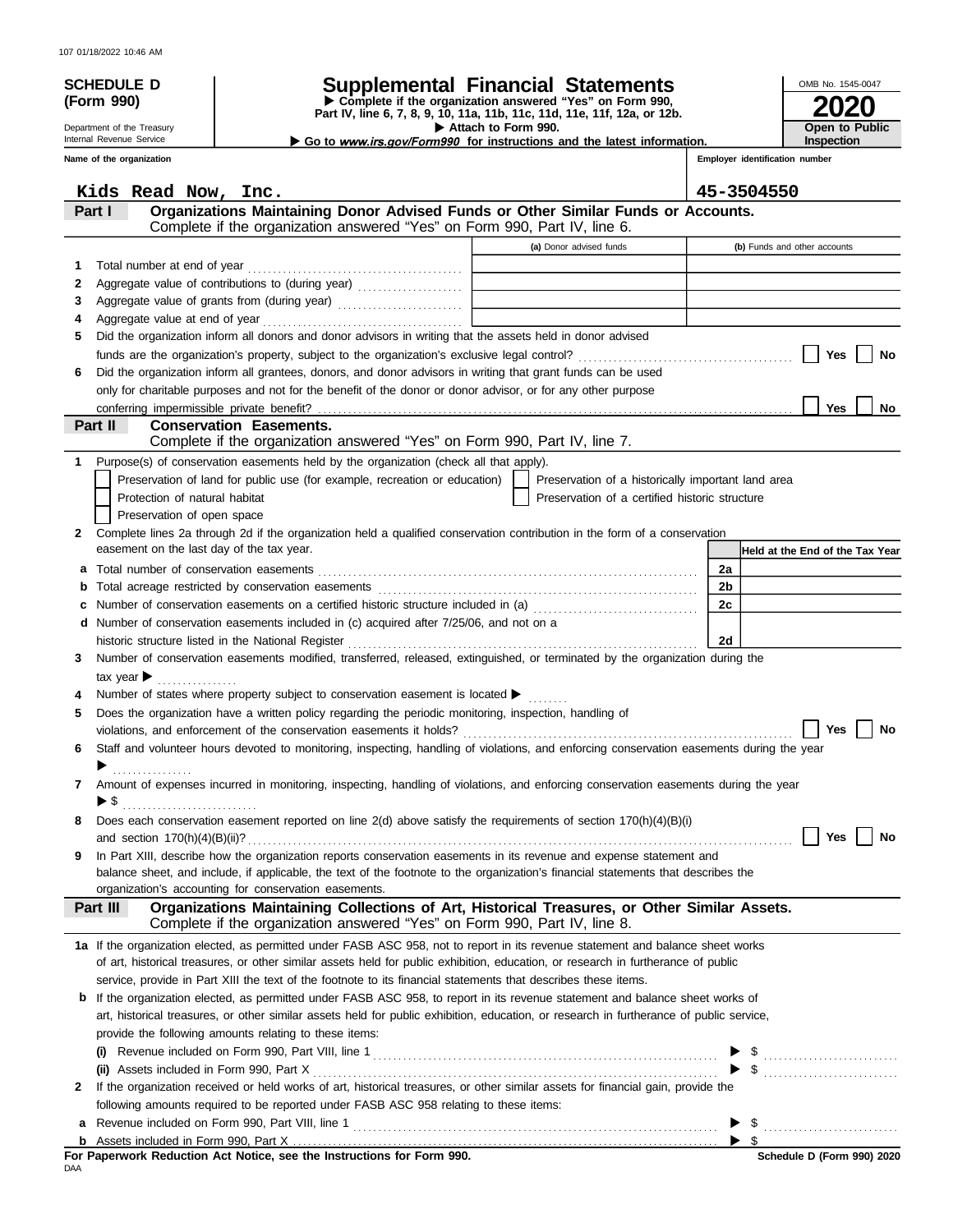| Schedule D (Form 990) 2020 Kids Read Now, Inc.                                                                                                                                                                                      |            |                                           |                                                                                                            |                         | 45-3504550      |                      | Page 2              |
|-------------------------------------------------------------------------------------------------------------------------------------------------------------------------------------------------------------------------------------|------------|-------------------------------------------|------------------------------------------------------------------------------------------------------------|-------------------------|-----------------|----------------------|---------------------|
| Part III                                                                                                                                                                                                                            |            |                                           | Organizations Maintaining Collections of Art, Historical Treasures, or Other Similar Assets (continued)    |                         |                 |                      |                     |
| Using the organization's acquisition, accession, and other records, check any of the following that make significant use of its<br>3.<br>collection items (check all that apply):                                                   |            |                                           |                                                                                                            |                         |                 |                      |                     |
| Public exhibition<br>a                                                                                                                                                                                                              |            | d                                         | Loan or exchange program                                                                                   |                         |                 |                      |                     |
| Scholarly research<br>b                                                                                                                                                                                                             |            | е                                         |                                                                                                            |                         |                 |                      |                     |
| Preservation for future generations<br>с                                                                                                                                                                                            |            |                                           |                                                                                                            |                         |                 |                      |                     |
| Provide a description of the organization's collections and explain how they further the organization's exempt purpose in Part                                                                                                      |            |                                           |                                                                                                            |                         |                 |                      |                     |
| XIII.                                                                                                                                                                                                                               |            |                                           |                                                                                                            |                         |                 |                      |                     |
| During the year, did the organization solicit or receive donations of art, historical treasures, or other similar<br>5                                                                                                              |            |                                           |                                                                                                            |                         |                 |                      |                     |
|                                                                                                                                                                                                                                     |            |                                           |                                                                                                            |                         |                 |                      | <b>Yes</b><br>No.   |
| Part IV                                                                                                                                                                                                                             |            | <b>Escrow and Custodial Arrangements.</b> |                                                                                                            |                         |                 |                      |                     |
| 990, Part X, line 21.                                                                                                                                                                                                               |            |                                           | Complete if the organization answered "Yes" on Form 990, Part IV, line 9, or reported an amount on Form    |                         |                 |                      |                     |
| 1a Is the organization an agent, trustee, custodian or other intermediary for contributions or other assets not                                                                                                                     |            |                                           |                                                                                                            |                         |                 |                      |                     |
|                                                                                                                                                                                                                                     |            |                                           |                                                                                                            |                         |                 |                      | Yes<br>No           |
| <b>b</b> If "Yes," explain the arrangement in Part XIII and complete the following table:                                                                                                                                           |            |                                           |                                                                                                            |                         |                 |                      |                     |
|                                                                                                                                                                                                                                     |            |                                           |                                                                                                            |                         |                 |                      | Amount              |
| c                                                                                                                                                                                                                                   |            |                                           |                                                                                                            |                         |                 | 1c                   |                     |
|                                                                                                                                                                                                                                     |            |                                           |                                                                                                            |                         |                 | 1 <sub>d</sub>       |                     |
|                                                                                                                                                                                                                                     |            |                                           |                                                                                                            |                         |                 | 1e                   |                     |
| Ending balance <b>construction and the construction of the construction</b> of the construction of the construction of the construction of the construction of the construction of the construction of the construction of the cons |            |                                           |                                                                                                            |                         |                 | 1f                   |                     |
|                                                                                                                                                                                                                                     |            |                                           |                                                                                                            |                         |                 |                      | <b>Yes</b><br>No    |
|                                                                                                                                                                                                                                     |            |                                           |                                                                                                            |                         |                 |                      |                     |
| Part V<br><b>Endowment Funds.</b>                                                                                                                                                                                                   |            |                                           |                                                                                                            |                         |                 |                      |                     |
|                                                                                                                                                                                                                                     |            |                                           | Complete if the organization answered "Yes" on Form 990, Part IV, line 10.                                 |                         |                 |                      |                     |
|                                                                                                                                                                                                                                     |            | (a) Current year                          | (b) Prior year                                                                                             | (c) Two years back      |                 | (d) Three years back | (e) Four years back |
| 1a Beginning of year balance                                                                                                                                                                                                        |            |                                           |                                                                                                            |                         |                 |                      |                     |
| Contributions                                                                                                                                                                                                                       |            |                                           |                                                                                                            |                         |                 |                      |                     |
| Net investment earnings, gains, and                                                                                                                                                                                                 |            |                                           |                                                                                                            |                         |                 |                      |                     |
|                                                                                                                                                                                                                                     |            |                                           |                                                                                                            |                         |                 |                      |                     |
| Grants or scholarships<br>d                                                                                                                                                                                                         |            |                                           |                                                                                                            |                         |                 |                      |                     |
| Other expenditures for facilities and<br>е                                                                                                                                                                                          |            |                                           |                                                                                                            |                         |                 |                      |                     |
|                                                                                                                                                                                                                                     |            |                                           |                                                                                                            |                         |                 |                      |                     |
| Administrative expenses                                                                                                                                                                                                             |            |                                           |                                                                                                            |                         |                 |                      |                     |
|                                                                                                                                                                                                                                     |            |                                           |                                                                                                            |                         |                 |                      |                     |
| Provide the estimated percentage of the current year end balance (line 1g, column (a)) held as:                                                                                                                                     |            |                                           |                                                                                                            |                         |                 |                      |                     |
| a Board designated or quasi-endowment >                                                                                                                                                                                             |            |                                           |                                                                                                            |                         |                 |                      |                     |
| <b>b</b> Permanent endowment $\blacktriangleright$                                                                                                                                                                                  |            |                                           |                                                                                                            |                         |                 |                      |                     |
| c Term endowment $\blacktriangleright$                                                                                                                                                                                              | . %<br>. % |                                           |                                                                                                            |                         |                 |                      |                     |
| The percentages on lines 2a, 2b, and 2c should equal 100%.                                                                                                                                                                          |            |                                           |                                                                                                            |                         |                 |                      |                     |
| 3a Are there endowment funds not in the possession of the organization that are held and administered for the                                                                                                                       |            |                                           |                                                                                                            |                         |                 |                      |                     |
| organization by:                                                                                                                                                                                                                    |            |                                           |                                                                                                            |                         |                 |                      | Yes<br>No           |
|                                                                                                                                                                                                                                     |            |                                           |                                                                                                            |                         |                 |                      | 3a(i)               |
| (ii) Related organizations                                                                                                                                                                                                          |            |                                           |                                                                                                            |                         |                 |                      | 3a(ii)              |
|                                                                                                                                                                                                                                     |            |                                           |                                                                                                            |                         |                 |                      | 3b                  |
| Describe in Part XIII the intended uses of the organization's endowment funds.                                                                                                                                                      |            |                                           |                                                                                                            |                         |                 |                      |                     |
| Land, Buildings, and Equipment.<br>Part VI                                                                                                                                                                                          |            |                                           |                                                                                                            |                         |                 |                      |                     |
|                                                                                                                                                                                                                                     |            |                                           | Complete if the organization answered "Yes" on Form 990, Part IV, line 11a. See Form 990, Part X, line 10. |                         |                 |                      |                     |
| Description of property                                                                                                                                                                                                             |            | (a) Cost or other basis                   |                                                                                                            | (b) Cost or other basis | (c) Accumulated |                      | (d) Book value      |
|                                                                                                                                                                                                                                     |            | (investment)                              | (other)                                                                                                    |                         | depreciation    |                      |                     |
| <b>1a</b> Land                                                                                                                                                                                                                      |            |                                           |                                                                                                            |                         |                 |                      |                     |
| Buildings<br>b                                                                                                                                                                                                                      |            |                                           |                                                                                                            |                         |                 |                      |                     |
| c Leasehold improvements                                                                                                                                                                                                            |            |                                           |                                                                                                            |                         |                 |                      |                     |
|                                                                                                                                                                                                                                     |            |                                           |                                                                                                            | 1,379,381               | 1,005,060       |                      | 374,321             |
|                                                                                                                                                                                                                                     |            |                                           |                                                                                                            |                         |                 |                      |                     |
| Total. Add lines 1a through 1e. (Column (d) must equal Form 990, Part X, column (B), line 10c.).                                                                                                                                    |            |                                           |                                                                                                            |                         |                 |                      | 374,321             |
|                                                                                                                                                                                                                                     |            |                                           |                                                                                                            |                         |                 |                      |                     |

**Schedule D (Form 990) 2020**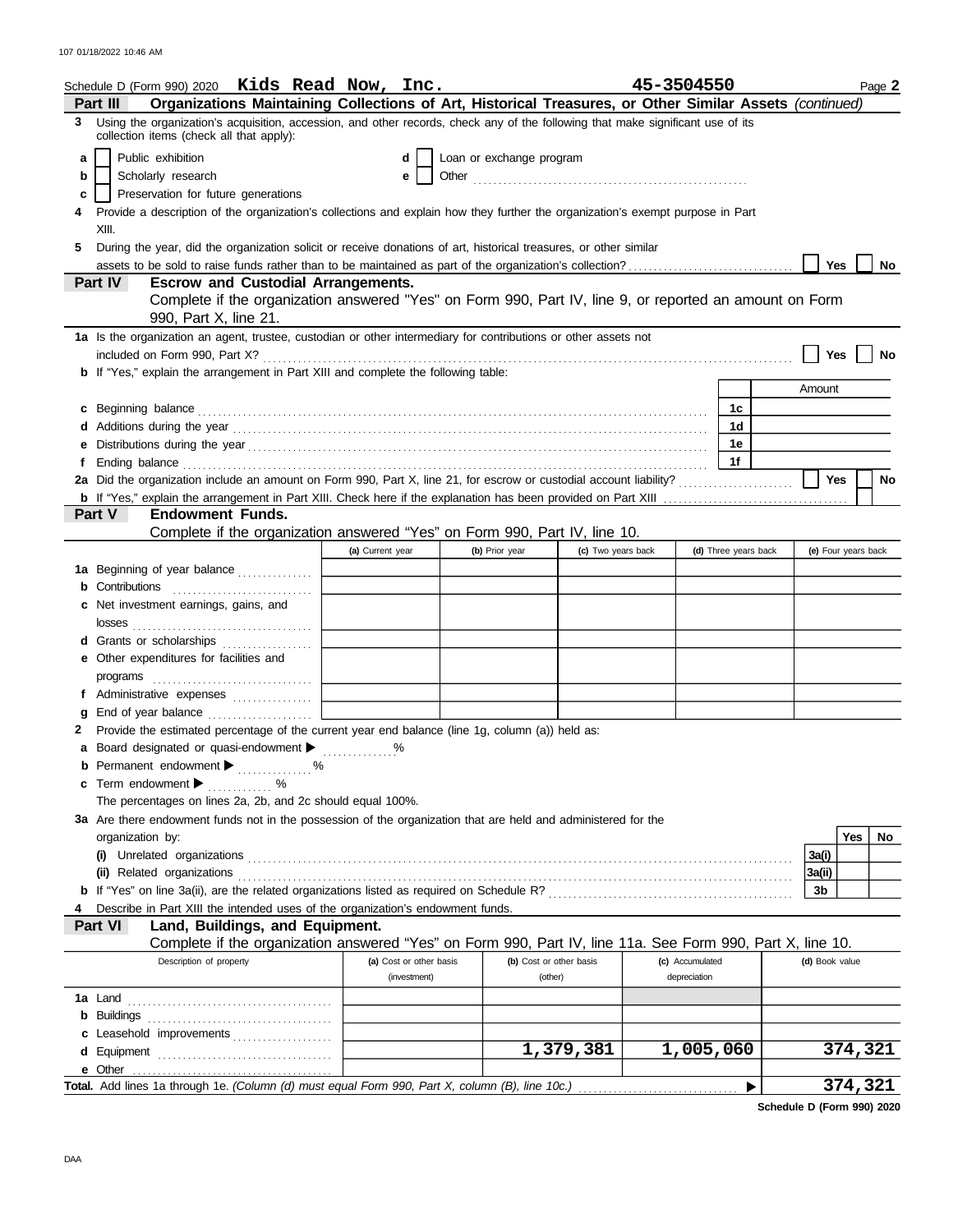|            | Schedule D (Form 990) 2020 Kids Read Now, Inc.                                                             |                | 45-3504550                       | Page 3         |
|------------|------------------------------------------------------------------------------------------------------------|----------------|----------------------------------|----------------|
| Part VII   | <b>Investments - Other Securities.</b>                                                                     |                |                                  |                |
|            | Complete if the organization answered "Yes" on Form 990, Part IV, line 11b. See Form 990, Part X, line 12. |                |                                  |                |
|            | (a) Description of security or category                                                                    | (b) Book value | (c) Method of valuation:         |                |
|            | (including name of security)                                                                               |                | Cost or end-of-year market value |                |
|            |                                                                                                            |                |                                  |                |
|            | (2) Closely held equity interests                                                                          |                |                                  |                |
|            | (3) Other $\ldots$                                                                                         |                |                                  |                |
| $(A)$ .    |                                                                                                            |                |                                  |                |
| $(B)$ .    |                                                                                                            |                |                                  |                |
| (C)        |                                                                                                            |                |                                  |                |
| (D)        |                                                                                                            |                |                                  |                |
| (E)        |                                                                                                            |                |                                  |                |
| (F)        |                                                                                                            |                |                                  |                |
| (G)<br>(H) |                                                                                                            |                |                                  |                |
|            | Total. (Column (b) must equal Form 990, Part X, col. (B) line 12.)                                         |                |                                  |                |
| Part VIII  | Investments - Program Related.                                                                             |                |                                  |                |
|            | Complete if the organization answered "Yes" on Form 990, Part IV, line 11c. See Form 990, Part X, line 13. |                |                                  |                |
|            | (a) Description of investment                                                                              | (b) Book value | (c) Method of valuation:         |                |
|            |                                                                                                            |                | Cost or end-of-year market value |                |
| (1)        |                                                                                                            |                |                                  |                |
| (2)        |                                                                                                            |                |                                  |                |
| (3)        |                                                                                                            |                |                                  |                |
| (4)        |                                                                                                            |                |                                  |                |
| (5)        |                                                                                                            |                |                                  |                |
| (6)        |                                                                                                            |                |                                  |                |
| (7)        |                                                                                                            |                |                                  |                |
| (8)        |                                                                                                            |                |                                  |                |
| (9)        |                                                                                                            |                |                                  |                |
|            | Total. (Column (b) must equal Form 990, Part X, col. (B) line 13.)<br>▶                                    |                |                                  |                |
| Part IX    | Other Assets.                                                                                              |                |                                  |                |
|            | Complete if the organization answered "Yes" on Form 990, Part IV, line 11d. See Form 990, Part X, line 15. |                |                                  |                |
|            | (a) Description                                                                                            |                |                                  | (b) Book value |
| (1)        |                                                                                                            |                |                                  |                |
| (2)        |                                                                                                            |                |                                  |                |
| (3)        |                                                                                                            |                |                                  |                |
| (4)        |                                                                                                            |                |                                  |                |
| (5)        |                                                                                                            |                |                                  |                |
| (6)        |                                                                                                            |                |                                  |                |
| (7)<br>(8) |                                                                                                            |                |                                  |                |
| (9)        |                                                                                                            |                |                                  |                |
|            | Total. (Column (b) must equal Form 990, Part X, col. (B) line 15.)                                         |                |                                  |                |
| Part X     | Other Liabilities.                                                                                         |                |                                  |                |
|            | Complete if the organization answered "Yes" on Form 990, Part IV, line 11e or 11f. See Form 990, Part X,   |                |                                  |                |
|            | line $25$ .                                                                                                |                |                                  |                |
| 1.         | (a) Description of liability                                                                               |                |                                  | (b) Book value |
| (1)        | Federal income taxes                                                                                       |                |                                  |                |
| (2)        |                                                                                                            |                |                                  |                |
| (3)        |                                                                                                            |                |                                  |                |
| (4)        |                                                                                                            |                |                                  |                |
| (5)        |                                                                                                            |                |                                  |                |
| (6)        |                                                                                                            |                |                                  |                |
| (7)        |                                                                                                            |                |                                  |                |
| (8)        |                                                                                                            |                |                                  |                |
| (9)        |                                                                                                            |                |                                  |                |
|            | Total. (Column (b) must equal Form 990, Part X, col. (B) line 25.)                                         |                |                                  |                |

Liability for uncertain tax positions. In Part XIII, provide the text of the footnote to the organization's financial statements that reports the **2.** organization's liability for uncertain tax positions under FASB ASC 740. Check here if the text of the footnote has been provided in Part XIII

П.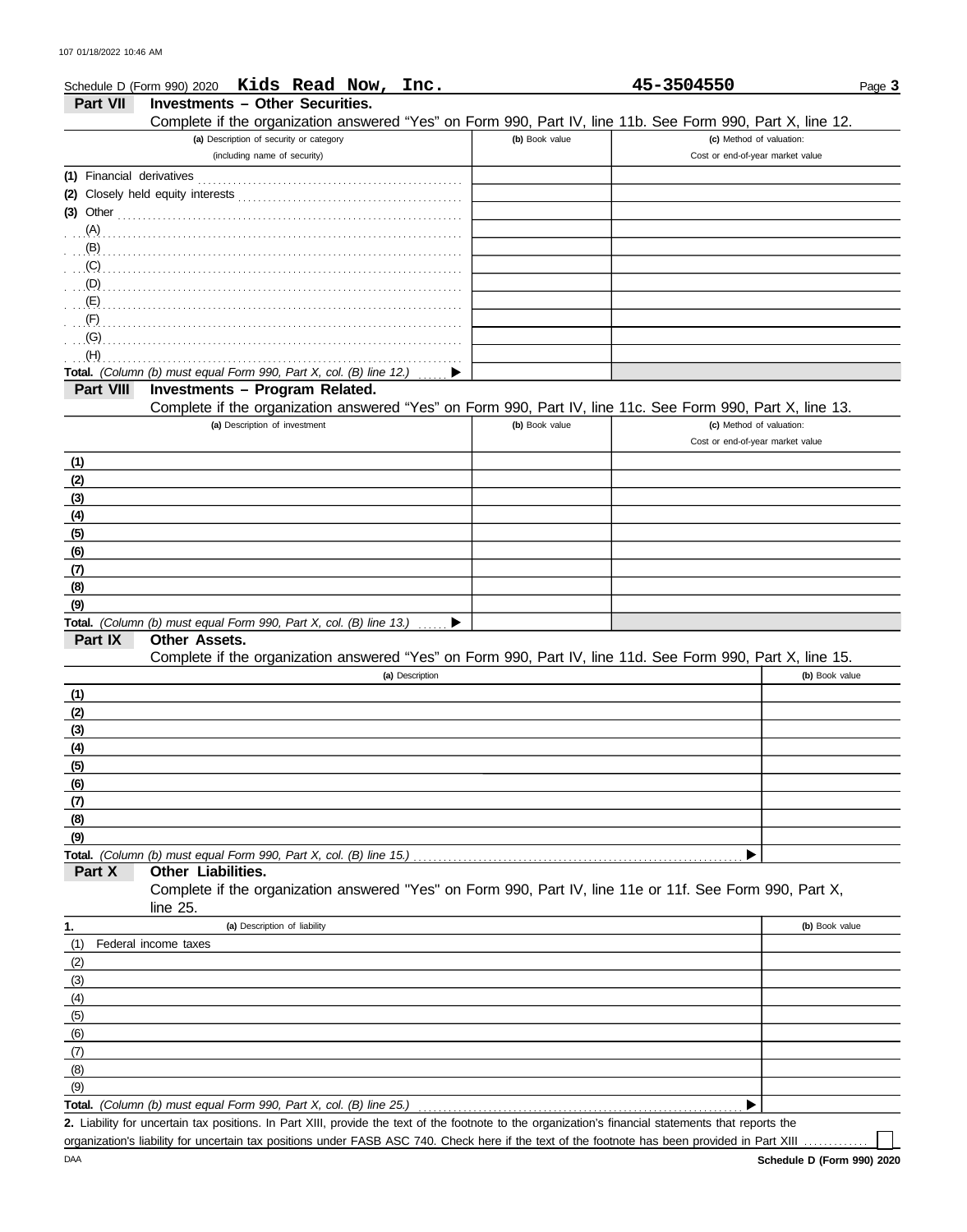| Schedule D (Form 990) 2020 Kids Read Now, Inc.                                                                                                                                                                                           |                | 45-3504550   | Page 4    |
|------------------------------------------------------------------------------------------------------------------------------------------------------------------------------------------------------------------------------------------|----------------|--------------|-----------|
| Reconciliation of Revenue per Audited Financial Statements With Revenue per Return.<br>Part XI                                                                                                                                           |                |              |           |
| Complete if the organization answered "Yes" on Form 990, Part IV, line 12a.                                                                                                                                                              |                |              |           |
| 1                                                                                                                                                                                                                                        |                | $\mathbf{1}$ | 4,930,805 |
| Amounts included on line 1 but not on Form 990, Part VIII, line 12:<br>$\mathbf{z}$                                                                                                                                                      |                |              |           |
| а                                                                                                                                                                                                                                        | 2a             |              |           |
|                                                                                                                                                                                                                                          | 2 <sub>b</sub> |              |           |
| c                                                                                                                                                                                                                                        | 2c             |              |           |
|                                                                                                                                                                                                                                          | 2d             |              |           |
| Add lines 2a through 2d [11] Additional Additional Additional Additional Additional Additional Additional Additional Additional Additional Additional Additional Additional Additional Additional Additional Additional Additi<br>е      |                | 2e           |           |
| 3.                                                                                                                                                                                                                                       |                | 3            | 4,930,805 |
| Amounts included on Form 990, Part VIII, line 12, but not on line 1:<br>4                                                                                                                                                                |                |              |           |
|                                                                                                                                                                                                                                          | 4a             |              |           |
|                                                                                                                                                                                                                                          | 4b             |              |           |
| Add lines 4a and 4b <b>contract and 4b</b> and 4b and 4b and 4b and 4c and 4c and 4c and 4c and 4c and 4c and 4c and 4c and 4c and 4c and 4c and 4c and 4c and 4c and 4c and 4c and 4c and 4c and 4c and 4c and 4c and 4c and 4c an<br>c |                | 4c           |           |
| 5.                                                                                                                                                                                                                                       |                | 5            | 4,930,805 |
| Reconciliation of Expenses per Audited Financial Statements With Expenses per Return.<br>Part XII                                                                                                                                        |                |              |           |
| Complete if the organization answered "Yes" on Form 990, Part IV, line 12a.                                                                                                                                                              |                |              |           |
| 1                                                                                                                                                                                                                                        |                | 1            | 4,549,552 |
| Amounts included on line 1 but not on Form 990, Part IX, line 25:<br>2                                                                                                                                                                   |                |              |           |
| a                                                                                                                                                                                                                                        | 2a             |              |           |
| b                                                                                                                                                                                                                                        | 2 <sub>b</sub> |              |           |
| С                                                                                                                                                                                                                                        | 2c<br>2d       |              |           |
|                                                                                                                                                                                                                                          |                |              |           |
| Add lines 2a through 2d [11] And The Contract of The Contract of The Contract of The Contract of The Contract of The Contract of The Contract of The Contract of The Contract of The Contract of The Contract of The Contract<br>е       |                | 2e<br>3      | 4,549,552 |
| 3<br>Amounts included on Form 990, Part IX, line 25, but not on line 1:                                                                                                                                                                  |                |              |           |
|                                                                                                                                                                                                                                          | 4a             |              |           |
|                                                                                                                                                                                                                                          | 4b             |              |           |
|                                                                                                                                                                                                                                          |                | 4c           |           |
|                                                                                                                                                                                                                                          |                | 5            | 4,549,552 |
| Part XIII Supplemental Information.                                                                                                                                                                                                      |                |              |           |
| Provide the descriptions required for Part II, lines 3, 5, and 9; Part III, lines 1a and 4; Part IV, lines 1b and 2b; Part V, line 4; Part X, line                                                                                       |                |              |           |
| 2; Part XI, lines 2d and 4b; and Part XII, lines 2d and 4b. Also complete this part to provide any additional information.                                                                                                               |                |              |           |
|                                                                                                                                                                                                                                          |                |              |           |
|                                                                                                                                                                                                                                          |                |              |           |
|                                                                                                                                                                                                                                          |                |              |           |
|                                                                                                                                                                                                                                          |                |              |           |
|                                                                                                                                                                                                                                          |                |              |           |
|                                                                                                                                                                                                                                          |                |              |           |
|                                                                                                                                                                                                                                          |                |              |           |
|                                                                                                                                                                                                                                          |                |              |           |
|                                                                                                                                                                                                                                          |                |              |           |
|                                                                                                                                                                                                                                          |                |              |           |
|                                                                                                                                                                                                                                          |                |              |           |
|                                                                                                                                                                                                                                          |                |              |           |
|                                                                                                                                                                                                                                          |                |              |           |
|                                                                                                                                                                                                                                          |                |              |           |
|                                                                                                                                                                                                                                          |                |              |           |
|                                                                                                                                                                                                                                          |                |              |           |
|                                                                                                                                                                                                                                          |                |              |           |
|                                                                                                                                                                                                                                          |                |              |           |
|                                                                                                                                                                                                                                          |                |              |           |
|                                                                                                                                                                                                                                          |                |              |           |
|                                                                                                                                                                                                                                          |                |              |           |
|                                                                                                                                                                                                                                          |                |              |           |
|                                                                                                                                                                                                                                          |                |              |           |
|                                                                                                                                                                                                                                          |                |              |           |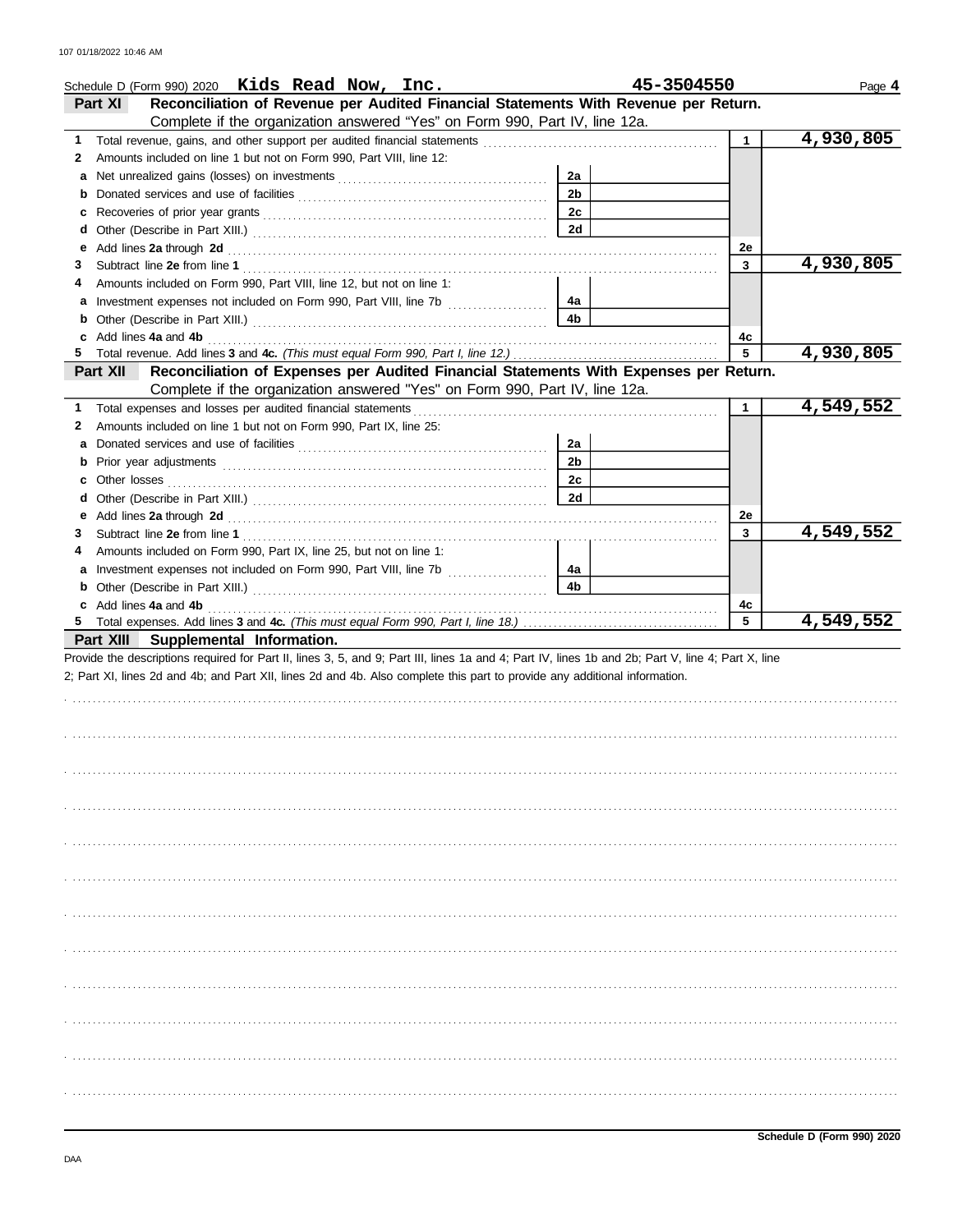|                                                                                                  | <u>45-3504550</u> | Page $5$ |
|--------------------------------------------------------------------------------------------------|-------------------|----------|
| Schedule D (Form 990) 2020 Kids Read Now, Inc.<br>Part XIII Supplemental Information (continued) |                   |          |
|                                                                                                  |                   |          |
|                                                                                                  |                   |          |
|                                                                                                  |                   |          |
|                                                                                                  |                   |          |
|                                                                                                  |                   |          |
|                                                                                                  |                   |          |
|                                                                                                  |                   |          |
|                                                                                                  |                   |          |
|                                                                                                  |                   |          |
|                                                                                                  |                   |          |
|                                                                                                  |                   |          |
|                                                                                                  |                   |          |
|                                                                                                  |                   |          |
|                                                                                                  |                   |          |
|                                                                                                  |                   |          |
|                                                                                                  |                   |          |
|                                                                                                  |                   |          |
|                                                                                                  |                   |          |
|                                                                                                  |                   |          |
|                                                                                                  |                   |          |
|                                                                                                  |                   |          |
|                                                                                                  |                   |          |
|                                                                                                  |                   |          |
|                                                                                                  |                   |          |
|                                                                                                  |                   |          |
|                                                                                                  |                   |          |
|                                                                                                  |                   |          |
|                                                                                                  |                   |          |
|                                                                                                  |                   |          |
|                                                                                                  |                   |          |
|                                                                                                  |                   |          |
|                                                                                                  |                   |          |
|                                                                                                  |                   |          |
|                                                                                                  |                   |          |
|                                                                                                  |                   |          |
|                                                                                                  |                   |          |
|                                                                                                  |                   |          |
|                                                                                                  |                   |          |
|                                                                                                  |                   |          |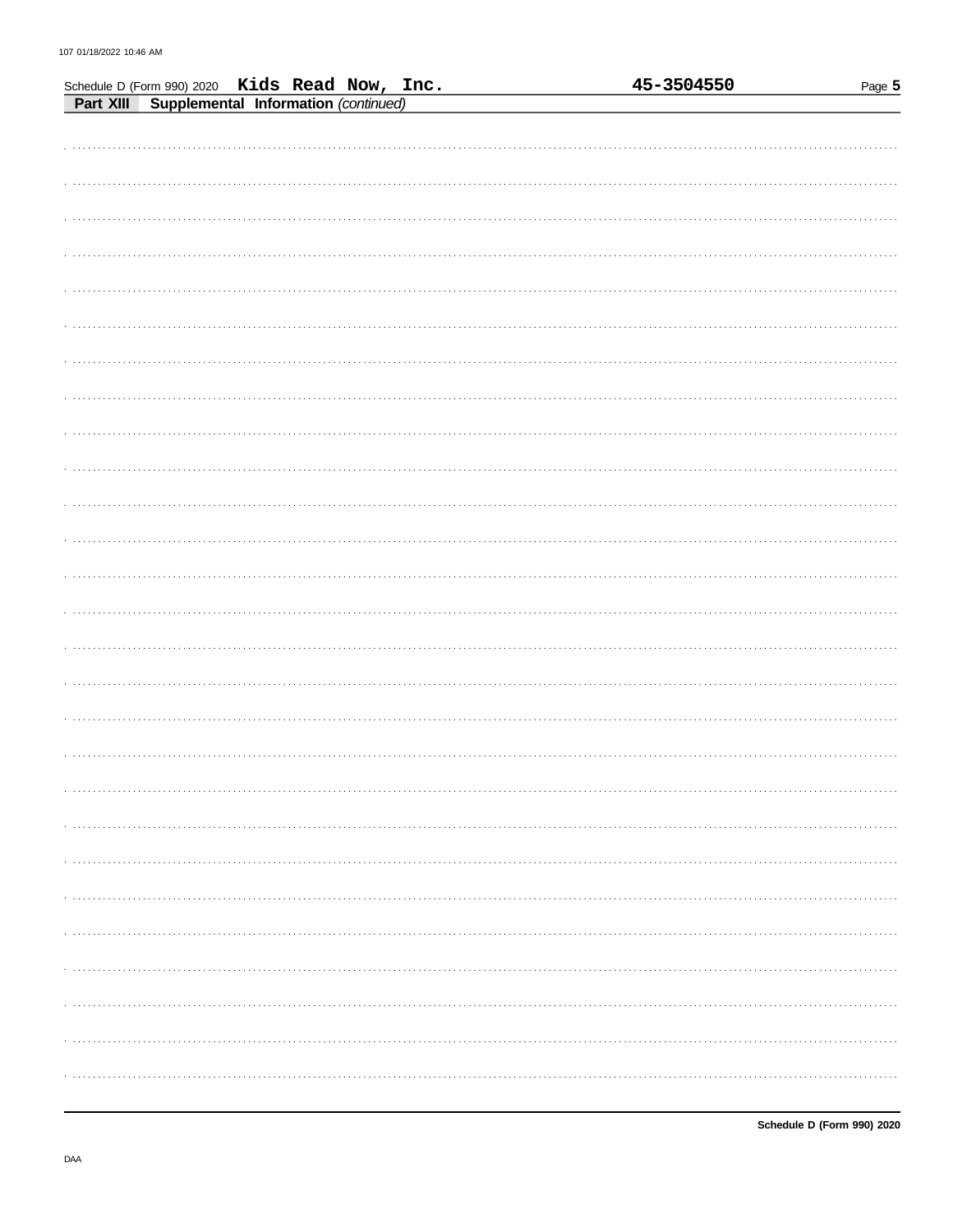# **(Form 990)**

## **SCHEDULE M Noncash Contributions**

OMB No. 1545-0047

**Inspection Open To Public 2020**

| ► Complete if the organizations answered "Yes" on Form 990, Part IV, lines 29 or 30. |  |  |  |  |  |
|--------------------------------------------------------------------------------------|--|--|--|--|--|
|                                                                                      |  |  |  |  |  |

**Attach to Form 990.**

Þ

Go to www.irs.gov/Form990 for instructions and the latest information.

Department of the Treasury<br>Internal Revenue Service

|             | Name of the organization                                                                                                                            |                               |                                                        |                                                                                    |    | Employer identification number                               |     |    |
|-------------|-----------------------------------------------------------------------------------------------------------------------------------------------------|-------------------------------|--------------------------------------------------------|------------------------------------------------------------------------------------|----|--------------------------------------------------------------|-----|----|
|             | Kids Read Now, Inc.                                                                                                                                 |                               |                                                        |                                                                                    |    | 45-3504550                                                   |     |    |
|             | <b>Types of Property</b><br>Part I                                                                                                                  |                               |                                                        |                                                                                    |    |                                                              |     |    |
|             |                                                                                                                                                     | (a)<br>Check if<br>applicable | (b)<br>Number of contributions or<br>items contributed | (c)<br>Noncash contribution<br>amounts reported on<br>Form 990, Part VIII, line 1g |    | (d)<br>Method of determining<br>noncash contribution amounts |     |    |
| 1           | Art - Works of art                                                                                                                                  |                               |                                                        |                                                                                    |    |                                                              |     |    |
| 2           | Art - Historical treasures                                                                                                                          |                               |                                                        |                                                                                    |    |                                                              |     |    |
| 3           | Art - Fractional interests                                                                                                                          |                               |                                                        |                                                                                    |    |                                                              |     |    |
| 4           | Books and publications                                                                                                                              |                               |                                                        |                                                                                    |    |                                                              |     |    |
| 5           | Clothing and household                                                                                                                              |                               |                                                        |                                                                                    |    |                                                              |     |    |
| 6           | Cars and other vehicles                                                                                                                             |                               |                                                        |                                                                                    |    |                                                              |     |    |
| 7           | Boats and planes                                                                                                                                    |                               |                                                        |                                                                                    |    |                                                              |     |    |
| 8           | Intellectual property                                                                                                                               |                               |                                                        |                                                                                    |    |                                                              |     |    |
| 9           | Securities - Publicly traded                                                                                                                        |                               |                                                        |                                                                                    |    |                                                              |     |    |
| 10          | Securities - Closely held stock                                                                                                                     |                               |                                                        |                                                                                    |    |                                                              |     |    |
| 11          | Securities - Partnership, LLC,                                                                                                                      |                               |                                                        |                                                                                    |    |                                                              |     |    |
|             | or trust interests                                                                                                                                  |                               |                                                        |                                                                                    |    |                                                              |     |    |
| 12          | Securities - Miscellaneous                                                                                                                          |                               |                                                        |                                                                                    |    |                                                              |     |    |
| 13          | Qualified conservation                                                                                                                              |                               |                                                        |                                                                                    |    |                                                              |     |    |
|             | contribution - Historic                                                                                                                             |                               |                                                        |                                                                                    |    |                                                              |     |    |
|             | structures <b>contained</b>                                                                                                                         |                               |                                                        |                                                                                    |    |                                                              |     |    |
| 14          | Qualified conservation                                                                                                                              |                               |                                                        |                                                                                    |    |                                                              |     |    |
|             | contribution - Other                                                                                                                                |                               |                                                        |                                                                                    |    |                                                              |     |    |
| 15          | Real estate - Residential                                                                                                                           |                               |                                                        |                                                                                    |    |                                                              |     |    |
| 16          | Real estate - Commercial                                                                                                                            |                               |                                                        |                                                                                    |    |                                                              |     |    |
| 17          | Real estate - Other                                                                                                                                 |                               |                                                        |                                                                                    |    |                                                              |     |    |
| 18          |                                                                                                                                                     |                               |                                                        |                                                                                    |    |                                                              |     |    |
| 19          | Food inventory                                                                                                                                      |                               |                                                        |                                                                                    |    |                                                              |     |    |
| 20          | Drugs and medical supplies                                                                                                                          |                               |                                                        |                                                                                    |    |                                                              |     |    |
| 21          | Taxidermy                                                                                                                                           |                               |                                                        |                                                                                    |    |                                                              |     |    |
| 22          | Historical artifacts                                                                                                                                |                               |                                                        |                                                                                    |    |                                                              |     |    |
| 23          | Scientific specimens                                                                                                                                |                               |                                                        |                                                                                    |    |                                                              |     |    |
| 24          | Archeological artifacts                                                                                                                             |                               |                                                        |                                                                                    |    |                                                              |     |    |
| 25          |                                                                                                                                                     | $\mathbf x$                   | 1                                                      | 120,000                                                                            |    |                                                              |     |    |
| 26          |                                                                                                                                                     |                               |                                                        |                                                                                    |    |                                                              |     |    |
| 27          | Other $\blacktriangleright$ (                                                                                                                       |                               |                                                        |                                                                                    |    |                                                              |     |    |
| 28          | Other $\blacktriangleright$                                                                                                                         |                               |                                                        |                                                                                    |    |                                                              |     |    |
| 29          | Number of Forms 8283 received by the organization during the tax year for contributions for                                                         |                               |                                                        |                                                                                    |    |                                                              |     |    |
|             | which the organization completed Form 8283, Part IV, Donee Acknowledgement                                                                          |                               |                                                        |                                                                                    | 29 |                                                              |     |    |
|             |                                                                                                                                                     |                               |                                                        |                                                                                    |    |                                                              | Yes | No |
| 30a         | During the year, did the organization receive by contribution any property reported in Part I, lines 1 through                                      |                               |                                                        |                                                                                    |    |                                                              |     |    |
|             | 28, that it must hold for at least three years from the date of the initial contribution, and which isn't required                                  |                               |                                                        |                                                                                    |    |                                                              |     |    |
|             | to be used for exempt purposes for the entire holding period?                                                                                       |                               |                                                        |                                                                                    |    | <b>30a</b>                                                   |     | x  |
| $\mathbf b$ | If "Yes," describe the arrangement in Part II.                                                                                                      |                               |                                                        |                                                                                    |    |                                                              |     |    |
| 31          | Does the organization have a gift acceptance policy that requires the review of any nonstandard                                                     |                               |                                                        |                                                                                    |    |                                                              |     |    |
|             | contributions?                                                                                                                                      |                               |                                                        |                                                                                    |    | 31                                                           |     | X  |
| 32a         | Does the organization hire or use third parties or related organizations to solicit, process, or sell noncash                                       |                               |                                                        |                                                                                    |    |                                                              |     |    |
|             | contributions?                                                                                                                                      |                               |                                                        |                                                                                    |    | 32a                                                          |     | X  |
| b           | If "Yes," describe in Part II.<br>If the organization didn't report an amount in column (c) for a type of property for which column (a) is checked, |                               |                                                        |                                                                                    |    |                                                              |     |    |
| 33          |                                                                                                                                                     |                               |                                                        |                                                                                    |    |                                                              |     |    |

describe in Part II.

**For Paperwork Reduction Act Notice, see the Instructions for Form 990. Schedule M (Form 990) 2020**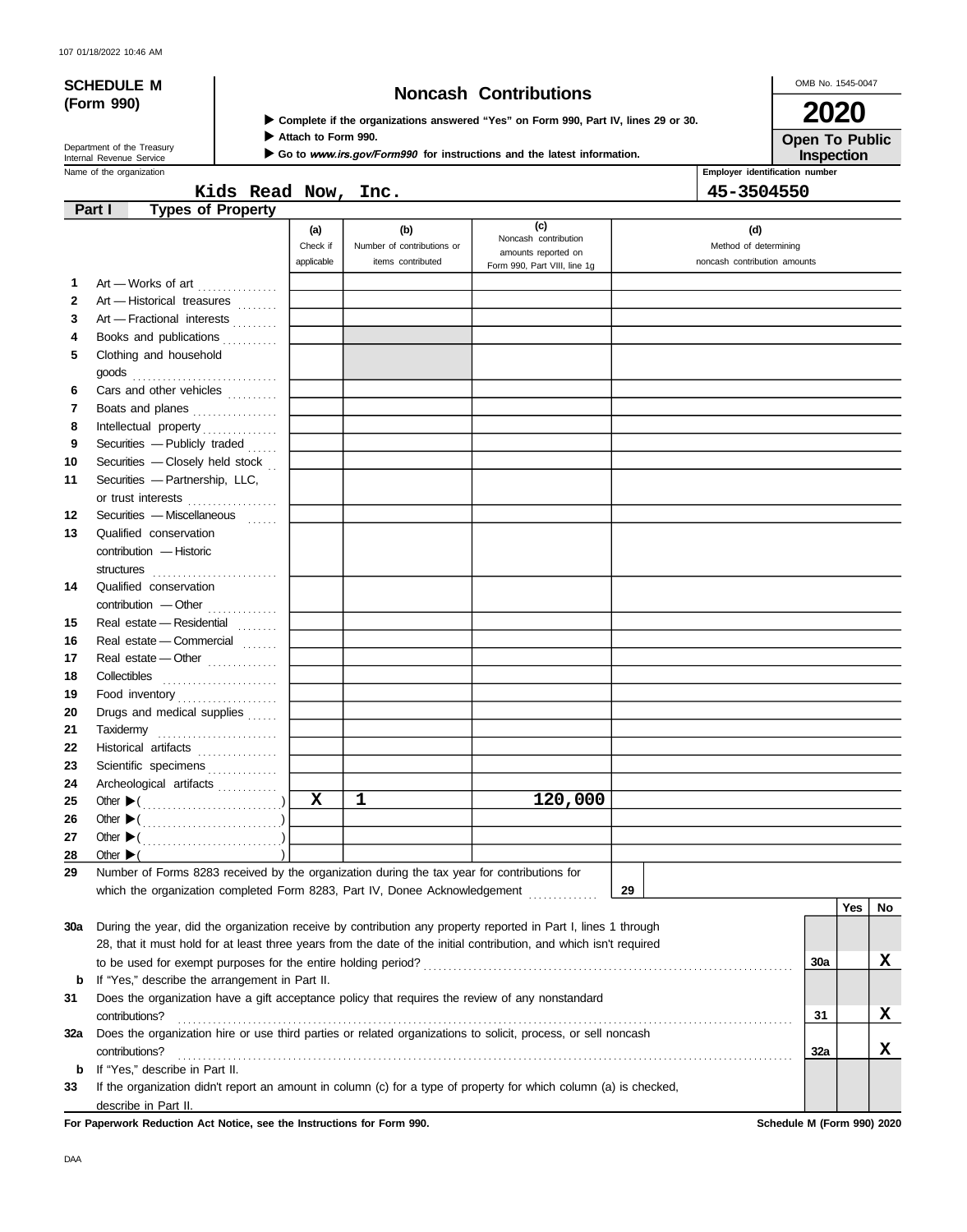|         | Schedule M (Form 990) 2020 Kids Read Now, Inc. |                                                                                   |  | 45-3504550                                                                                                                                                                                                                   | Page 2 |
|---------|------------------------------------------------|-----------------------------------------------------------------------------------|--|------------------------------------------------------------------------------------------------------------------------------------------------------------------------------------------------------------------------------|--------|
| Part II |                                                |                                                                                   |  | Supplemental Information. Provide the information required by Part I, lines 30b, 32b, and 33, and whether<br>the organization is reporting in Part I, column (b), the number of contributions, the number of items received, |        |
|         |                                                | or a combination of both. Also complete this part for any additional information. |  |                                                                                                                                                                                                                              |        |
|         |                                                |                                                                                   |  |                                                                                                                                                                                                                              |        |
|         |                                                |                                                                                   |  |                                                                                                                                                                                                                              |        |
|         |                                                |                                                                                   |  |                                                                                                                                                                                                                              |        |
|         |                                                |                                                                                   |  |                                                                                                                                                                                                                              |        |
|         |                                                |                                                                                   |  |                                                                                                                                                                                                                              |        |
|         |                                                |                                                                                   |  |                                                                                                                                                                                                                              |        |
|         |                                                |                                                                                   |  |                                                                                                                                                                                                                              |        |
|         |                                                |                                                                                   |  |                                                                                                                                                                                                                              |        |
|         |                                                |                                                                                   |  |                                                                                                                                                                                                                              |        |
|         |                                                |                                                                                   |  |                                                                                                                                                                                                                              |        |
|         |                                                |                                                                                   |  |                                                                                                                                                                                                                              |        |
|         |                                                |                                                                                   |  |                                                                                                                                                                                                                              |        |
|         |                                                |                                                                                   |  |                                                                                                                                                                                                                              |        |
|         |                                                |                                                                                   |  |                                                                                                                                                                                                                              |        |
|         |                                                |                                                                                   |  |                                                                                                                                                                                                                              |        |
|         |                                                |                                                                                   |  |                                                                                                                                                                                                                              |        |
|         |                                                |                                                                                   |  |                                                                                                                                                                                                                              |        |
|         |                                                |                                                                                   |  |                                                                                                                                                                                                                              |        |
|         |                                                |                                                                                   |  |                                                                                                                                                                                                                              |        |
|         |                                                |                                                                                   |  |                                                                                                                                                                                                                              |        |
|         |                                                |                                                                                   |  |                                                                                                                                                                                                                              |        |
|         |                                                |                                                                                   |  |                                                                                                                                                                                                                              |        |
|         |                                                |                                                                                   |  |                                                                                                                                                                                                                              |        |
|         |                                                |                                                                                   |  |                                                                                                                                                                                                                              |        |
|         |                                                |                                                                                   |  |                                                                                                                                                                                                                              |        |
|         |                                                |                                                                                   |  |                                                                                                                                                                                                                              |        |
|         |                                                |                                                                                   |  |                                                                                                                                                                                                                              |        |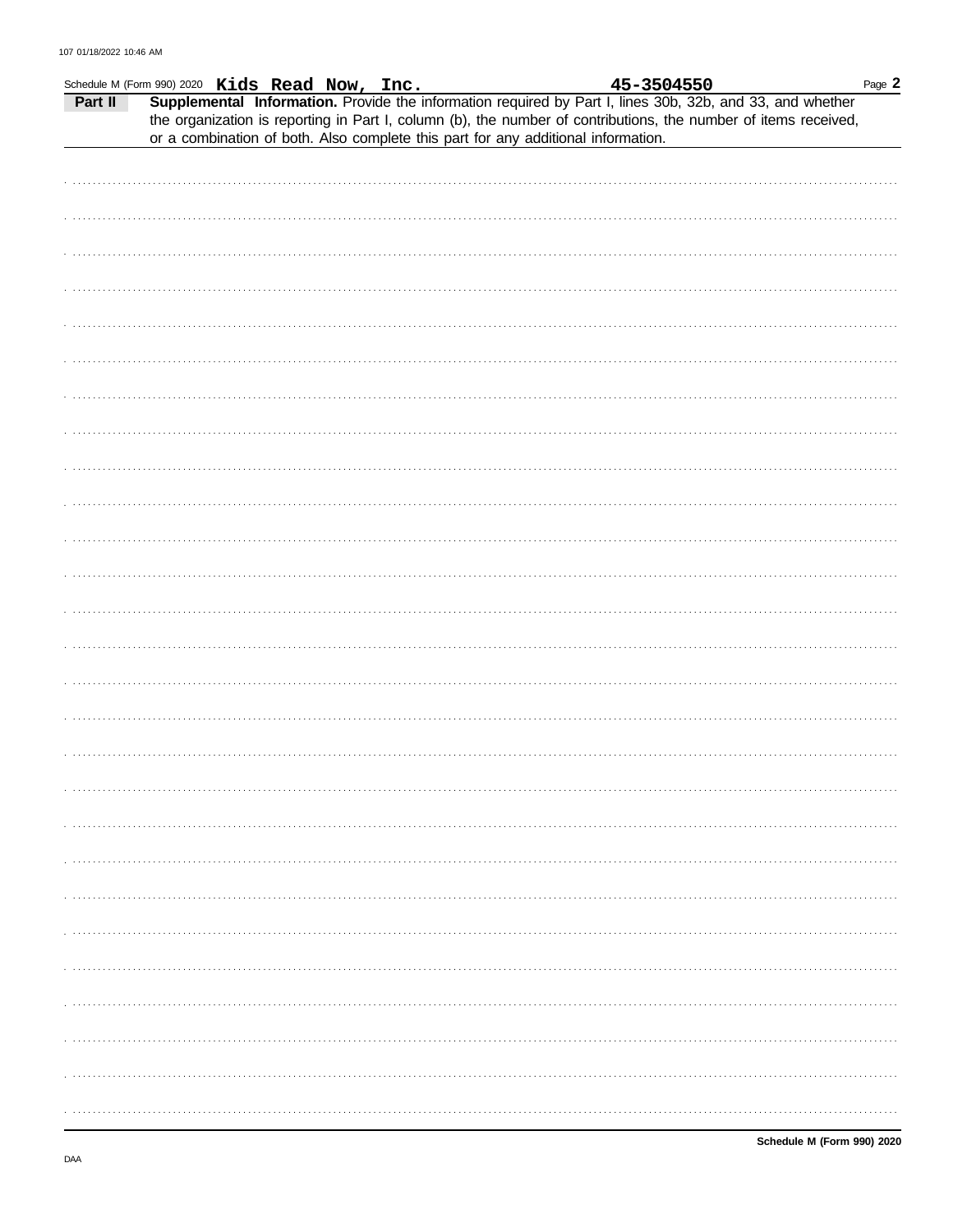| Supplemental Information to Form 990 or 990-EZ<br><b>SCHEDULE O</b> |                                                                                                                                                                                                                                                                                                       | OMB No. 1545-0047 |        |  |
|---------------------------------------------------------------------|-------------------------------------------------------------------------------------------------------------------------------------------------------------------------------------------------------------------------------------------------------------------------------------------------------|-------------------|--------|--|
| (Form 990 or 990-EZ)                                                | Complete to provide information for responses to specific questions on<br>Form 990 or 990-EZ or to provide any additional information.<br>Attach to Form 990 or 990-EZ.<br>Internal Revenue Service<br>Go to www.irs.gov/Form990 for the latest information.<br><b>Employer identification number</b> |                   |        |  |
| Department of the Treasury                                          |                                                                                                                                                                                                                                                                                                       |                   |        |  |
| Name of the organization                                            |                                                                                                                                                                                                                                                                                                       |                   |        |  |
|                                                                     | Kids Read Now, Inc.                                                                                                                                                                                                                                                                                   | 45-3504550        |        |  |
|                                                                     | Form 990 - Organization's Mission                                                                                                                                                                                                                                                                     |                   |        |  |
|                                                                     | To eliminate the summer reading slide.                                                                                                                                                                                                                                                                |                   |        |  |
|                                                                     | Mail student selected books home, one a week, all summer long.                                                                                                                                                                                                                                        |                   | Engage |  |
|                                                                     | parents with weekly messaging. Measure results with reading scores                                                                                                                                                                                                                                    |                   |        |  |
|                                                                     | evaluations, stakeholder surveys and engagement metrics.                                                                                                                                                                                                                                              |                   |        |  |
|                                                                     |                                                                                                                                                                                                                                                                                                       |                   |        |  |
|                                                                     |                                                                                                                                                                                                                                                                                                       |                   |        |  |
|                                                                     | Form 990, Part VI, Line 2 - Related Party Information Among Officers                                                                                                                                                                                                                                  |                   |        |  |
| Leib Lurie                                                          | Barbara Lurie                                                                                                                                                                                                                                                                                         |                   |        |  |
| PresidentCEO                                                        | Director                                                                                                                                                                                                                                                                                              |                   |        |  |
| Spouses                                                             |                                                                                                                                                                                                                                                                                                       |                   |        |  |
|                                                                     |                                                                                                                                                                                                                                                                                                       |                   |        |  |
|                                                                     | Form 990, Part VI, Line 11b - Organization's Process to Review Form 990                                                                                                                                                                                                                               |                   |        |  |
|                                                                     | No review was or will be conducted.                                                                                                                                                                                                                                                                   |                   |        |  |
|                                                                     |                                                                                                                                                                                                                                                                                                       |                   |        |  |
|                                                                     | Form 990, Part VI, Line 12c - Enforcement of Conflicts Policy                                                                                                                                                                                                                                         |                   |        |  |
|                                                                     | The Board of Directors are required to compete a conflict of interest                                                                                                                                                                                                                                 |                   |        |  |
|                                                                     | declaration form annually disclosing any possible conflicts of interest.                                                                                                                                                                                                                              |                   |        |  |
|                                                                     | The forms are required to be completed at least annually.                                                                                                                                                                                                                                             |                   |        |  |
|                                                                     |                                                                                                                                                                                                                                                                                                       |                   |        |  |
|                                                                     | Form 990, Part VI, Line 19 - Governing Documents Disclosure Explanation                                                                                                                                                                                                                               |                   |        |  |
|                                                                     | The governing documents, conflict of interest policy and financial                                                                                                                                                                                                                                    |                   |        |  |
|                                                                     |                                                                                                                                                                                                                                                                                                       |                   |        |  |
|                                                                     | statements are available upon request.                                                                                                                                                                                                                                                                |                   |        |  |
|                                                                     |                                                                                                                                                                                                                                                                                                       |                   |        |  |
|                                                                     |                                                                                                                                                                                                                                                                                                       |                   |        |  |
|                                                                     |                                                                                                                                                                                                                                                                                                       |                   |        |  |
|                                                                     |                                                                                                                                                                                                                                                                                                       |                   |        |  |